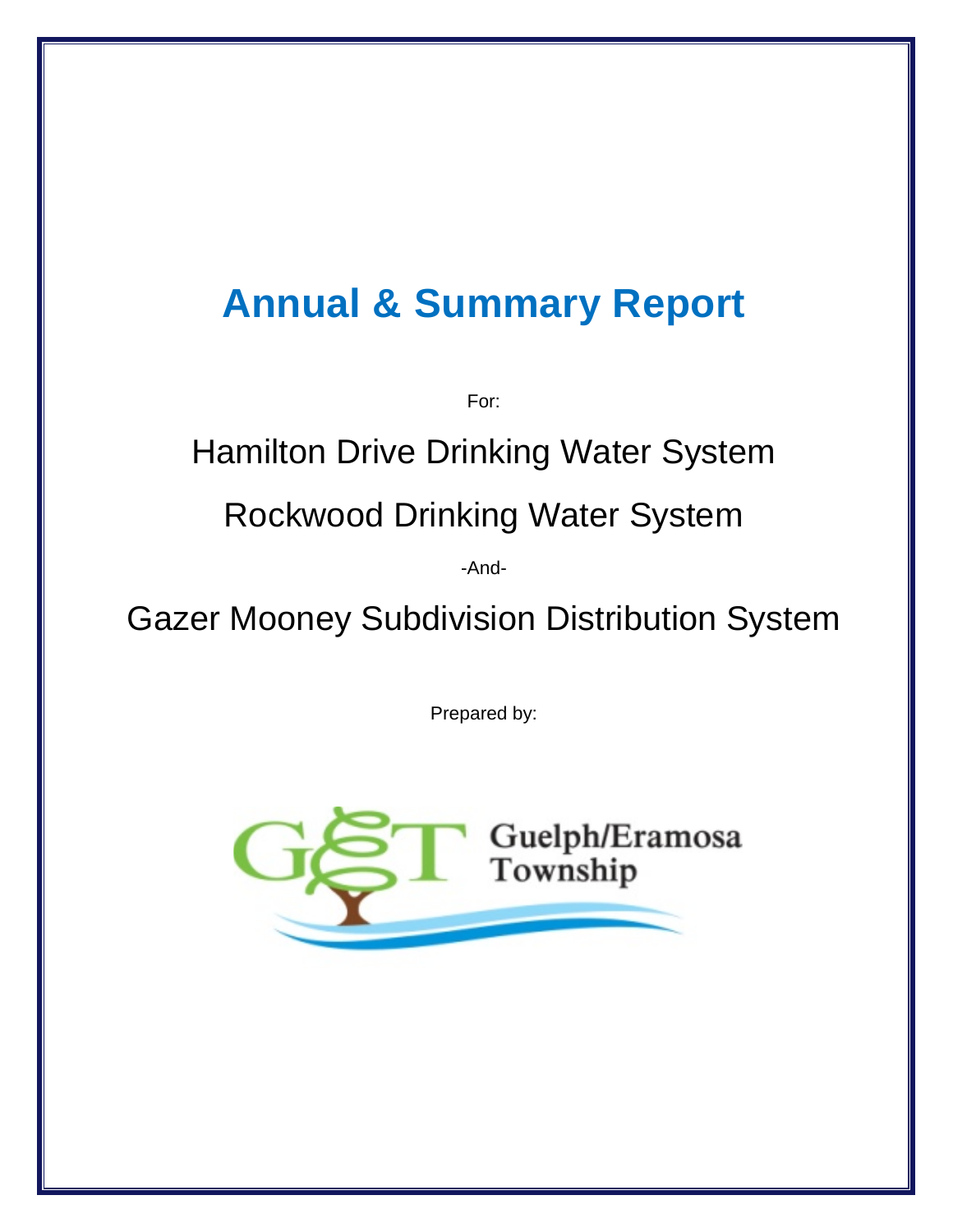## <span id="page-1-0"></span>**I. Introduction**

#### **Purpose**

The purpose of this report is to provide information to stakeholders and to satisfy the regulatory requirements of the Safe Drinking Water Act (SDWA) including the Drinking Water Quality Management Standard (DWQMS), and regulatory reporting required under O.Reg. 170/03 (Section 11 and Schedule 22). The report is a compilation of information that helps to demonstrate the ongoing provision of safe, consistent supply of high quality drinking water to customers located within the Rockwood, Hamilton Drive and the Gazer Mooney Subdivision.

The scope of this report represents January 1 to December 31, 2014 for Rockwood, Hamilton Drive and Gazer Mooney Drinking Water Systems.

#### **Scope**

This Annual & Summary Water Services Report includes information for Rockwood, Hamilton Drive and the Gazer Mooney Subdivision Distribution System for the period of Jan.1 to Dec. 31, 2014

This report satisfies the requirements of both the Safe Drinking Water Act (SDWA) and Ontario Regulation 170/03:

- Section 11, Annual Reports which includes:
	- a brief description of the drinking water systems;
	- a list of water treatment chemicals used;
	- a summary of the most recent water test results required under O. Reg. 170/03 or an approval, Municipal Drinking Water Licence (MDWL) or order;
	- a summary of adverse test results and other issues reported to the Ministry including corrective actions taken;
	- a description of major expenses incurred to install, repair or replace required equipment;
	- the locations where this report is available for inspection.

#### And;

- Schedule 22, Summary Report which includes:
	- list the requirements of the Safe Drinking Water Act, the requiations, the system's approval, Drinking Water Works Permit (DWWP), Municipal Drinking Water Licence (MDWL), and any orders applicable to the system that were not met at any time during the period covered by the report;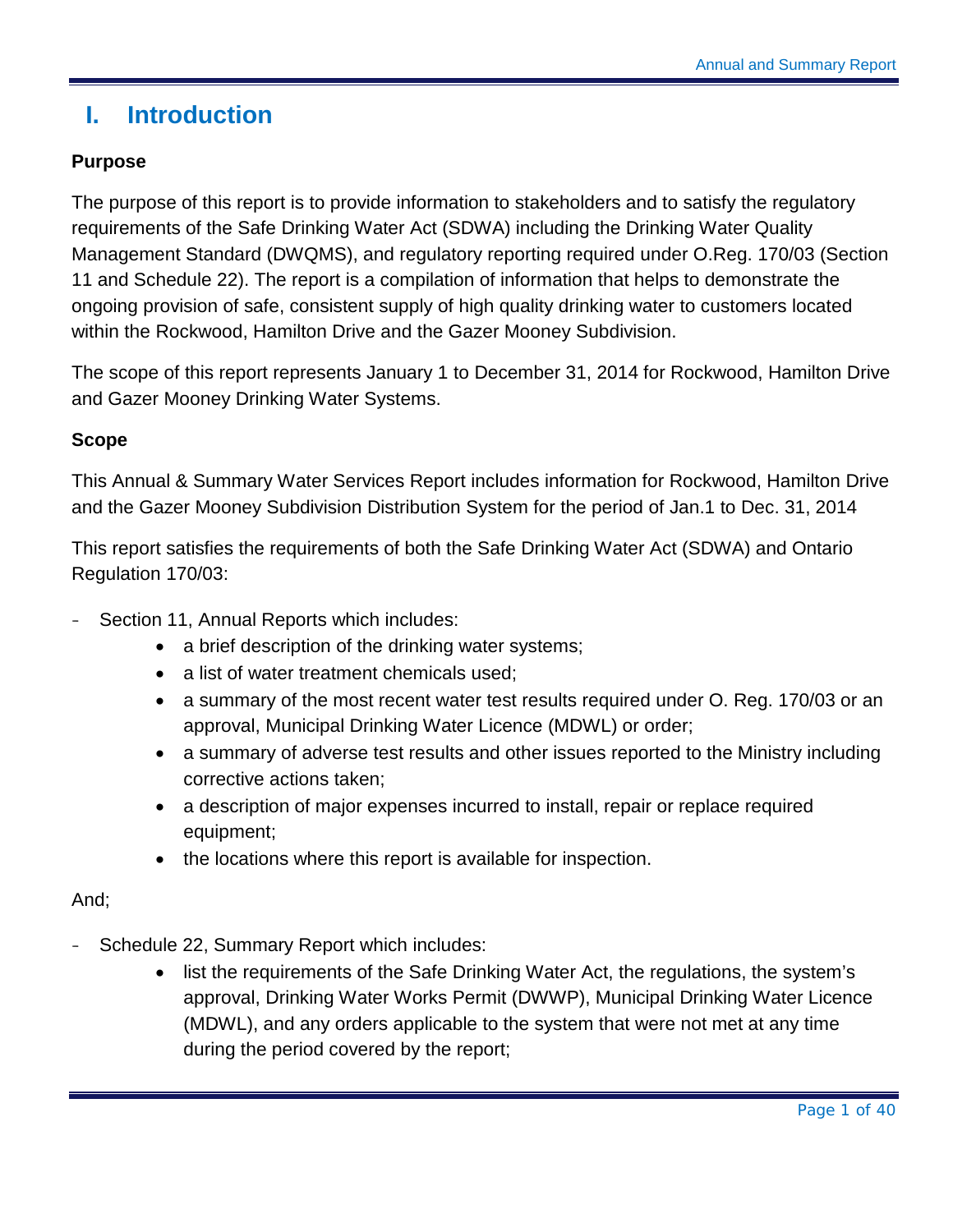- for each requirement that was not met, the duration of the failure and the measures that were taken to correct the failure;
- a summary of the quantities and flow rates of the water supplied during the period covered by the report, including monthly average and maximum daily flows; and
- a comparison of this information to the rated capacity and flow rates approved in the system's approval, DWWP and/or MDWL.

A copy of this report is available for viewing at the Township of Guelph/Eramosa, 8348 Wellington Rd. 124, Rockwood and Online at [www.get.on.ca](http://www.get.on.ca/)

*As per the Accessibility for Ontarians with Disabilities Act (AODA), this document is available in an alternate format by e-mailing the Township Clerk mried@get.on.ca or by calling 519-856-9596*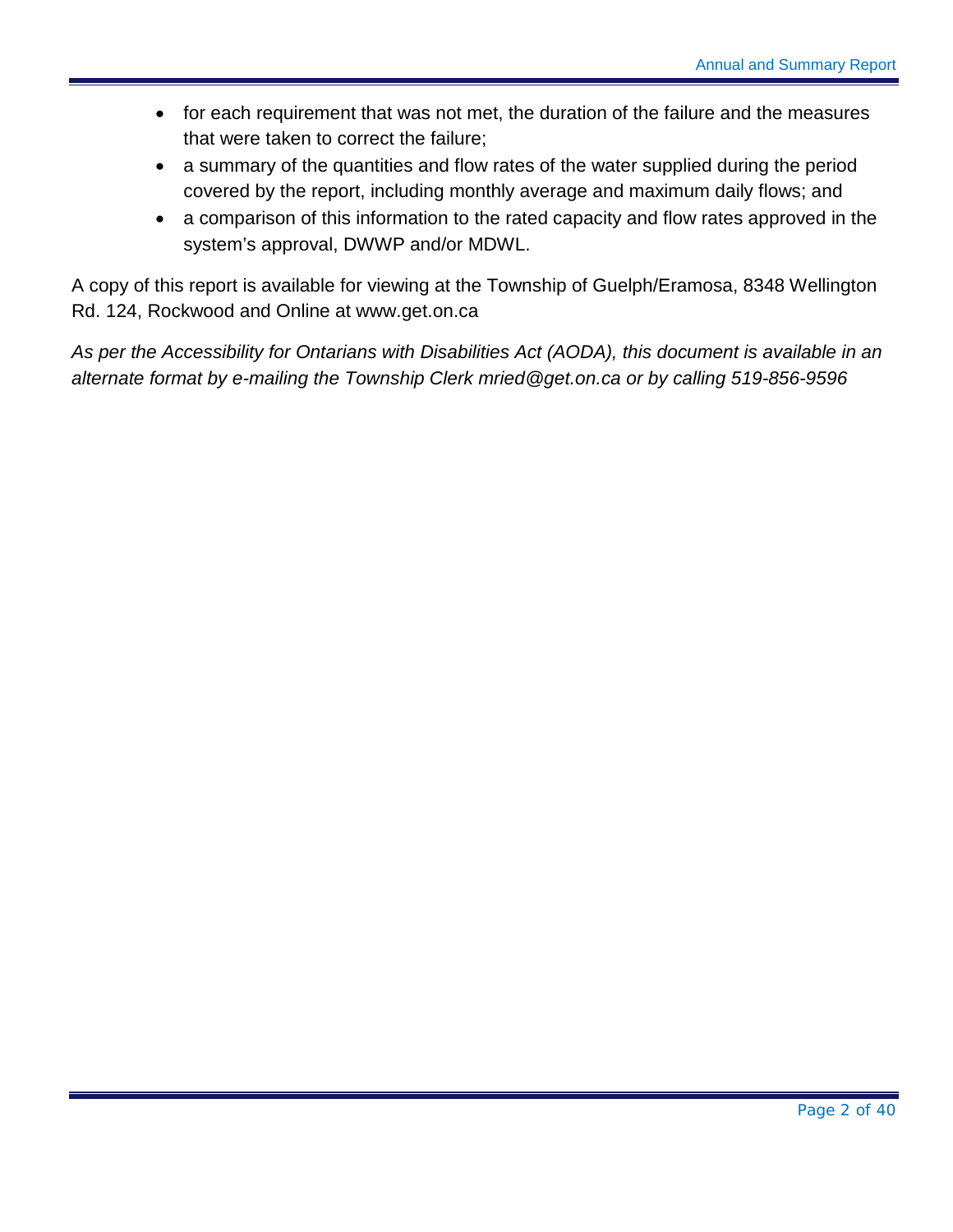#### $\Pi_{\rm eff}$ **Table of Contents**

| I.      |  |
|---------|--|
|         |  |
|         |  |
|         |  |
|         |  |
|         |  |
| a)      |  |
| b)      |  |
| c)      |  |
| d)      |  |
| e)      |  |
| f)      |  |
| g)      |  |
| i.      |  |
| н.      |  |
| h)      |  |
| iii.    |  |
| i)      |  |
| j)      |  |
| k)      |  |
| $\vert$ |  |
| m)      |  |
| n)      |  |
| O)      |  |
| p)      |  |
|         |  |
|         |  |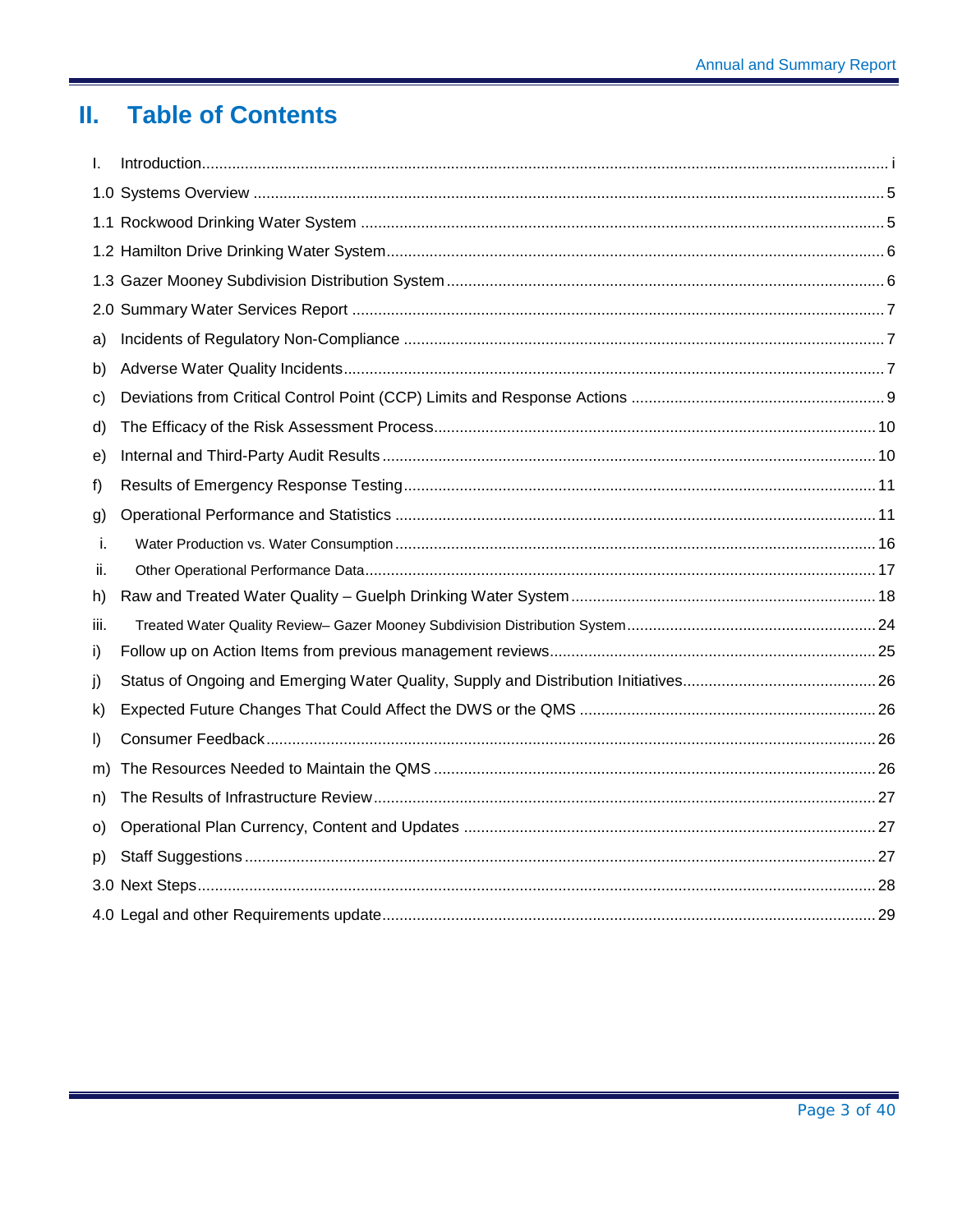## **III. List of Tables**

| Table 1: Summary of Rockwood and Hamilton Drive Water System Adverse Water Quality Incidents  8             |  |
|-------------------------------------------------------------------------------------------------------------|--|
| Table 2: Summary of Gazer Mooney Subdivision Distribution System Adverse Water Quality Incidents  9         |  |
|                                                                                                             |  |
|                                                                                                             |  |
|                                                                                                             |  |
|                                                                                                             |  |
|                                                                                                             |  |
| Table 8: O. Reg. 170/03 Schedule 13 – Rockwood/Hamilton Drive Summary of Inorganic parameters tested during |  |
|                                                                                                             |  |
|                                                                                                             |  |
|                                                                                                             |  |
|                                                                                                             |  |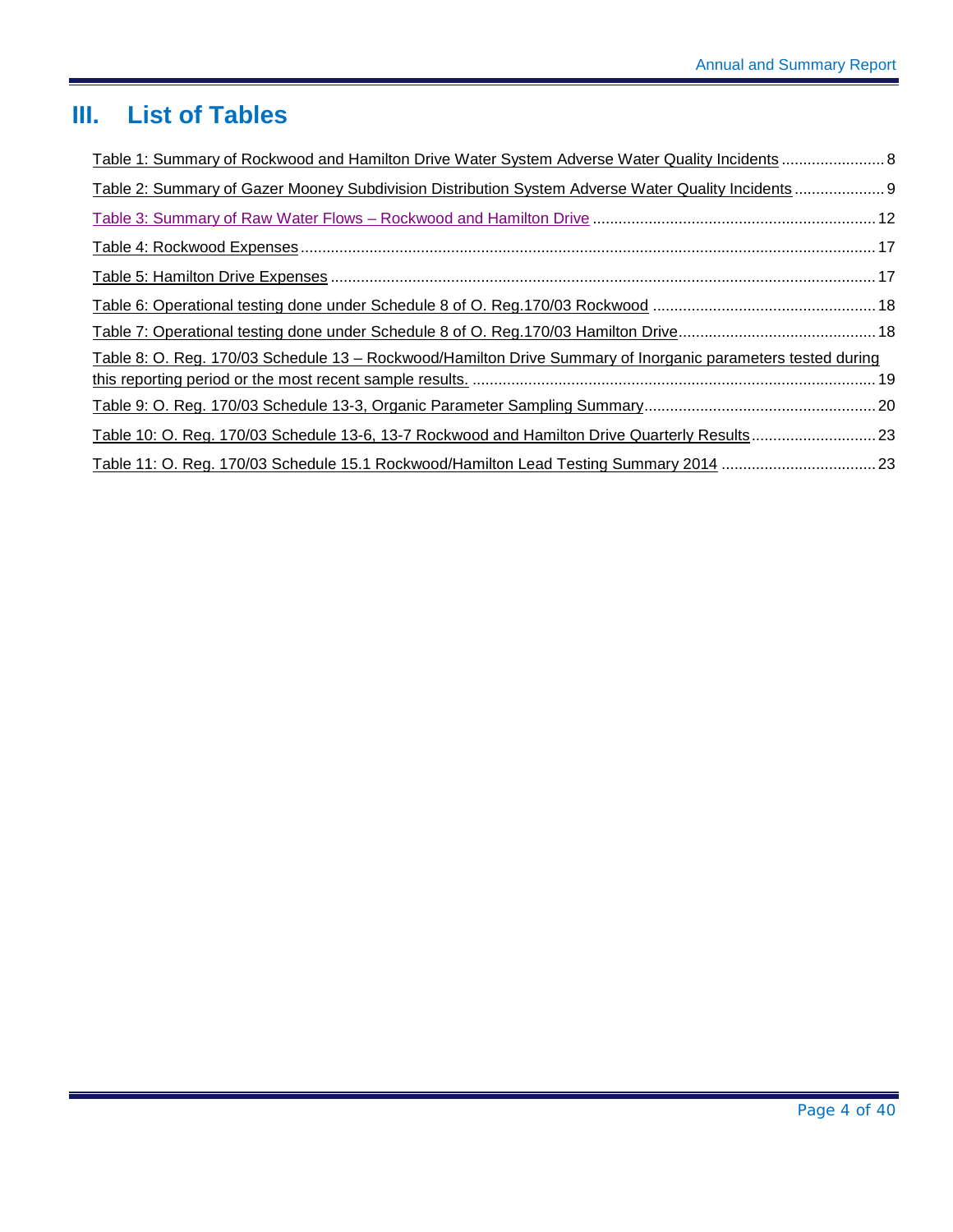## <span id="page-5-0"></span>**1.0 Systems Overview**

#### <span id="page-5-1"></span>**1.1 Rockwood Drinking Water System**

The Rockwood (RWD) Water Supply System is a Class I Water Treatment Subsystem and a Class II Water Distribution Subsystem consisting of three municipal groundwater wells, a water tower and distribution system. Wells #1 and #2 are located at the Station Street Pumphouse and supply water directly to Zone 1 distribution system. Well #3 at the Bernardi Pumphouse supply water to Zone 1 of the distribution system and to the in-distribution standpipe. When the well pumps are running, they deliver water to meet the demand in Zone 1 of the distribution system and any excess water produced is directed to the standpipe and stored there. The water level in the standpipe maintains pressure in Zone 1. A Supervisory Control and Data Acquisition / Programmable Logic Controller (SCADA/PLC) system monitors and controls the operation of the Station Street well pumps and the Bernardi high lift pumps (HLPs) based on the water level in the standpipe.

The booster pumping station draws water from the standpipe and pumps to Zone 2 of the distribution system. The station uses variable frequency drive booster pumps that allow each pump to provide a range of flow rates depending on the system demand. The booster pumps are controlled by the SCADA/PLC to maintain constant pressures in this zone. When the demand for water in Zone 2 rises, the system immediately senses the associated drop in pressure and calls the pump(s) to ramp up to meet the demand. Likewise, when the demand falls, the system senses the associated rise in pressure and calls the pumps to ramp down. At least one pump must run at all times to ensure pressures are maintained in Zone 2. Any excess pressure sensed at the booster pumping station is re-circulated back into the standpipe.

Station Street primary disinfection is achieved using a UV disinfection unit. Secondary disinfection is provided by the addition of sodium hypochlorite solution. The UV disinfection unit and the chemical feed pump that injects sodium hypochlorite solution are activated whenever a well pump is running.

Bernardi Pumphouse primary disinfection is achieved by the addition of sodium hypochlorite and provision of chlorine contact time in the grade-level reservoir. Sodium hypochlorite is injected after the flow control valve and prior to the water meter. Chlorine residual concentrations are maintained in the water leaving the pumphouse, providing secondary disinfection. The facility has duty and standby chemical feed pumps for chlorine dosing. The chemical pump is energized when the well pump is activated.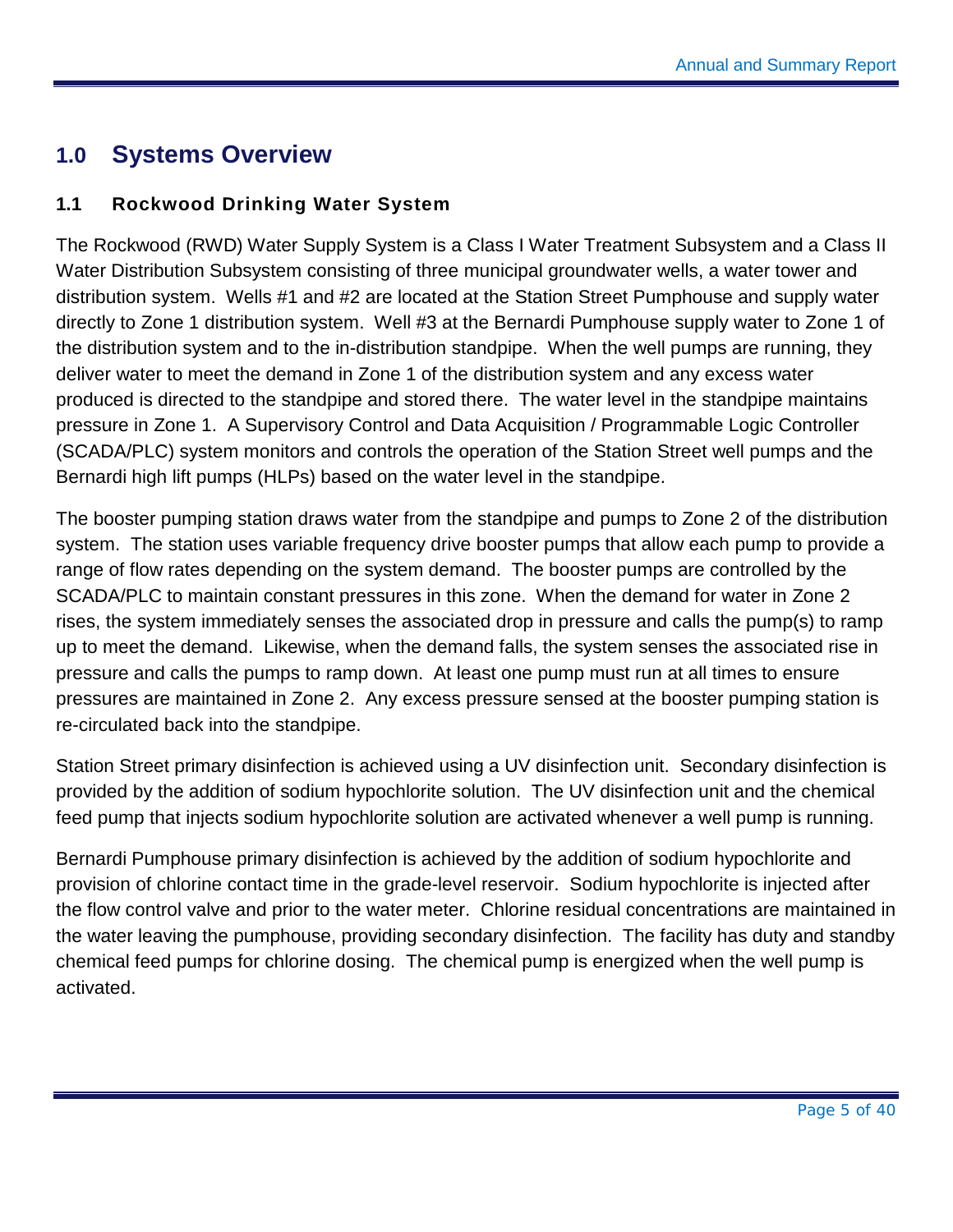#### <span id="page-6-0"></span>**1.2 Hamilton Drive Drinking Water System**

The Hamilton Drive Water Supply System is a Class II Water Distribution and Supply Subsystem located in the Township of Guelph/Eramosa. The system services a residential area bounded by Victoria Road to the east, Conservation Road to the north, Highway 6 to the west and the Speed River to the south. The Hamilton Drive (HD) system obtains its entire water supply from two groundwater wells (Huntington and Cross Creek) each with its own Pumphouse and grade-level reservoir.

The raw water from each well is chlorinated to protect against microbial contaminants prior to discharge into the reservoir. The raw water is disinfected with a sodium hypochlorite solution (chlorine) for primary and secondary disinfection requirements. The water level in the reservoir starts and stops the well pumps.

The Huntington and Cross Creek Pumphouses supply treated water directly to the distribution system and to the in-distribution standpipe. As the water level in the standpipe drops, the system calls the pumps at the Huntington or Cross Creek Pumphouse to start pumping water into the distribution system. The system alternates successive pump starts between the Huntington and Cross Creek facilities. When the water demand exceeds the capacity being supplied by the Pumphouse, the supply is supplemented with water from the standpipe. When the demand is less than the amount being supplied from the Pumphouse, the excess flow is used to replenish the depleted standpipe reserves.

Water pressures are maintained throughout the distribution system by the water level in the standpipe. This system is a demand/storage system; once the standpipe is full, the high lift pumps shut down until the water level drops in the tower and the pumps are required again.

#### <span id="page-6-1"></span>**1.3 Gazer Mooney Subdivision Distribution System**

The Gazer Mooney Subdivision Distribution System is a Class 1 Distribution Subsystem that serves approximately 200 people, is owned by the Township of Guelph/Eramosa. The system is operated by the City of Guelph Water Services by a legal agreement that was last signed by representatives of the City of Guelph and the Township of Guelph/Eramosa on July 30, 2009. The terms of the agreement apply until May 31, 2019. All of the water for the Gazer Mooney Subdivision Distribution System is supplied from the Guelph Drinking Water System. All water is treated to provincial standards in the Guelph Drinking Water System and no further treatment chemicals are added to the Gazer Mooney Subdivision Distribution System.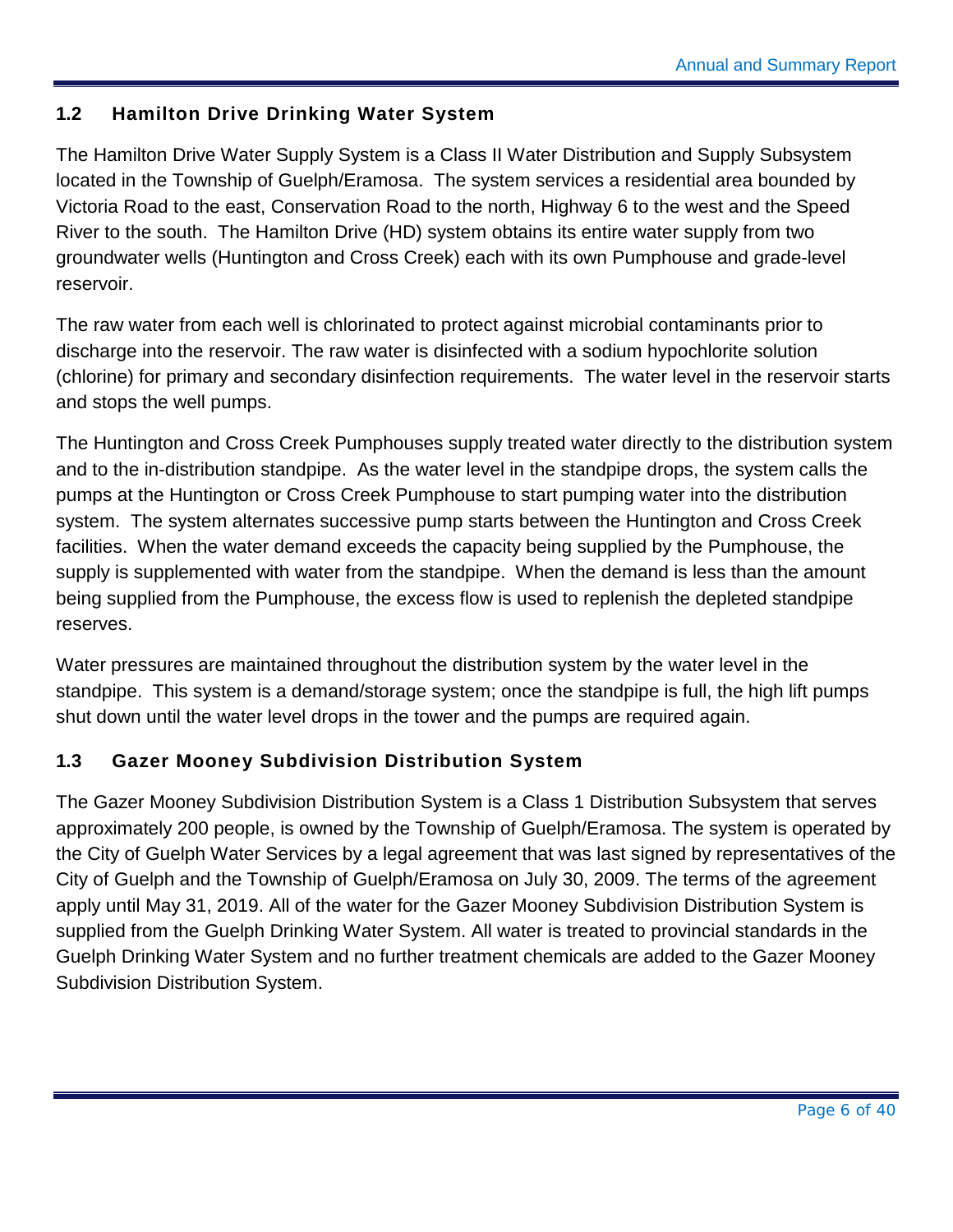### <span id="page-7-0"></span>**2.0 Summary Water Services Report**

#### <span id="page-7-1"></span>**a) Incidents of Regulatory Non-Compliance**

This section describes all incidents of non-compliance (excluding those defined as "Adverse Water Quality Incidents" (AWQI) reported in Section b) of this report). AWQI's are required to be reported to the Ministry of the Environment and Climate Change (MOECC) with respect to the following Acts and related regulations: Ontario Water Resources Act (OWRA), Safe Drinking Water Act (SDWA), the Environmental Protection Act (EPA), and the Municipal Drinking Water Licences (MDWL) and Drinking Water Works Permits (DWWP).

#### **Rockwood and Hamilton Drive**

There were no incidents of non-compliance associated with Hamilton Drive or Rockwood Drinking Water Systems.

The most recent Ministry of Environment and Climate Change (MOECC) Annual Inspections in both Rockwood and Hamilton Drive Drinking Water systems resulted in an assessment score of 100 per cent (compliance). The MOECC's Annual Inspection covered from December 10<sup>th</sup>, 2013 to October 31, 2014 for Hamilton Drive Water System with the Rockwood DW System covering up to December 15, 2014.

#### **Gazer Mooney Subdivision Distribution System**

There were no incidents of non-compliance associated with the Gazer Mooney Subdivision Distribution System in 2014 (Jan. 01 to Dec. 31).

The most recent assessment of compliance for the Gazer Mooney Subdivision Distribution System as determined by the Ministry of Environment and Climate Change (MOECC) during the 2013-14 Annual Inspection (for the period of June 2012 to Feb. 2014) resulted in an assessment score of 100 per cent (compliance).

#### <span id="page-7-2"></span>**b) Adverse Water Quality Incidents**

This section describes all "Adverse Water Quality Incidents" (AWQI). This term refers to any unusual test result from treated water that does not meet a provincial water quality standard, or situation where disinfection of the water may be compromised. An adverse water quality incident indicates that on at least one occasion, a water quality standard was not met.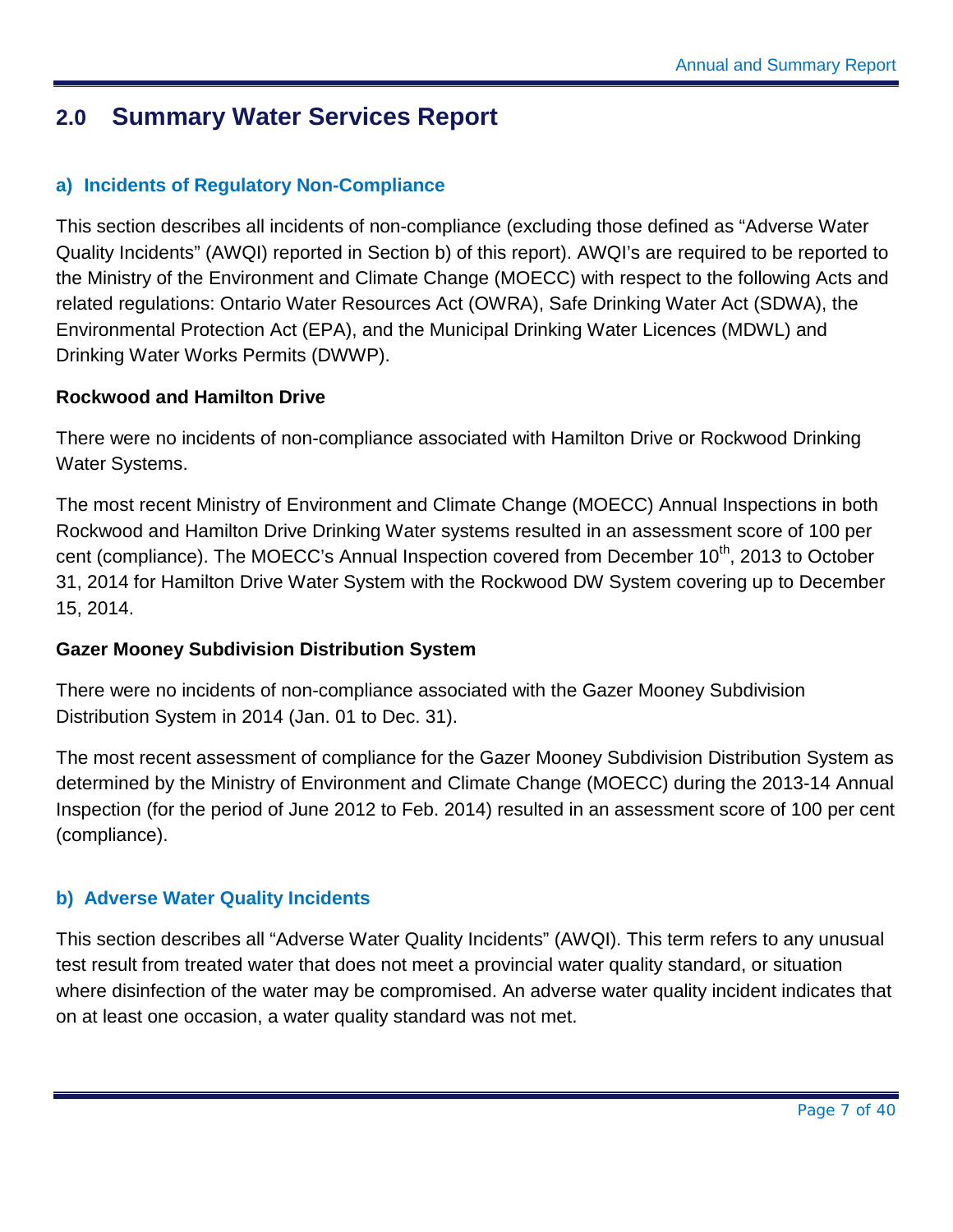The process of water quality sampling and testing can result in false positive results for contaminants; these results can be caused by contaminated sampling containers and equipment, sampling technique, sample handling and transportation, and sample analysis. In almost all cases, mandatory follow-up sampling and analysis confirms that contaminants are not present in the water provided to customers.

#### <span id="page-8-0"></span>**Table 1: Summary of Rockwood and Hamilton Drive Water System Adverse Water Quality Incidents**

(Jan. 01 to Dec. 31, 2014)

| <b>Incident</b><br><b>Date</b> | <b>AWQI#</b> | <b>Location</b>                                                                               | <b>Parameter / Unit of</b><br>measure                                                            | <b>Corrective Action</b>                                                                                                                                                                   |
|--------------------------------|--------------|-----------------------------------------------------------------------------------------------|--------------------------------------------------------------------------------------------------|--------------------------------------------------------------------------------------------------------------------------------------------------------------------------------------------|
| Jan 7/14                       | 115658       | Rockwood<br>Booster Station -<br><b>Distribution</b><br>Zone 1<br><b>Station St - Treated</b> | Sodium<br>91 mg/L<br>110 $mg/L$                                                                  | Wellington-Dufferin-Guelph Public<br>Health (WDGPH), MOECC, and<br>Spills Action Centre (SAC) notified.<br>Notified public on website and<br>letters out to local medical doctors          |
| Jan 7/14                       | 115659       | <b>Hamilton Drive</b><br>Standpipe -<br><b>Distribution</b>                                   | Sodium<br>$22 \text{ mg/L}$                                                                      | <b>Wellington-Dufferin-Guelph Public</b><br>Health (WDGPH), MOECC, and<br>Spills Action Centre (SAC) notified.<br>Notified public on website and<br>letters out to local medical doctors   |
| Aug.<br>25/14                  | 119831       | <b>Hamilton Drive</b><br>Cross Creek/Hwy 6                                                    | <b>Total Coliforms</b><br>110 mg/L<br>Resample X 2<br>Aug. 26/14 - 0 mg/L<br>Aug. 27/14 - 0 mg/L | <b>Wellington-Dufferin-Guelph Public</b><br>Health (WDGPH), MOECC, and<br>Spills Action Centre (SAC) notified.<br>Resample results show no adverse<br>results. No further action required. |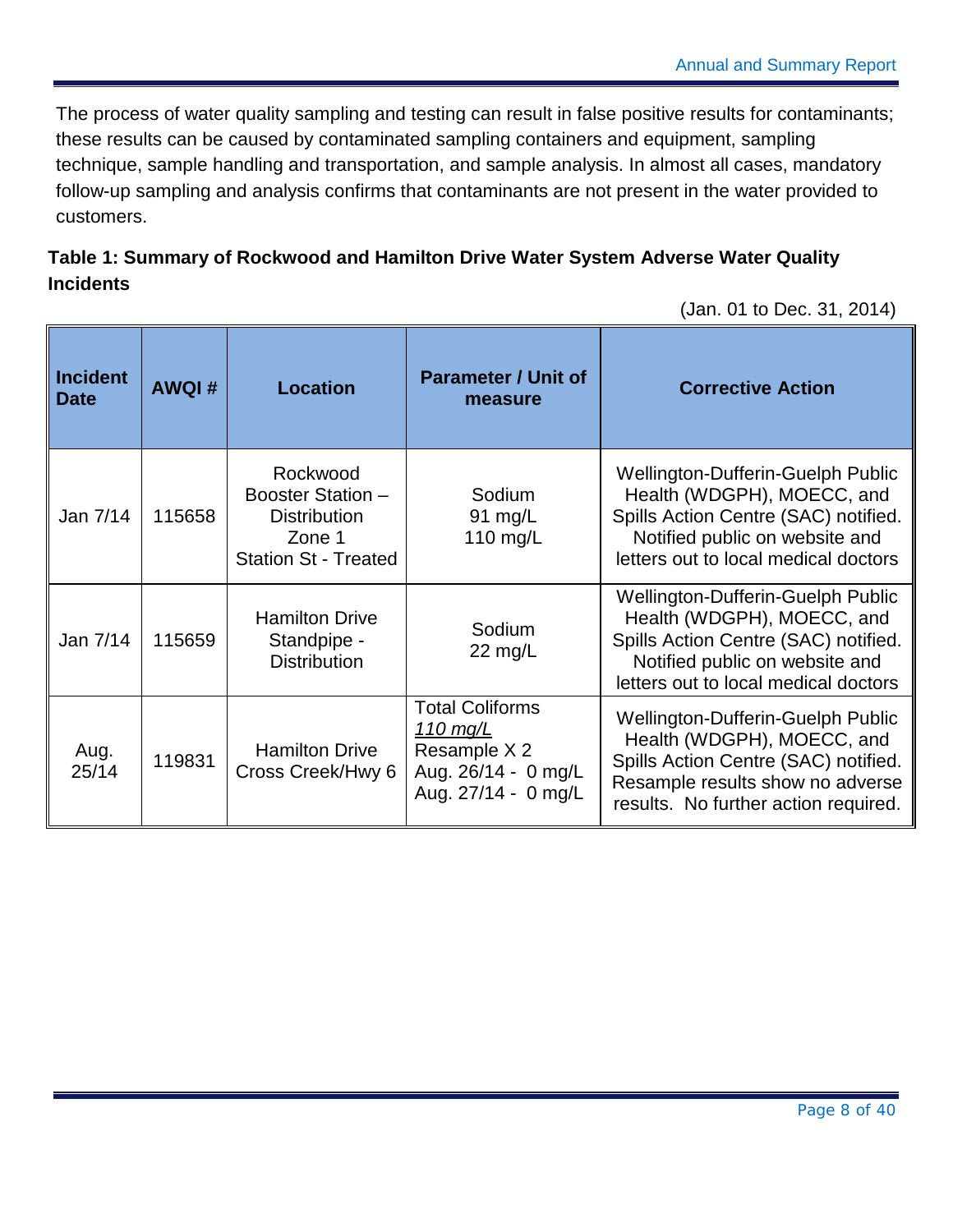#### **Gazer Mooney Subdivision Distribution System**

From Jan. 1 – Dec. 31, 2014 there was one adverse water quality incident (AWQI #116159), as can be seen in [Table 2: Summary of Gazer Mooney Subdivision Distribution System Adverse Water](#page-9-1)  [Quality Incidents.](#page-9-1)

#### <span id="page-9-1"></span>**Table 2: Summary of Gazer Mooney Subdivision Distribution System Adverse Water Quality Incidents**

(Jan. 01 to Dec. 31, 2014)

| Incident<br>$\blacksquare$ Date | <b>AWQI#</b> | <b>Location</b>                            | <b>Parameter / Unit</b><br>of measure    | <b>Corrective Action</b>                                                                                                                                                                         |
|---------------------------------|--------------|--------------------------------------------|------------------------------------------|--------------------------------------------------------------------------------------------------------------------------------------------------------------------------------------------------|
| Feb. 24                         | 116159       | <b>Gazer Mooney Lift</b><br><b>Station</b> | Sodium<br>$26$ mg/L<br>$25 \text{ mg/L}$ | Wellington-Dufferin-Guelph Public<br>Health (WDGPH), MOECC, and<br>Spills Action Centre (SAC) notified.<br>Resample results are comparable<br>to initial results. No further action<br>required. |

#### <span id="page-9-0"></span>**c) Deviations from Critical Control Point (CCP) Limits and Response Actions**

This section describes any deviation from essential steps or points in the drinking water system at which control can be applied to prevent or eliminate a drinking water hazard or to reduce it to an acceptable level. These essential steps or points in the system are known as critical control points (CCP). The CCPs are used to identify control measures that are in place to address hazards and hazardous events. Critical Control Limits (CCLs) are self-imposed limits and are typically more stringent than Ministry of Environment and Climate Change Drinking Water Standards or Municipal Drinking Water licence requirements.

These include:

- primary disinfection,
- secondary disinfection, and
- backflow prevention

In the early part of 2014 there were Supervisory Control and Data Acquisition (SCADA) failures at each of the Drinking Water Systems. SCADA is used to monitor and record critical control point data and alarms at predetermined set points for the Hamilton Drive and Rockwood Drinking Water Systems. In each case the resulting outcome was a temporary loss of record monitoring data.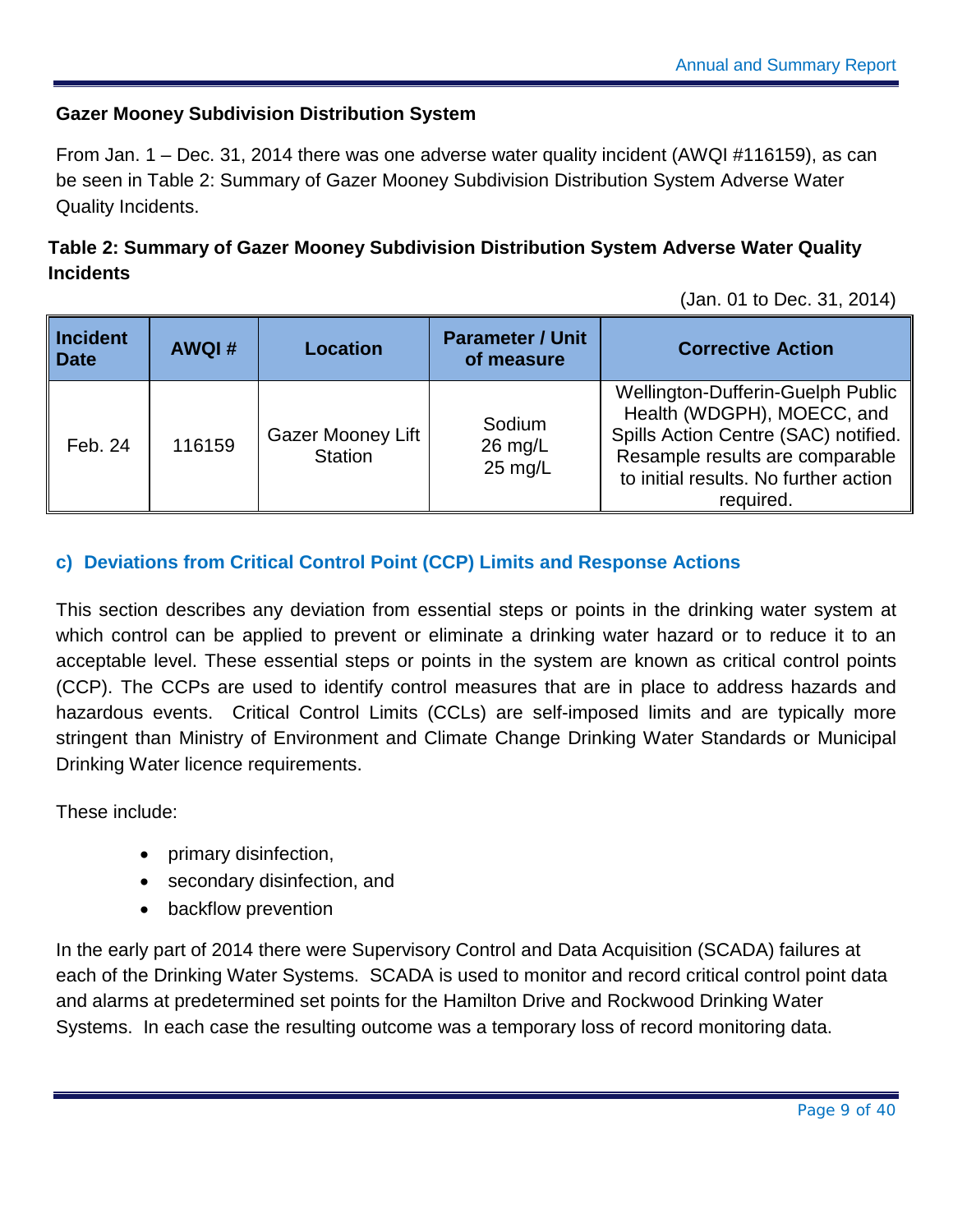There were no critical control limit deviations over the period of this report as the systems have been designed to alarm and shut down the pumphouse before an adverse incident would take place. On all occasions the SCADA system was re-established using a laptop. Shortly after new computers and software were installed and tested. This was a scheduled capital upgrade. The system has been stable since.

#### <span id="page-10-0"></span>**d) The Efficacy of the Risk Assessment Process**

This section confirms the occurrence of reviews of the risk assessment process to determine the effectiveness of the process in identifying and appropriately assessing the risk of hazardous events and hazards, and in identifying the appropriate control measures, critical control points (CCPs) and related critical control limits (CCLs).

Risks associated with cross connection from buildings were increased from a 5 to 7 due to lack of confirmed devices installed within Rockwood. Risk Ratings are based on the risk calculation (likelihood rating, detectable x consequence rating), as included in the "QMS" 08 Risk Assessment Outcome" within the Guelph/Eramosa Operational Plan.

In the later part of 2013 the Public Works, Water Department Certified one of our Licenced Operators in Backflow prevention and inspection.

#### <span id="page-10-1"></span>**e) Internal and Third-Party Audit Results**

This section describes any of the audit outcomes identified to date that require follow-up actions.

Internal auditing and third-party auditing is performed to fulfill the mandatory requirements of the Drinking Water Quality Management Standard (DWQMS). The internal audit is completed using trained auditors. The purpose of audits is to evaluate the level of conformance to the DWQMS. Audits identify both conformance and non-conformance with the Standard as well as opportunities for improvement.

The 2014 internal audit review was conducted on March 24, 25 and considers the entire 2013 calendar year (the "review period") and where appropriate, touches on activities continuing in 2014.

The DWQMS sets out a mandatory list of 16 issues to be examined during annual reviews and reports.

The results have been reviewed by Management in accordance with the DWQMS management review system procedure.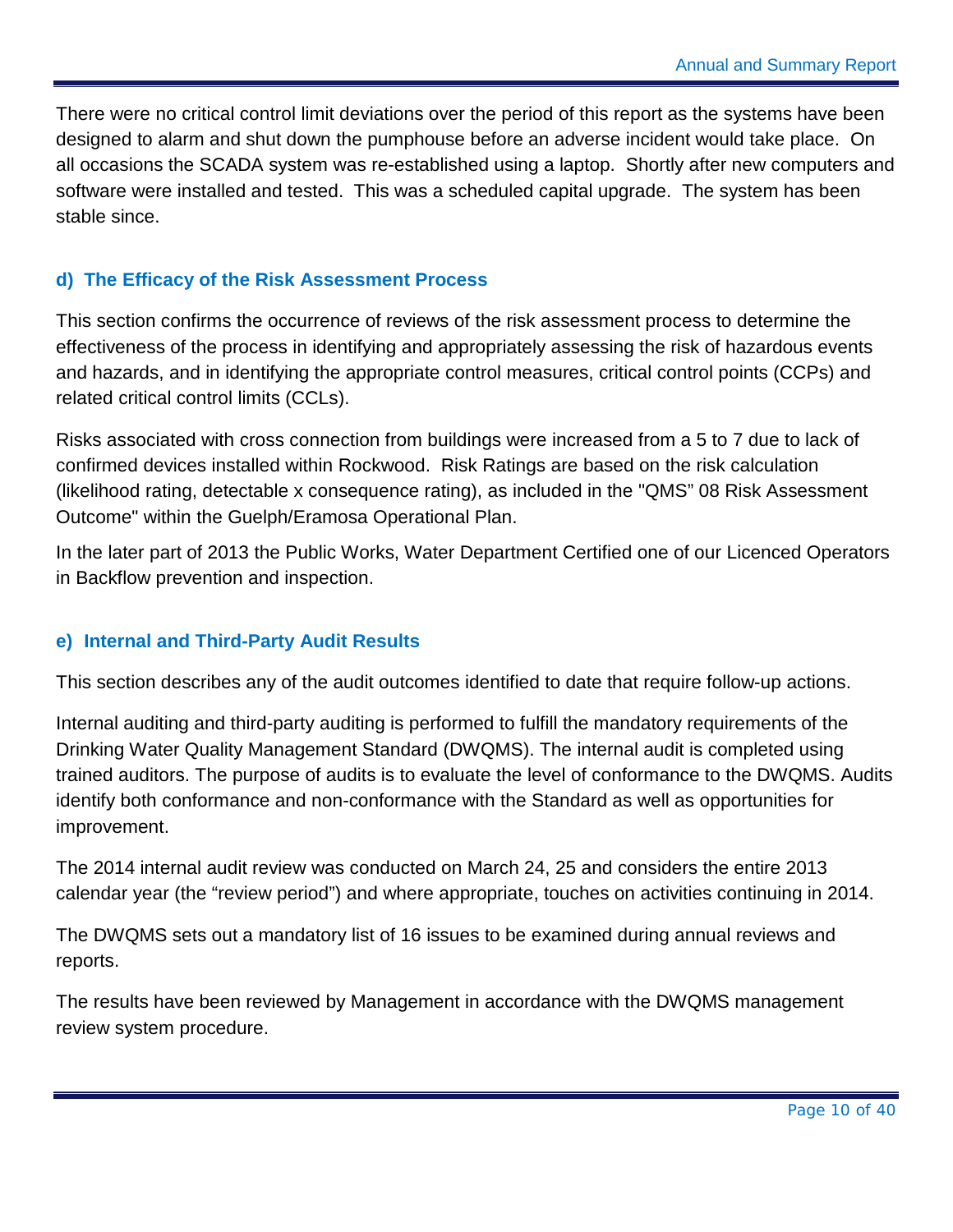Internal audit findings are related to QMS Infrastructure review process for completion (QMS 14), documenting processes and improved record control of operator activity (QMS 5). Various opportunities for improvement suggested by staff were also noted in the internal audit report.

In 2015 two internal audits will be conducted; one in April then again in October so that we can alter the date but maintain the twelve month internal audit requirement as stipulated within element 19 of the Drinking Water Quality Management Standard. Third party audits (external audits) are performed in June by NSF International Inc.; altering the internal audit date will allow a greater time separation between internal and external audits and provide greater opportunity for follow up on corrective actions and opportunities for improvement.

The 2014 third-party external off-site audit was completed on June 13, 2014. The required corrective action findings were related to risk assessment critical control point threshold ratings (QMS 8) and the process for employee communication was not implemented as stated in Operational Plan (QMS 12). Appropriate corrective actions were implemented and approved by the auditor. These corrective actions will be verified for effectiveness by the auditor at the next off-site audit in June, 2015.

Noted opportunities for improvement by the auditor were related to improving the following processes: Policy and Endorsement referencing website location (QMS 2 & 3); Roles, Responsibilities and authorities (QMS 9); Emergency Plan testing frequency (QMS 18). These opportunities for improvement will be followed-up on by the auditor at the next off-site audit in June 2015.

#### <span id="page-11-0"></span>**f) Results of Emergency Response Testing**

Reviews of emergency procedures are conducted at staff meetings. Emergency response testing is conducted following emergencies from actual events. Information is gathered during debriefing sessions and the applicable emergency procedures are updated and provided for sign off by applicable staff.

Incident Management System training is conducted at the county level with annual reviews involving critical infrastructure. The Supervisor of Water/Wastewater renewed his certification in "IMS 100 - Introduction to Incident Management" in 2013. The remaining Operating Authority staff members obtained the same certification in October of 2014. Future certifications are pending for "IMS 200 – Basic Emergency Management" and "IMS 250 Emergency Management in the EOC (Emergency Operations Centre).

#### <span id="page-11-1"></span>**g) Operational Performance and Statistics**

This section describes the various pieces of information that are used to gauge the performance of the Drinking Water System, including reasoning for changes or observations.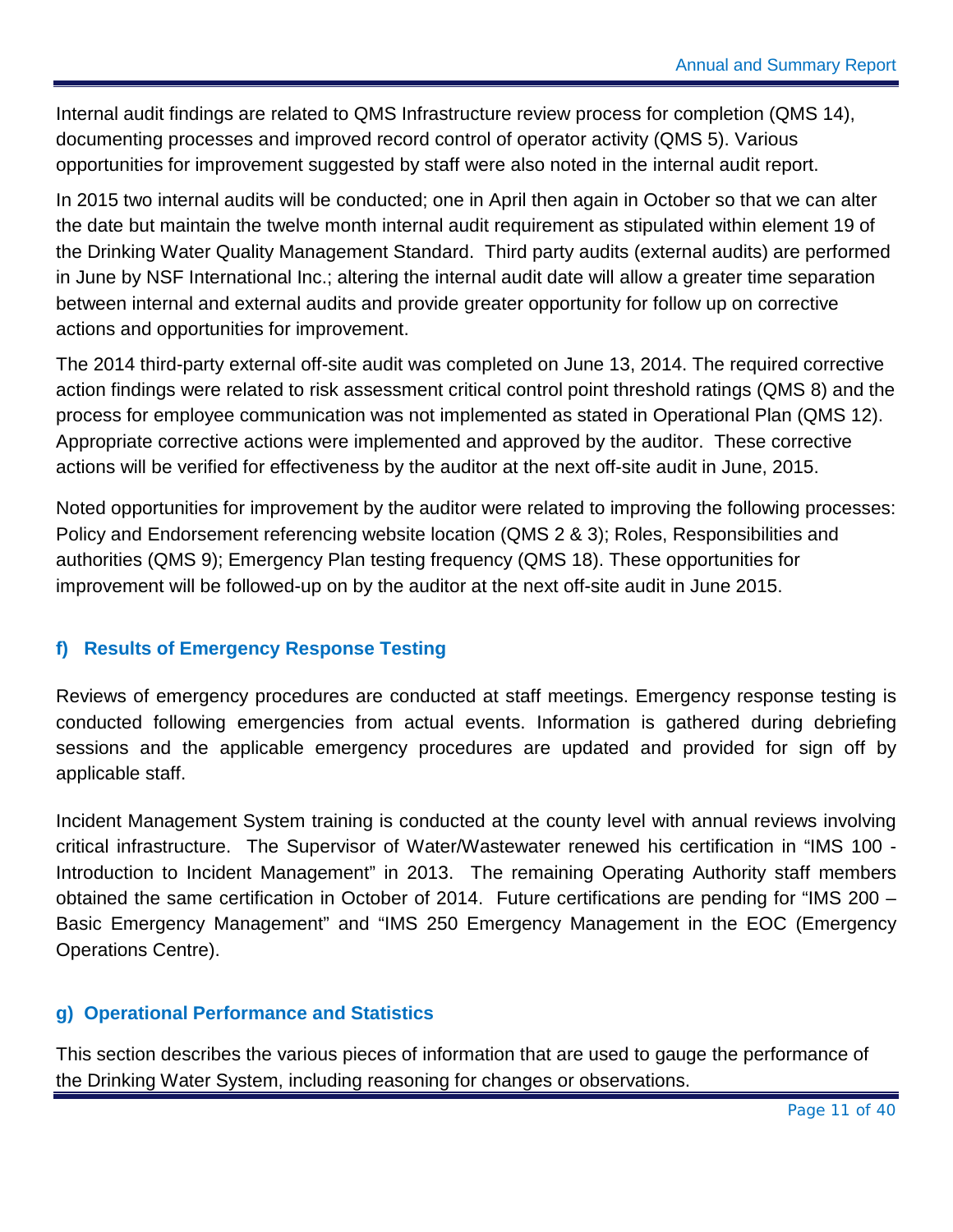A 100 % rating for microbiological quality indicates that the treatment process effectively removed pathogens at all times. Chemical water quality test results indicate that all water quality meet with the provincial and federal standards for safe drinking water with the exception of Sodium levels which remain outside of the provincial standard.

#### **Assessment of Flow Rates and Quantities of Water Supplied**

The following tables list the quantities and flow rates of the water supplied during the reporting period covered by this report, including monthly average and maximum daily flows and a comparison to the rated capacity and flow rates specified in the system approval.

#### <span id="page-12-0"></span>**Table 3: Summary of Raw Water Flows – Rockwood and Hamilton Drive**

**Rockwood**<br>Station St. Well TW# 1- 67 **(Rated Capacity 1,964 m<sup>3</sup>/day) (Rated Daily Peak 1,360 L/min) MONTH Avg. Daily Volume % Of Approved Volume MAX Daily Volume % Of Approved Volume Peak Flow Rate L/min % Of Approved Flow Rate m<sup>3</sup> m<sup>3</sup>**  $m^3/d$ **JANUARY** | 358.57 | 18.25 | 1655.00 | 84.22 | 1206.00 | 88.42 **FEBRUARY** | 239.60 | 12.19 | 649.80 | 33.07 | 1194.00 | 87.54 **MARCH** | 261.45 | 13.31 | 772.70 | 39.32 | 1206.00 | 88.42 **APRIL** 271.60 | 13.82 785.70 | 39.98 1202.40 | 88.15 **MAY** | 443.01 | 22.55 | 1189.50 | 60.53 | 1206.00 | 88.42 **JUNE** | 417.15 | 21.23 | 1246.00 | 63.41 | 1206.00 | 88.42 **JULY** | 487.27 | 24.80 | 1410.00 | 71.76 | 1194.00 | 87.54 **AUGUST** | 423.93| 21.57 | 1002.00| 50.99 | 1194.00 | 87.54 **SEPTEMBER** 280.23 14.26 4844.00 42.95 1188.00 87.10 **OCTOBER** | 250.56 | 12.75 | 720.00 | 36.64 | 1206.00 | 88.42 **NOVEMBER** | 261.38 | 13.30 | 821.00 | 41.78 | 1206.00 | 88.42 **DECEMBER** | 247.73 | 12.61 | 647.00 | 32.93 | 1206.00 | 88.42

Page 12 of 40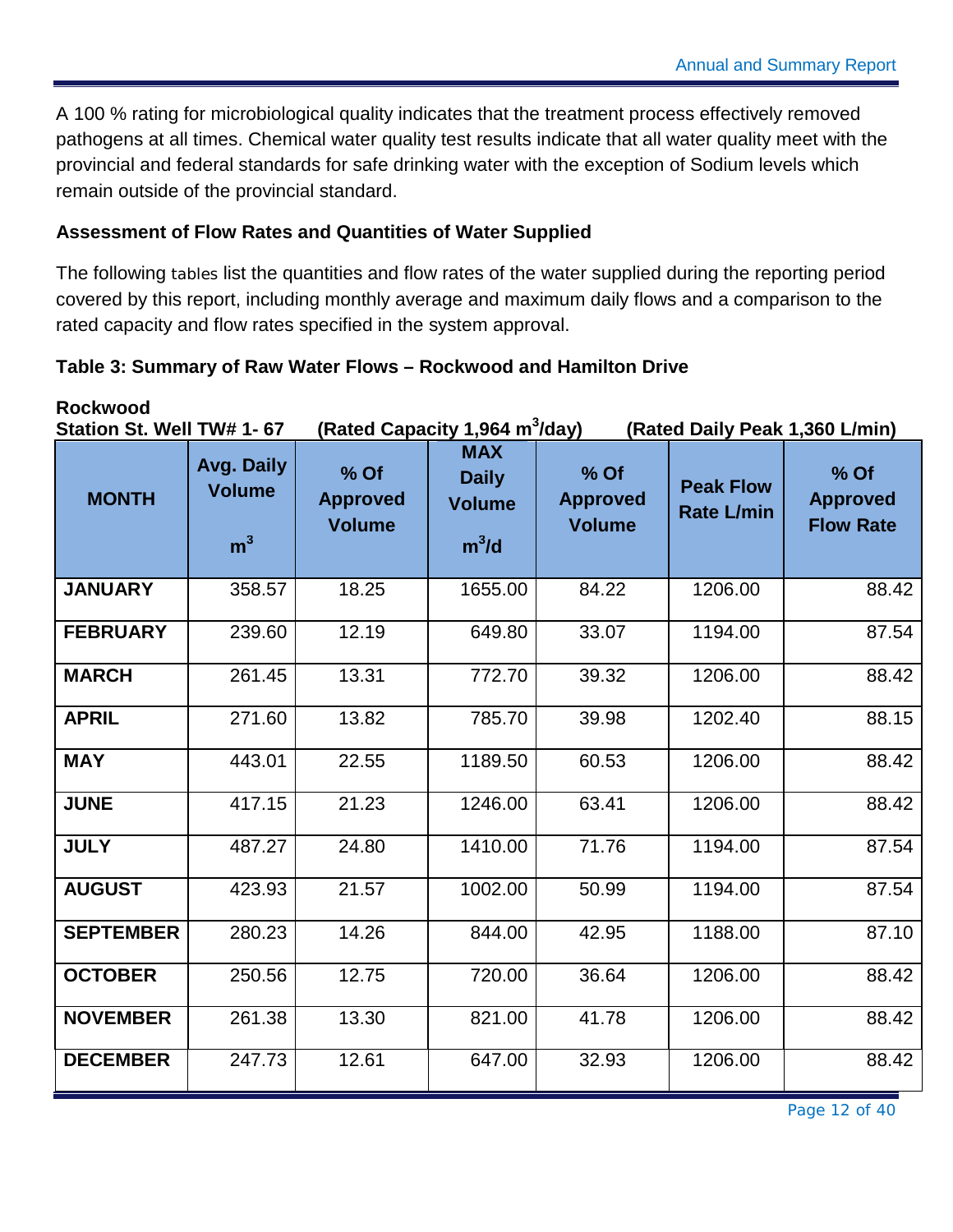#### **Rockwood**

| Station St. Well TW# 1-76 |                                                         |                                            | (Rated Capacity 1,964 m <sup>3</sup> /day)             |                                            |                                          | (Rated Daily Peak 1,360 L/min)                |
|---------------------------|---------------------------------------------------------|--------------------------------------------|--------------------------------------------------------|--------------------------------------------|------------------------------------------|-----------------------------------------------|
| <b>MONTH</b>              | Avg.<br><b>Daily</b><br><b>Volume</b><br>m <sup>3</sup> | $%$ Of<br><b>Approved</b><br><b>Volume</b> | <b>MAX</b><br><b>Daily</b><br><b>Volume</b><br>$m^3/d$ | $%$ Of<br><b>Approved</b><br><b>Volume</b> | <b>Peak</b><br><b>Flow Rate</b><br>L/min | $%$ Of<br><b>Approved</b><br><b>Flow Rate</b> |
| <b>JANUARY</b>            | 297.63                                                  | 15.15                                      | 668.80                                                 | 34.04                                      | 1164.00                                  | 85.34                                         |
| <b>FEBRUARY</b>           | 265.57                                                  | 13.51                                      | 796.70                                                 | 40.54                                      | 1164.00                                  | 85.34                                         |
| <b>MARCH</b>              | 221.92                                                  | 11.29                                      | 868.70                                                 | 44.21                                      | 1140.00                                  | 83.58                                         |
| <b>APRIL</b>              | 357.34                                                  | 18.19                                      | 963.10                                                 | 49.01                                      | 1158.00                                  | 84.90                                         |
| <b>MAY</b>                | 357.66                                                  | 18.20                                      | 840.30                                                 | 42.76                                      | 1146.00                                  | 84.02                                         |
| <b>JUNE</b>               | 472.50                                                  | 24.05                                      | 1076.00                                                | 54.76                                      | 1206.00                                  | 88.42                                         |
| <b>JULY</b>               | 524.03                                                  | 26.67                                      | 1471.00                                                | 74.86                                      | 1194.00                                  | 87.54                                         |
| <b>AUGUST</b>             | 503.45                                                  | 25.62                                      | 1103.00                                                | 56.13                                      | 1164.00                                  | 85.34                                         |
| <b>SEPTEMBER</b>          | 356.37                                                  | 18.14                                      | 1057.00                                                | 53.79                                      | 1182.00                                  | 86.66                                         |
| <b>OCTOBER</b>            | 320.36                                                  | 16.30                                      | 798.00                                                 | 40.61                                      | 1182.00                                  | 86.66                                         |
| <b>NOVEMBER</b>           | 282.30                                                  | 14.37                                      | 679.00                                                 | 34.55                                      | 1176.00                                  | 86.22                                         |
| <b>DECEMBER</b>           | 312.57                                                  | 15.91                                      | 863.00                                                 | 43.92                                      | 1176.00                                  | 86.22                                         |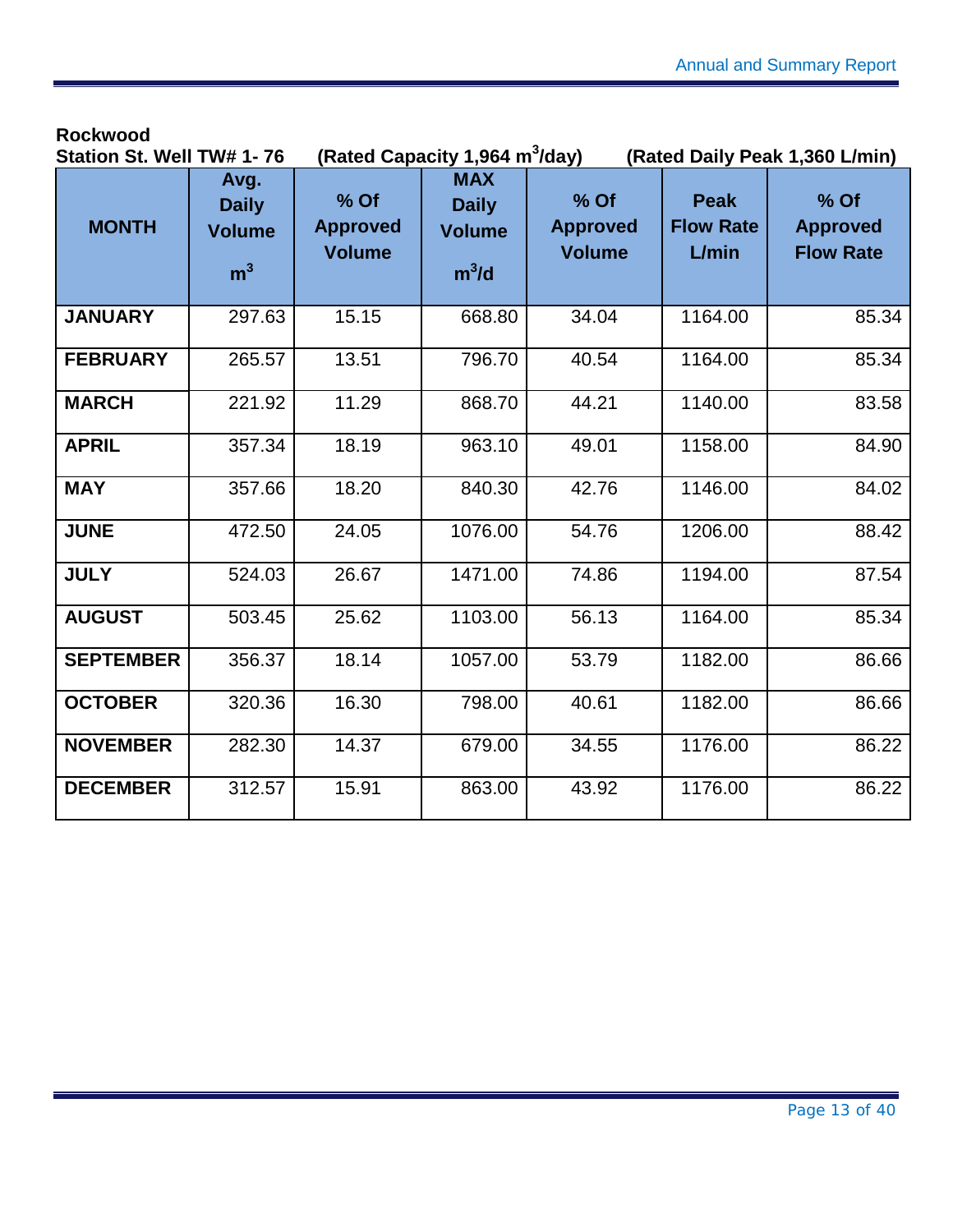| <b>Bernardi Well #3</b> |                                               | (Rated Capacity 1,310 m <sup>3</sup> /day) |                                                        |                                          |                                             | (Rated Daily Peak 910.0 L/min)              |
|-------------------------|-----------------------------------------------|--------------------------------------------|--------------------------------------------------------|------------------------------------------|---------------------------------------------|---------------------------------------------|
| <b>MONTH</b>            | Avg. Daily<br><b>Volume</b><br>m <sup>3</sup> | % Of<br><b>Approved</b><br><b>Volume</b>   | <b>MAX</b><br><b>Daily</b><br><b>Volume</b><br>$m^3/d$ | % Of<br><b>Approved</b><br><b>Volume</b> | <b>Peak</b><br><b>Flow</b><br>Rate<br>L/min | % Of<br><b>Approved</b><br><b>Flow Rate</b> |
| <b>JANUARY</b>          | 359.89                                        | 27.47                                      | 854.20                                                 | 65.21                                    | 756.00                                      | 83.08                                       |
| <b>FEBRUARY</b>         | 591.75                                        | 45.17                                      | 778.10                                                 | 59.40                                    | 738.00                                      | 81.10                                       |
| <b>MARCH</b>            | 638.96                                        | 48.78                                      | 761.00                                                 | 58.09                                    | 726.00                                      | 79.78                                       |
| <b>APRIL</b>            | 315.93                                        | 24.12                                      | 902.00                                                 | 68.85                                    | 780.00                                      | 85.71                                       |
| <b>MAY</b>              | 326.16                                        | 24.90                                      | 1075.00                                                | 82.06                                    | 774.00                                      | 85.05                                       |
| <b>JUNE</b>             | 347.89                                        | 26.56                                      | 1071.00                                                | 81.76                                    | 798.00                                      | 87.69                                       |
| <b>JULY</b>             | 224.59                                        | 17.14                                      | 1035.00                                                | 79.01                                    | 804.00                                      | 88.35                                       |
| <b>AUGUST</b>           | 287.27                                        | 21.93                                      | 1012.00                                                | 77.25                                    | 816.00                                      | 89.67                                       |
| <b>SEPTEMBER</b>        | 339.61                                        | 25.92                                      | 762.00                                                 | 58.17                                    | 906.00                                      | 99.56                                       |
| <b>OCTOBER</b>          | 402.06                                        | 30.69                                      | 1137.00                                                | 86.79                                    | 768.00                                      | 84.40                                       |
| <b>NOVEMBER</b>         | 385.57                                        | 29.43                                      | 713.00                                                 | 54.43                                    | 828.00                                      | 90.99                                       |
| <b>DECEMBER</b>         | 425.45                                        | 32.48                                      | 1142.00                                                | 87.18                                    | 858.00                                      | 94.29                                       |

**Rockwood**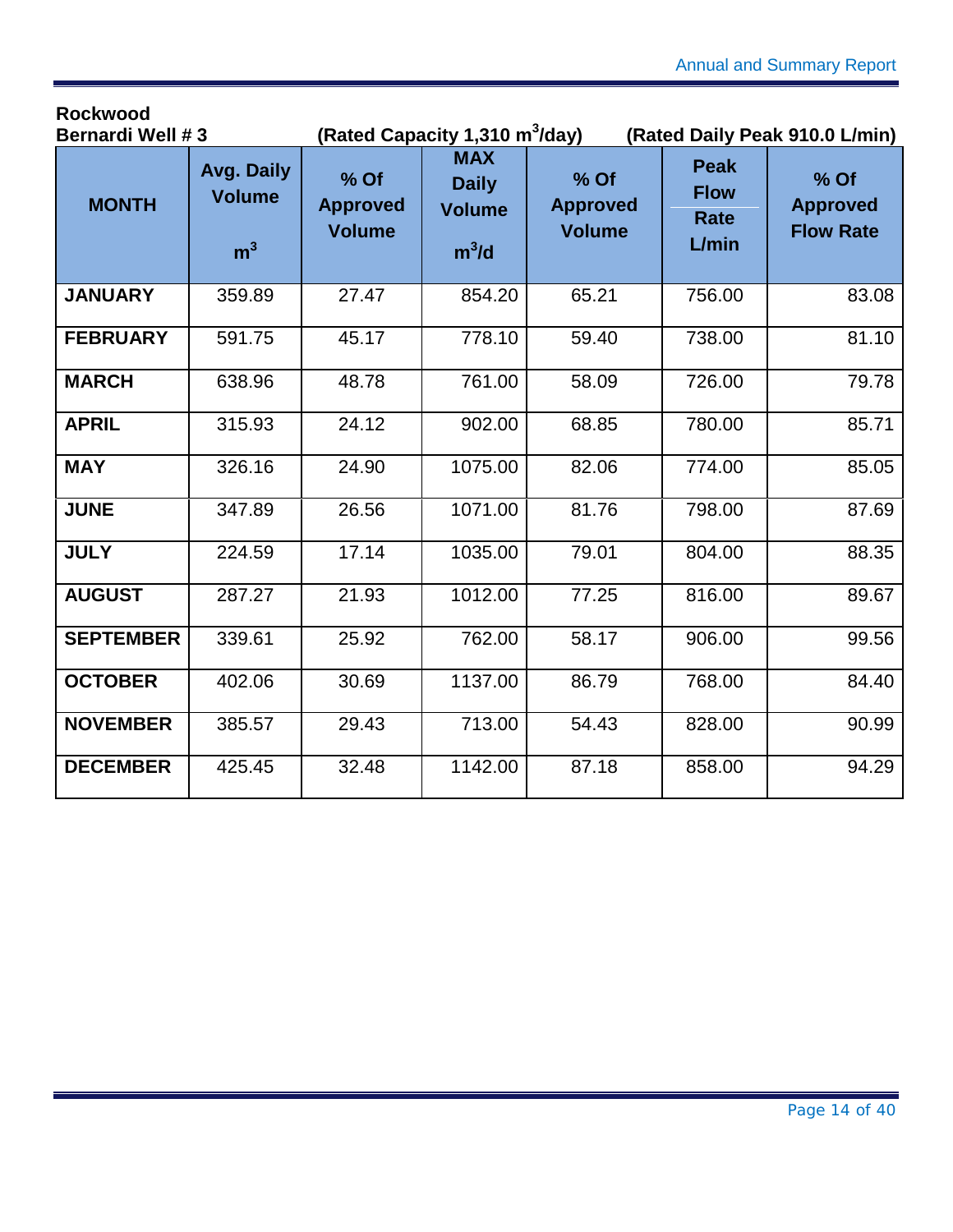## **Hamilton Drive**

| <b>Cross Creek Well #1</b> |                                               | (Rated Capacity 812 m <sup>3</sup> /24 hours) |                                                        |                                          | (Rated Daily Peak 725 L/min)                |                                             |
|----------------------------|-----------------------------------------------|-----------------------------------------------|--------------------------------------------------------|------------------------------------------|---------------------------------------------|---------------------------------------------|
| <b>MONTH</b>               | Avg. Daily<br><b>Volume</b><br>m <sup>3</sup> | % Of<br><b>Approved</b><br><b>Volume</b>      | <b>MAX</b><br><b>Daily</b><br><b>Volume</b><br>$m^3/d$ | % Of<br><b>Approved</b><br><b>Volume</b> | <b>Peak</b><br><b>Flow</b><br>Rate<br>L/min | % Of<br><b>Approved</b><br><b>Flow Rate</b> |
| <b>JANUARY</b>             | 71.73                                         | 8.83                                          | 141.00                                                 | 17.36                                    | 660.00                                      | 91.03                                       |
| <b>FEBRUARY</b>            | 78.72                                         | 9.69                                          | 146.00                                                 | 17.98                                    | 660.00                                      | 91.03                                       |
| <b>MARCH</b>               | 99.26                                         | 12.22                                         | 168.00                                                 | 20.69                                    | 720.00                                      | 99.31                                       |
| <b>APRIL</b>               | 99.91                                         | 12.30                                         | 248.00                                                 | 30.54                                    | 660.00                                      | 91.03                                       |
| <b>MAY</b>                 | 124.56                                        | 15.34                                         | 254.00                                                 | 31.28                                    | 666.00                                      | 91.86                                       |
| <b>JUNE</b>                | 101.92                                        | 12.55                                         | 291.00                                                 | 35.84                                    | 660.00                                      | 91.03                                       |
| <b>JULY</b>                | 147.00                                        | 18.10                                         | 325.00                                                 | 40.02                                    | 720.00                                      | 99.31                                       |
| <b>AUGUST</b>              | 161.00                                        | 19.83                                         | 353.00                                                 | 43.47                                    | 660.00                                      | 91.03                                       |
| <b>SEPTEMBER</b>           | 116.96                                        | 14.40                                         | 229.00                                                 | 28.20                                    | 660.00                                      | 91.03                                       |
| <b>OCTOBER</b>             | 126.28                                        | 15.55                                         | 209.00                                                 | 25.74                                    | 660.00                                      | 91.03                                       |
| <b>NOVEMBER</b>            | 93.39                                         | 11.50                                         | 191.00                                                 | 23.52                                    | 660.00                                      | 91.03                                       |
| <b>DECEMBER</b>            | 86.10                                         | 10.60                                         | 129.00                                                 | 15.89                                    | 660.00                                      | 91.03                                       |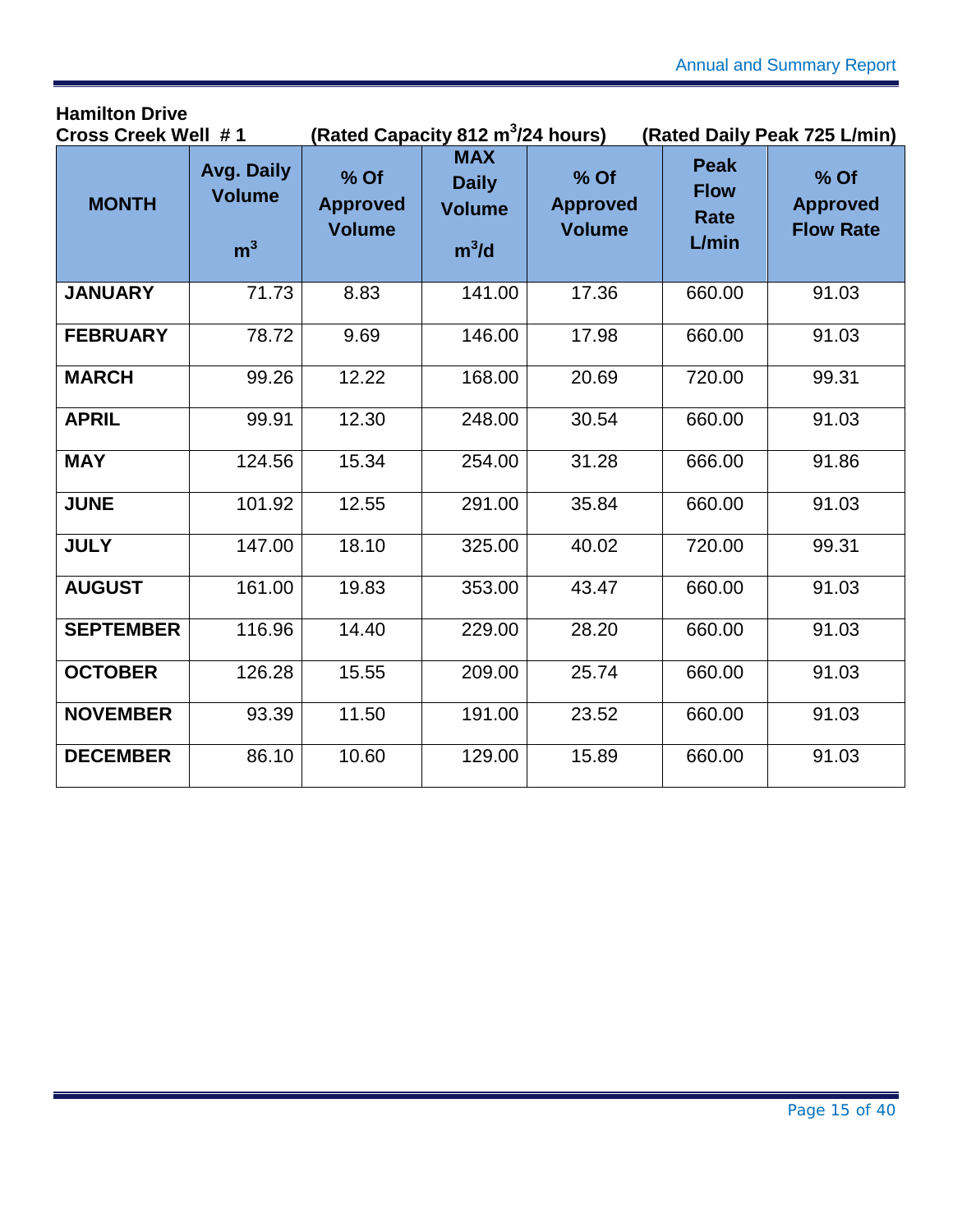| <b>Huntington Well #2</b> |                                               | (Rated Capacity 916 m <sup>3</sup> /day) |                                                        |                                          | (Rated Daily Peak 452 L/min)          |                                             |
|---------------------------|-----------------------------------------------|------------------------------------------|--------------------------------------------------------|------------------------------------------|---------------------------------------|---------------------------------------------|
| <b>MONTH</b>              | Avg. Daily<br><b>Volume</b><br>m <sup>3</sup> | % Of<br><b>Approved</b><br><b>Volume</b> | <b>MAX</b><br><b>Daily</b><br><b>Volume</b><br>$m^3/d$ | % Of<br><b>Approved</b><br><b>Volume</b> | <b>Peak Flow</b><br><b>Rate L/min</b> | % Of<br><b>Approved</b><br><b>Flow Rate</b> |
| <b>JANUARY</b>            | 84.61                                         | 9.24                                     | 161.50                                                 | 17.63                                    | 606.00                                | 95.28                                       |
| <b>FEBRUARY</b>           | 67.14                                         | 7.33                                     | 139.70                                                 | 15.25                                    | 582.00                                | 91.51                                       |
| <b>MARCH</b>              | 46.62                                         | 5.09                                     | 100.60                                                 | 10.98                                    | 618.00                                | 97.17                                       |
| <b>APRIL</b>              | 85.37                                         | 9.32                                     | 218.60                                                 | 23.86                                    | 588.00                                | 92.45                                       |
| <b>MAY</b>                | 142.88                                        | 15.60                                    | 325.30                                                 | 35.51                                    | 564.00                                | 88.68                                       |
| <b>JUNE</b>               | 195.26                                        | 21.32                                    | 358.90                                                 | 39.18                                    | 552.00                                | 86.79                                       |
| <b>JULY</b>               | 143.57                                        | 15.67                                    | 350.80                                                 | 38.30                                    | 576.00                                | 90.57                                       |
| <b>AUGUST</b>             | 102.01                                        | 11.14                                    | 230.40                                                 | 25.15                                    | 576.00                                | 90.57                                       |
| <b>SEPTEMBER</b>          | 108.08                                        | 11.80                                    | 223.70                                                 | 24.42                                    | 546.00                                | 85.85                                       |
| <b>OCTOBER</b>            | 104.04                                        | 11.36                                    | 218.20                                                 | 23.82                                    | 576.00                                | 90.57                                       |
| <b>NOVEMBER</b>           | 88.12                                         | 9.62                                     | 214.90                                                 | 23.46                                    | 570.00                                | 89.62                                       |
| <b>DECEMBER</b>           | 82.85                                         | 9.04                                     | 155.80                                                 | 17.01                                    | 582.00                                | 91.51                                       |

#### <span id="page-16-0"></span>**i. Water Production vs. Water Consumption**

**Hamilton Drive**

Water Production vs. Water Consumption for 2013 shows an overall percentage loss of 9 percent for Rockwood and a 3 percent loss for Hamilton Drive. Water loss in 2014 remained the same for Hamilton Drive while Rockwood has increased by 1 percent compared to 2013. The Grand River Conservation Authority was our highest consumer of water in both 2013 and 2014 at an average rate of 15,663 and 22,160 L/day over their 7 month (April to October) operational season.

Possible explanations for water loss is associated with infrastructure service breaks and one water main break occurred during 2013 and early 2014 in the Rockwood Distribution System.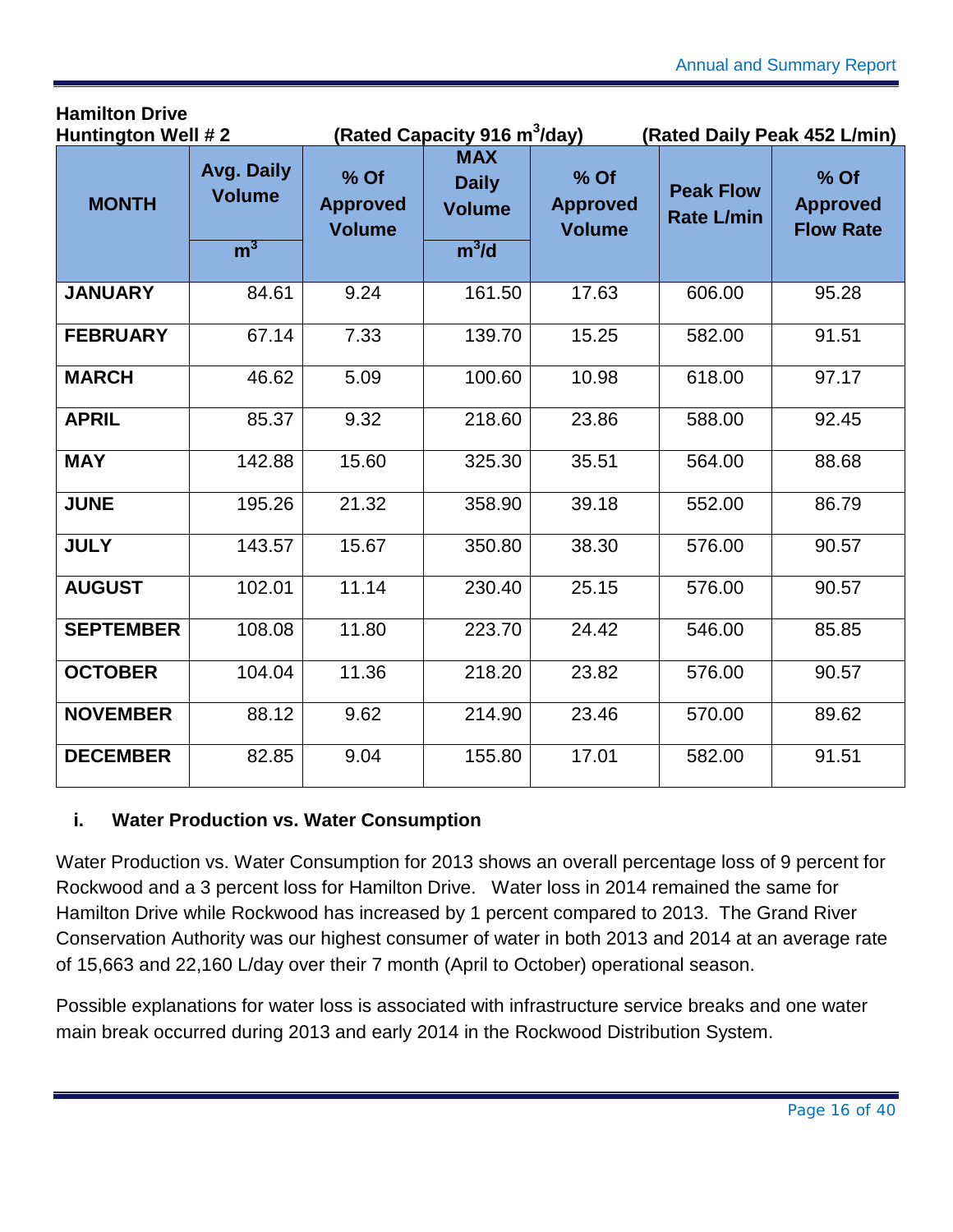#### <span id="page-17-0"></span>**ii. Other Operational Performance Data**

The following tables provide a brief description of expenses incurred within Rockwood (Table 4) and Hamilton Drive (Table 5).

#### <span id="page-17-1"></span>**Table 4: Rockwood Expenses**

| <b>Activity Description</b>                              | <b>Activity Type</b> | <b>Approximate</b><br><b>Expenditure</b> |
|----------------------------------------------------------|----------------------|------------------------------------------|
| Generator - Booster Station                              | Repair               | $$1,001 - $5,000$                        |
| Air conditioner - Booster Station                        | Replace              | $<$ \$1000                               |
| High lift pump # 1 soft start - Bernardi Pumphouse       | Replace              | $$5,001 - $10,000$                       |
| Variable frequency drive (VFD) on Booster pump 2         | Replace              | $$5,001 - $10,000$                       |
| UV System cooling fan - Station St. Pumphouse            | Replace              | $<$ \$1000                               |
| Frozen water service                                     | Service              | $$1,001 - $5,000$                        |
| Watermain break                                          | Repair               | $$10,001 - $20,000$                      |
| Water service repairs                                    | Repair               | $$5,001 - $10,000$                       |
| Distribution curb stops                                  | Replace              | $$1,001 - $5,000$                        |
| Distribution valve maintenance (including fire hydrants) | Repair/replace       | $$5,001 - $10,000$                       |

#### <span id="page-17-2"></span>**Table 5: Hamilton Drive Expenses**

| <b>Activity Type</b>                                        | <b>Activity Type</b> | <b>Approximate</b><br><b>Expenditure</b> |
|-------------------------------------------------------------|----------------------|------------------------------------------|
| Water tower leak                                            | Repair               | $$1,001 - $5,000$                        |
| High lift pump starter - Huntington Pumphouse               | Replace              | $$1,001 - $5,000$                        |
| Frozen water services                                       | Service              | $$5,001 - $10,000$                       |
| Distribution valve maintenance (including fire<br>hydrants) | Repair/replace       | $$5,001 - $10,000$                       |

Page 17 of 40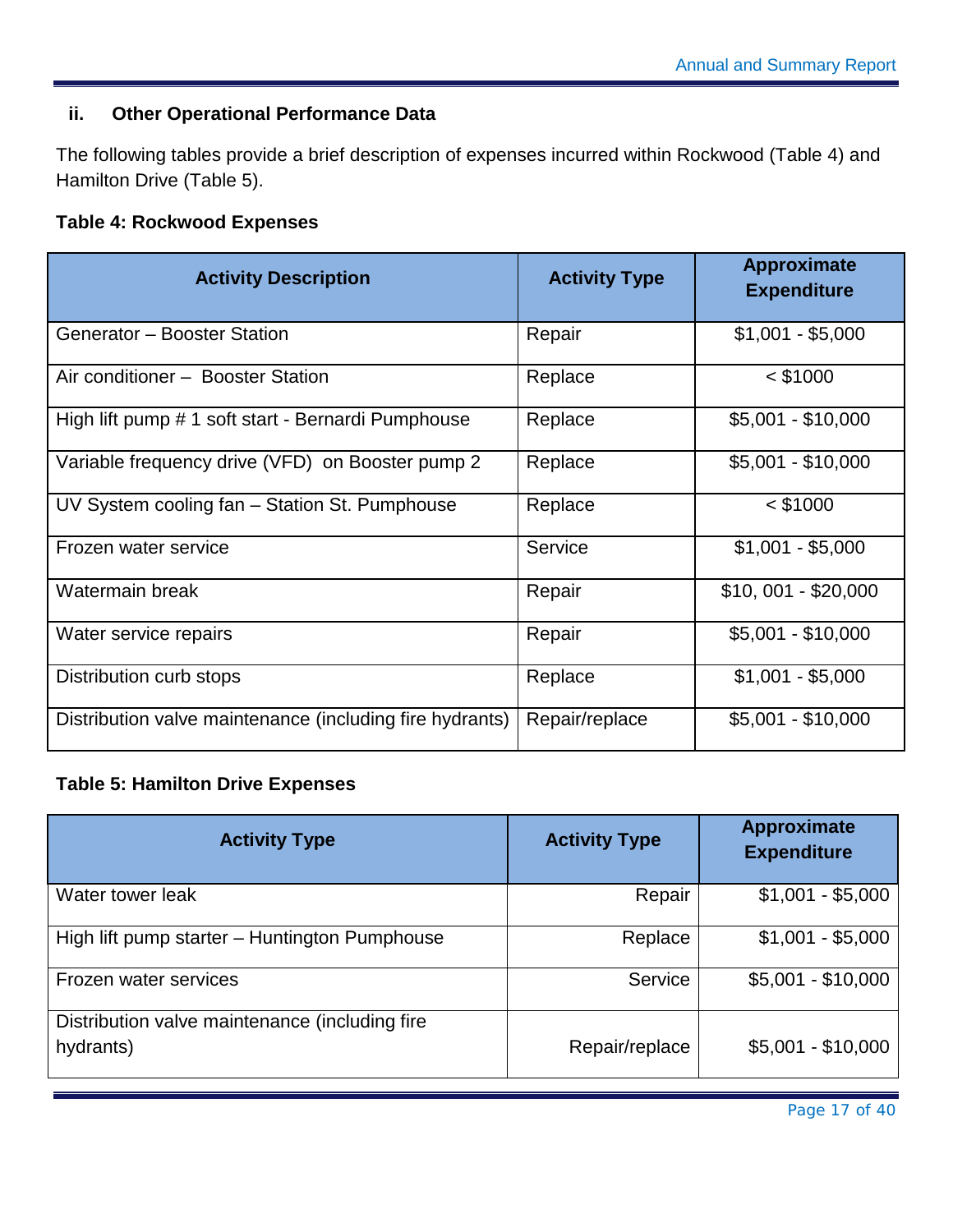#### **iii. Other Operational Performance Data**

#### <span id="page-18-0"></span>**h) Raw and Treated Water Quality – Guelph Drinking Water System**

This section describes the water quality monitoring, both regulatory and operational, that has been completed in 2014 (Jan. 01 to Dec. 31).

Under the Safe Drinking Water Act (SDWA), municipalities are required to monitor both the raw and treated quality of the source water supplied. This monitoring is performed for both regulatory compliance and due diligence and is expected to identify any changes within the treated water as well as in raw source waters.

Both Rockwood and Hamilton Drive Drinking Water Systems use 12 per cent Sodium Hypochlorite (that is NSF 60[1](#page-18-3) certified) for both primary and secondary disinfection at all facility locations with the acception of the Rockwood Station Street location. Here ultraviolet light is also applied as part of multi-barrier primary disinfection. Additionally, NSF 60-certified sodium silicate is used for aesthetic purposes to sequester dissolved iron and manganese.

#### <span id="page-18-1"></span>**Table 6: Operational testing done under Schedule 8 of O. Reg.170/03 Rockwood**

| <b>Parameter</b>                      | <b>Number of</b><br><b>Grab Samples</b> | <b>Range of Results</b><br>$(min #)-(max #)$ |
|---------------------------------------|-----------------------------------------|----------------------------------------------|
| <b>Raw Water</b>                      |                                         |                                              |
| Turbidity (Station Street; Well 1-67) | 24                                      | 0.1-0.4 NTU's                                |
| Turbidity (Station Street; Well 1-76) | 23                                      | 0.1-0.84 NTU's                               |
| Turbidity (Bernardi)                  | 23                                      | 0.01-0.39 NTU's                              |
| <b>Treated Water</b>                  |                                         |                                              |
| Free Chlorine Residual (Station St)   | 8760                                    | $0.11 - 3.01$ mg/L                           |
| Free Chlorine Residual (Bernardi)     | 8760                                    | $0.6 - 1.92$ mg/L                            |
| <b>Distribution System</b>            |                                         |                                              |
| <b>Free Chlorine Residual</b>         | 1982                                    | $0.42 - 1.85$ mg/L                           |

#### <span id="page-18-2"></span>**Table 7: Operational testing done under Schedule 8 of O. Reg.170/03 Hamilton Drive**

| <b>Parameter</b>                     | <b>Number of</b><br><b>Grab Samples</b> | <b>Range of Results</b><br>$(min #)-(max #)$ |
|--------------------------------------|-----------------------------------------|----------------------------------------------|
| <b>Raw Water</b>                     |                                         |                                              |
| Turbidity (Cross Creek Well 1)       | 23                                      | 0.09-0.40 NTU's                              |
| Turbidity (Huntington Well 2)        | 24                                      | 0.05-0.61 NTU's                              |
| <b>Treated Water</b>                 |                                         |                                              |
| Free Chlorine Residual (Cross Creek) | 8760                                    | $0.81 - 1.85$ mg/L                           |

<span id="page-18-3"></span><sup>&</sup>lt;sup>1</sup> NSF/ANSI Standard 60: Drinking Water Treatment Chemicals -- Health Effects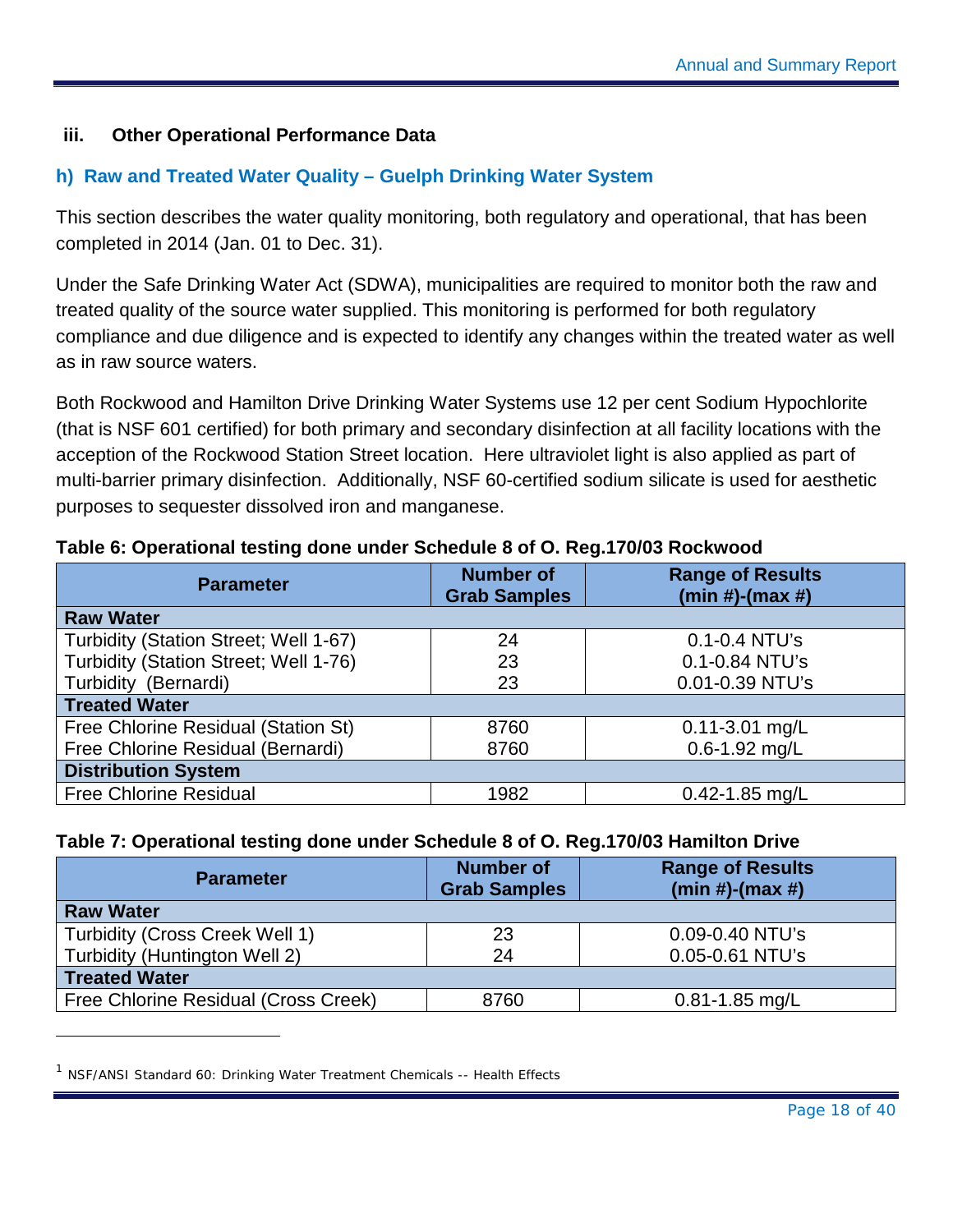| <b>Parameter</b>                    | <b>Number of</b><br><b>Grab Samples</b> | <b>Range of Results</b><br>$(min #)-(max #)$ |  |  |
|-------------------------------------|-----------------------------------------|----------------------------------------------|--|--|
| Free Chlorine Residual (Huntington) | 8760                                    | $0.80 - 1.99$ mg/L                           |  |  |
| <b>Distribution System</b>          |                                         |                                              |  |  |
| <b>Free Chlorine Residual</b>       | 1522                                    | $0.43 - 1.83$ mg/L                           |  |  |

#### <span id="page-19-0"></span>**Table 8: O. Reg. 170/03 Schedule 13 – Rockwood/Hamilton Drive Summary of Inorganic parameters tested during this reporting period or the most recent sample results.**

| <b>Test</b><br><b>Parameter</b> | <b>Units</b> | <b>MAC</b>   | <b>Rockwood</b><br><b>Station St.</b> | <b>Rockwood</b><br><b>Bernardi</b> | <b>Hamilton Dr.</b><br><b>Cross Creek</b> | <b>Hamilton Dr.</b><br><b>Huntington</b> |
|---------------------------------|--------------|--------------|---------------------------------------|------------------------------------|-------------------------------------------|------------------------------------------|
| Antimony<br>(Sb)                | µg/L         | 6            | < 0.50                                | 0.75                               | < 0.50                                    | < 0.51                                   |
| Arsenic (As)                    | $\mu$ g/L    | 25           | < 1.0                                 | < 1.0                              | < 1.0                                     | < 1.0                                    |
| Barium (Ba)                     | µg/L         | 1000         | 80                                    | 41                                 | 37                                        | 43                                       |
| Boron (B)                       | $\mu$ g/L    | 5000         | 23                                    | < 10                               | 27                                        | 34                                       |
| Cadmium<br>(Cd)                 | µg/L         | 5            | < 0.1                                 | < 0.1                              | < 0.10                                    | < 0.10                                   |
| Chromium<br>(Cr)                | µg/L         | 50           | < 5.0                                 | < 5.0                              | < 5.0                                     | $< 5.0$                                  |
| Mercury (Hg)                    | µg/L         | $\mathbf{1}$ | < 0.10                                | < 0.10                             | < 0.10                                    | < 0.10                                   |
| Selenium<br>(Se)                | µg/L         | 10           | < 2.0                                 | < 2.0                              | < 2.0                                     | < 2.0                                    |
| Uranium (U)                     | µg/L         | 20           | 1.1                                   | 0.25                               | < 0.10                                    | < 0.10                                   |
| Sodium                          | mg/L         | 20           | 110                                   | 8.7                                | 11.0                                      | 25.0                                     |
| Fluoride (F)                    | mg/L         | 1.5          | 0.90                                  | 1.36                               | 0.13                                      | 0.16                                     |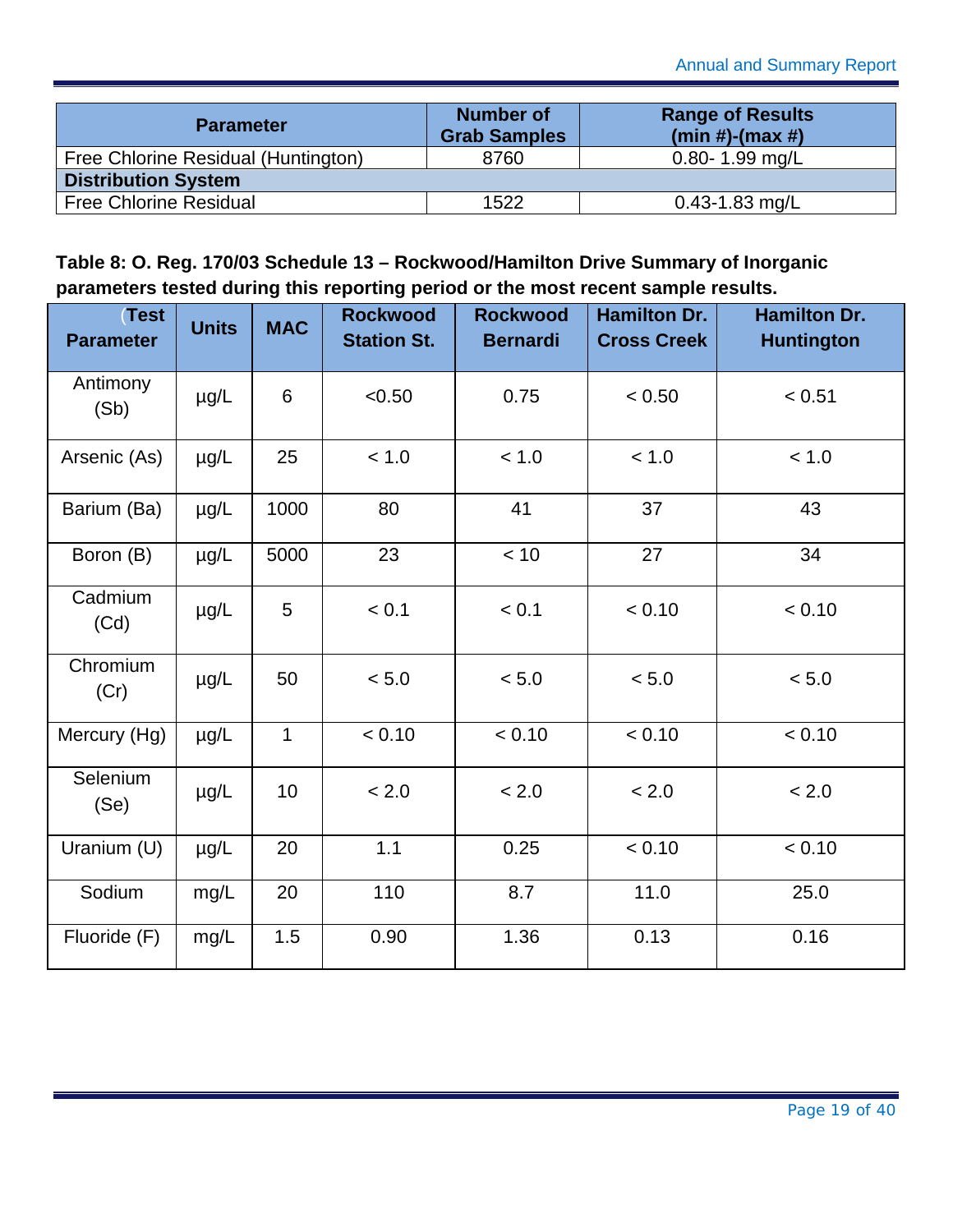**[Table 9](#page-20-0) summarizes Schedule 13-3 Hamilton Drive/Rockwood Summary of Organic parameters sampled during this reporting period or the most recent sample results (treated water)**

### **Table 9: O. Reg. 170/03 Schedule 13-3, Organic Parameter Sampling Summary**

|  |  |  |  |  | (Jan. 01 to Dec. 31, 2014) |
|--|--|--|--|--|----------------------------|
|--|--|--|--|--|----------------------------|

<span id="page-20-0"></span>

| <b>Test Parameter</b>                       | <b>Units</b> | *MAC           | <b>Rockwood</b><br><b>Station St.</b> | <b>Rockwood</b><br><b>Bernardi</b> | <b>Hamilton Dr.</b><br><b>Cross Creek</b> | <b>Hamilton Dr.</b><br><b>Huntington</b> |
|---------------------------------------------|--------------|----------------|---------------------------------------|------------------------------------|-------------------------------------------|------------------------------------------|
| Alachlor                                    | $\mu$ g/L    | 5              | < 0.5                                 | < 0.5                              | < 0.5                                     | < 0.5                                    |
| Aldicarb                                    | µg/L         | $9\,$          | < 5                                   | < 5                                | < 5                                       | < 5                                      |
| Aldrin + Dieldrin                           | µg/L         | 0.7            | < 0.006                               | < 0.01                             | < 0.01                                    | < 0.01                                   |
| Atrazine + N-<br>dealkylated<br>metobolites | $\mu$ g/L    | 5              | < 1                                   | < 1                                | < 1                                       | < 1                                      |
| Azinphos-methyl                             | µg/L         | 20             | < 2                                   | < 2                                | < 2                                       | < 2                                      |
| Bendiocarb                                  | µg/L         | 40             | < 2                                   | < 2                                | < 2                                       | < 2                                      |
| <b>Benzene</b>                              | µg/L         | 5              | < 0.10                                | < 0.10                             | < 0.10                                    | < 0.10                                   |
| Benzo(a)pyrene                              | $\mu$ g/L    | 0.01           | < 0.009                               | < 0.009                            | < 0.009                                   | < 0.009                                  |
| Bromoxynil                                  | µg/L         | 5              | < 0.5                                 | < 0.5                              | < 0.5                                     | < 0.5                                    |
| Carbaryl                                    | $\mu$ g/L    | 90             | < 5                                   | < 5                                | < 5                                       | < 5                                      |
| Carbofuran                                  | $\mu$ g/L    | 90             | < 5                                   | < 5                                | < 5                                       | < 5                                      |
| Carbon<br>Tetrachloride                     | $\mu$ g/L    | 5              | < 0.10                                | < 0.10                             | < 0.10                                    | < 0.10                                   |
| Chlordane (Total)                           | $\mu$ g/L    | $\overline{7}$ | < 0.01                                | < 0.01                             | < 0.01                                    | < 0.01                                   |
| Chlorpyrifos                                | µg/L         | 90             | < 1                                   | < 1                                | < 1                                       | < 1                                      |
| Cyanazine                                   | µg/L         | 10             | < 1                                   | < 1                                | < 1                                       | < 1                                      |
| Diazinon                                    | µg/L         | 20             | < 1                                   | < 1                                | < 1                                       | < 1                                      |
| Dicamba                                     | $\mu$ g/L    | 120            | < 1                                   | < 1                                | < 1                                       | < 1                                      |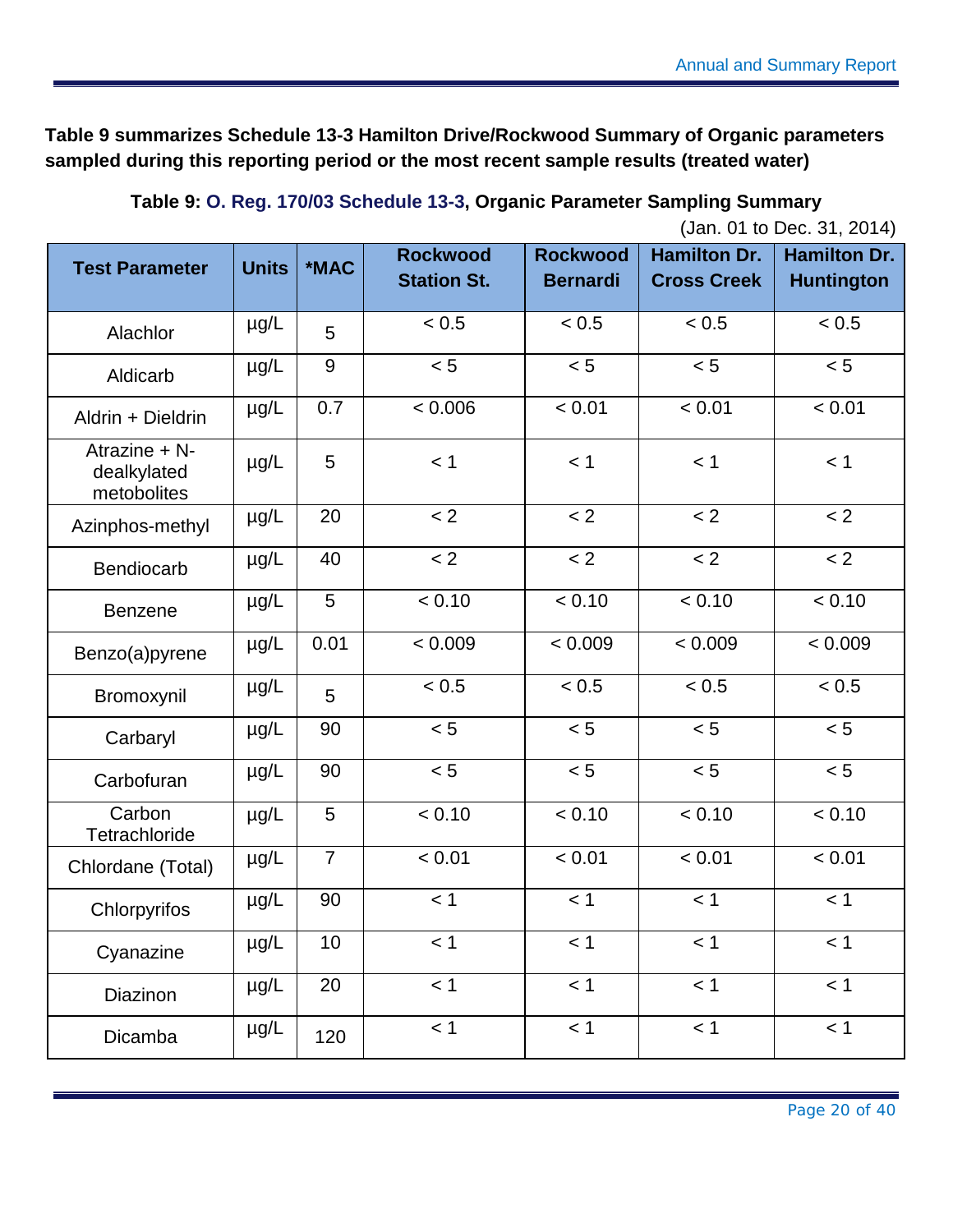| <b>Test Parameter</b>                            | <b>Units</b> | *MAC           | <b>Rockwood</b><br><b>Station St.</b> | <b>Rockwood</b><br><b>Bernardi</b> | <b>Hamilton Dr.</b><br><b>Cross Creek</b> | <b>Hamilton Dr.</b><br><b>Huntington</b> |
|--------------------------------------------------|--------------|----------------|---------------------------------------|------------------------------------|-------------------------------------------|------------------------------------------|
|                                                  |              |                |                                       |                                    |                                           |                                          |
| $1,2-$<br>Dichlorobenzene                        | $\mu$ g/L    | 200            | < 0.20                                | < 0.20                             | < 0.20                                    | < 0.20                                   |
| $1,4-$<br>Dichlorobenzene                        | $\mu$ g/L    | 5              | < 0.20                                | < 0.20                             | < 0.20                                    | < 0.20                                   |
| $(DDT) +$<br>metabolites                         | $\mu$ g/L    | 30             | < 0.02                                | < 0.02                             | < 0.02                                    | < 0.02                                   |
| 1,2-Dichloroethane                               | $\mu$ g/L    | 5              | < 0.20                                | < 0.20                             | < 0.20                                    | < 0.20                                   |
| $1,1-$<br>Dichloroethylene                       | $\mu$ g/L    | 14             | < 0.10                                | < 0.10                             | < 0.10                                    | < 0.10                                   |
| Dichloromethane                                  | $\mu$ g/L    | 50             | < 0.50                                | < 0.50                             | < 0.50                                    | < 0.50                                   |
| 2-4 Dichlorophenol                               | $\mu$ g/L    | 900            | < 0.5                                 | < 0.5                              | < 0.5                                     | < 0.5                                    |
| $2,4-$<br>Dichlorophenoxy<br>acetic acid (2,4-D) | $\mu$ g/L    | 100            | < 1                                   | < 1                                | < 1                                       | < 1                                      |
| Diclofop-methyl                                  | $\mu$ g/L    | 9              | < 0.9                                 | < 0.9                              | < 0.9                                     | < 0.9                                    |
| Dimethoate                                       | $\mu$ g/L    | 20             | $<$ 3                                 | $<$ 3                              | $<$ 3                                     | $<$ 3                                    |
| <b>Dinoseb</b>                                   | $\mu$ g/L    | 10             | < 1                                   | < 1                                | < 1                                       | < 1                                      |
| Diquat                                           | $\mu$ g/L    | 70             | < 7                                   | < 7                                | < 7                                       | < 7                                      |
| Diuron                                           | $\mu$ g/L    | 150            | < 10                                  | < 10                               | < 10                                      | < 10                                     |
| Glyphosate                                       | $\mu g/L$    | 280            | < 10                                  | < 10                               | < 10                                      | < 10                                     |
| Heptachlor +<br><b>Heptachlor Epoxide</b>        | $\mu$ g/L    | 3              | < 0.006                               | < 0.01                             | < 0.01                                    | < 0.01                                   |
| Lindane (Total)                                  | µg/L         | $\overline{4}$ | < 0.006                               | < 0.006                            | < 0.006                                   | &0.006                                   |
| Malathion                                        | $\mu$ g/L    | 190            | < 5                                   | < 5                                | < 5                                       | < 5                                      |
| Methoxychlor                                     | µg/L         | 900            | < 0.02                                | < 0.02                             | $\leq 0.02$                               | < 0.02                                   |
| Metolachlor                                      | µg/L         | 50             | < 0.5                                 | < 0.5                              | < 0.5                                     | < 0.5                                    |
| Metribuzin                                       | µg/L         | 80             | < 5                                   | < 5                                | < 5                                       | < 5                                      |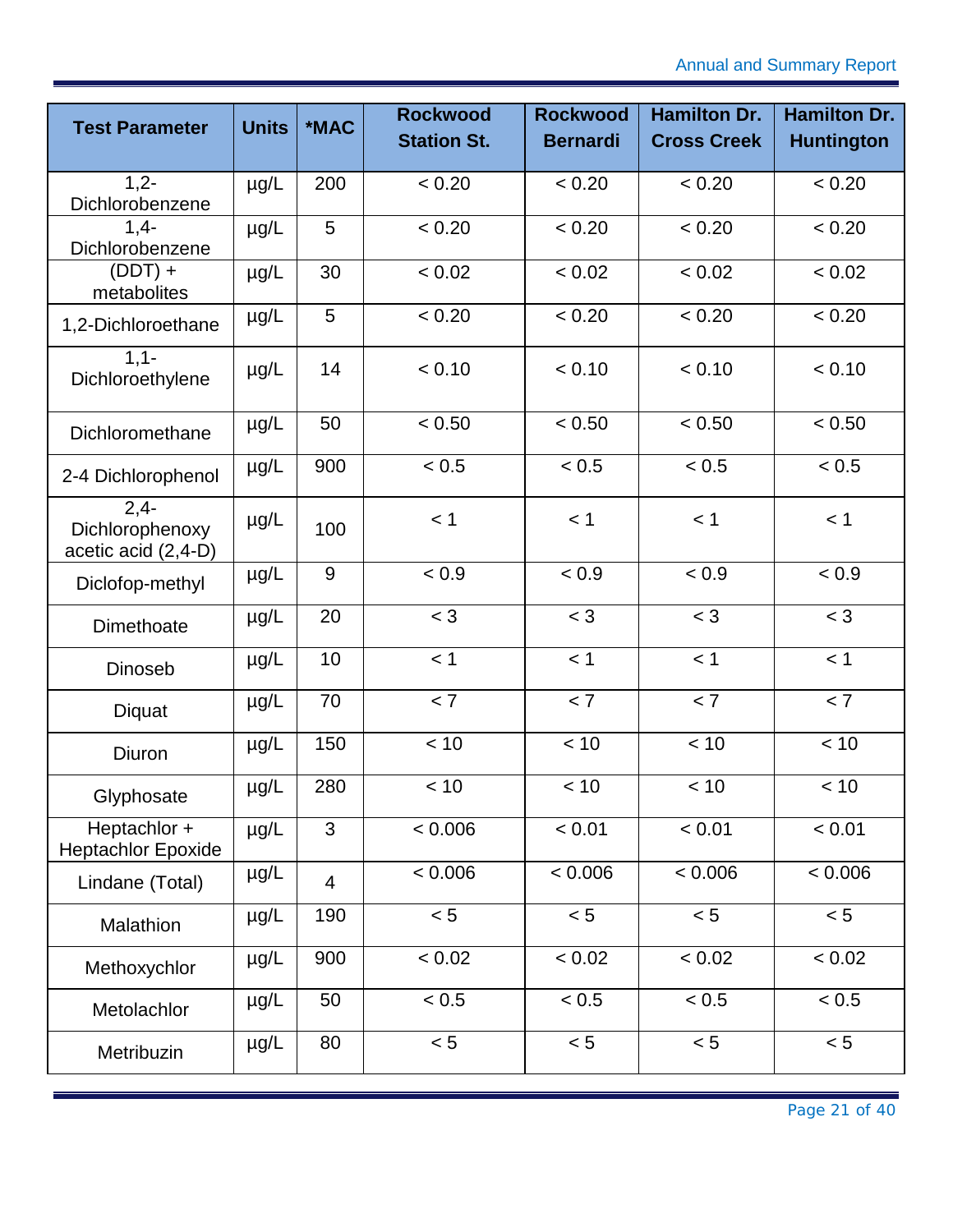| <b>Test Parameter</b>                                   | <b>Units</b> | *MAC           | <b>Rockwood</b><br><b>Station St.</b> | <b>Rockwood</b><br><b>Bernardi</b> | <b>Hamilton Dr.</b><br><b>Cross Creek</b> | <b>Hamilton Dr.</b><br><b>Huntington</b> |
|---------------------------------------------------------|--------------|----------------|---------------------------------------|------------------------------------|-------------------------------------------|------------------------------------------|
| Monochlorobenzene                                       | $\mu$ g/L    | 80             | < 0.10                                | < 0.10                             | < 0.10                                    | < 0.10                                   |
| Paraquat                                                | µg/L         | 10             | < 1                                   | < 1                                | < 1                                       | < 1                                      |
| Pentachlorophenol                                       | $\mu$ g/L    | 60             | < 0.5                                 | < 0.5                              | < 0.5                                     | < 0.5                                    |
| Phorate                                                 | $\mu$ g/L    | $\overline{2}$ | < 0.5                                 | < 0.5                              | < 0.5                                     | < 0.5                                    |
| Picloram                                                | $\mu g/L$    | 190            | < 5                                   | < 5                                | < 5                                       | < 5                                      |
| Polychlorinated<br>Biphenyls(PCB)                       | $\mu$ g/L    | 3              | < 0.05                                | < 0.05                             | < 0.05                                    | < 0.05                                   |
| Prometryne                                              | $\mu$ g/L    | $\mathbf{1}$   | < 0.3                                 | < 0.3                              | < 0.3                                     | < 0.3                                    |
| Simazine                                                | $\mu$ g/L    | 10             | < 1                                   | < 1                                | < 1                                       | < 1                                      |
| Temephos                                                | $\mu$ g/L    | 280            | < 10                                  | < 10                               | < 10                                      | < 10                                     |
| <b>Terbufos</b>                                         | $\mu$ g/L    | 1              | < 0.5                                 | < 0.5                              | < 0.5                                     | < 0.5                                    |
| Tetrachloroethylene                                     | $\mu$ g/L    | 30             | < 0.1                                 | < 0.1                              | < 0.1                                     | < 0.1                                    |
| $2,3,4,6-$<br>Tetrachlorophenol                         | $\mu$ g/L    | 100            | < 0.5                                 | < 0.5                              | < 0.5                                     | < 0.5                                    |
| <b>Triallate</b>                                        | $\mu$ g/L    | 230            | < 1                                   | < 1                                | < 1                                       | < 1                                      |
| Trichloroethylene                                       | $\mu$ g/L    | 5              | < 0.12                                | < 0.12                             | < 0.12                                    | < 0.12                                   |
| $2,4,6-$<br>Trichlorophenol                             | $\mu$ g/L    | 5              | < 0.5                                 | < 0.5                              | < 0.5                                     | < 0.5                                    |
| $2,4,5-$<br>Trichlorophenoxy<br>acetic acid $(2,4,5-T)$ | µg/L         | 280            | < 1                                   | < 1                                | < 1                                       | < 1                                      |
| Trifluralin                                             | $\mu$ g/L    | 45             | < 1                                   | < 1                                | < 1                                       | < 1                                      |
| <b>Vinyl Chloride</b>                                   | $\mu$ g/L    | $\overline{2}$ | < 0.2                                 | < 0.2                              | < 0.2                                     | < 0.2                                    |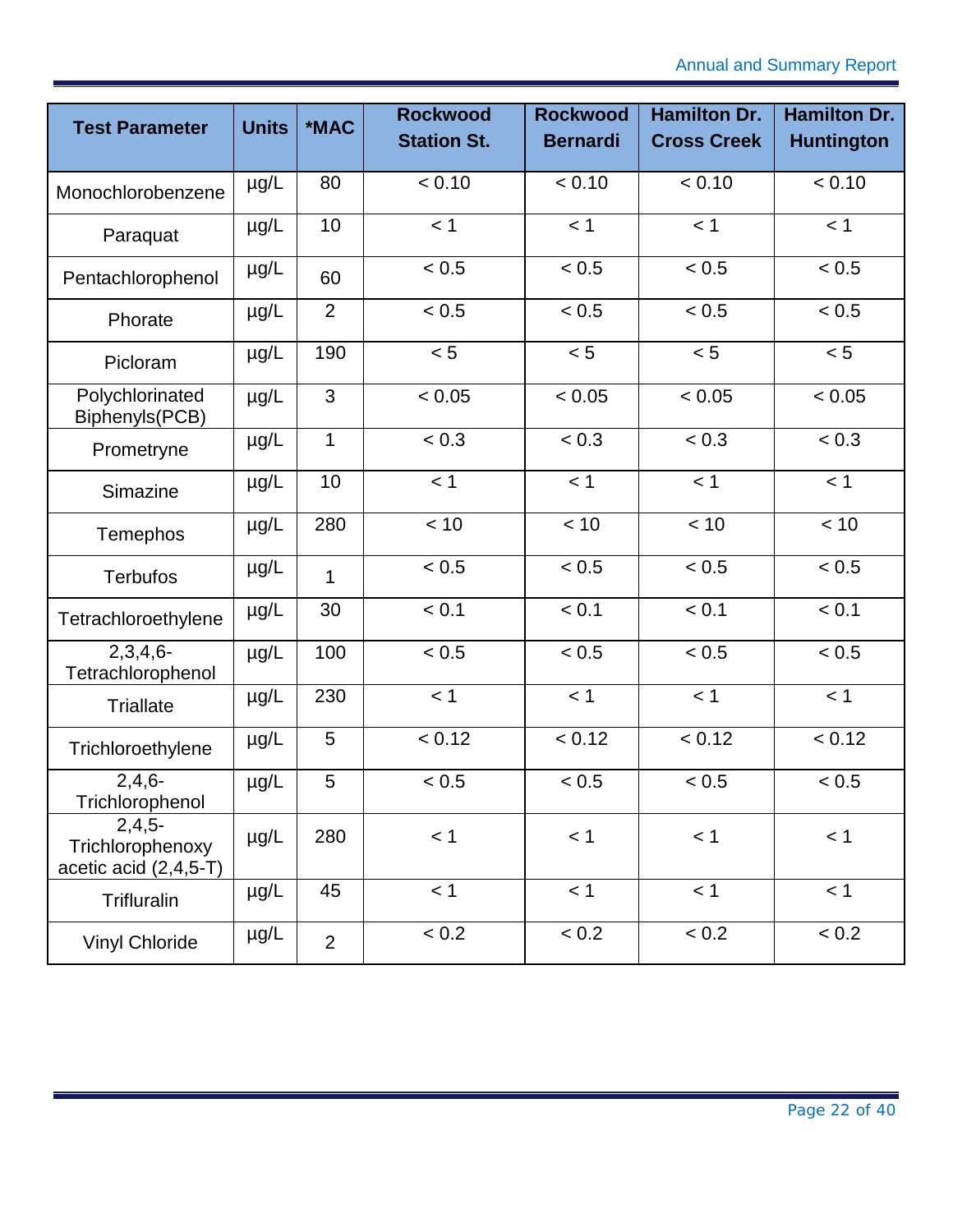[Table 10](#page-23-0) summarizes Treated and Distribution Samples taken under Schedule 13-6 and 13-7 for the period of Jan. 01 to Dec. 31, 2014.

<span id="page-23-0"></span>**Table 10: O. Reg. 170/03 Schedule 13-6, 13-7 Rockwood and Hamilton Drive Quarterly Results**

| <b>Test Parameter</b> | <b>Units</b> | *MAC       | <b>Rockwood</b><br><b>Station St.</b> | <b>Rockwood</b><br><b>Bernardi</b> | <b>Hamilton Dr.</b><br><b>Cross Creek</b> | <b>Hamilton Dr.</b><br><b>Huntington</b>  |
|-----------------------|--------------|------------|---------------------------------------|------------------------------------|-------------------------------------------|-------------------------------------------|
|                       |              |            | < 0.01                                | < 0.01                             | < 0.01                                    | < 0.01                                    |
| Nitrite $(NO2)$       | mg/L         | 1.0        | < 0.01                                | < 0.01                             | < 0.01                                    | < 0.01                                    |
|                       | as N         |            | < 0.01                                | < 0.01                             | < 0.01                                    | < 0.01                                    |
|                       |              |            | < 0.01                                | < 0.01                             | < 0.01                                    | < 0.01                                    |
| Nitrate $(NO3)$       |              |            | < 0.01                                | < 0.01                             | < 0.01                                    | < 0.01                                    |
|                       | mg/L         | 10.0       | < 0.01                                | < 0.01                             | < 0.01                                    | < 0.01                                    |
|                       | as N         |            | < 0.01                                | < 0.01                             | < 0.01                                    | < 0.01                                    |
|                       |              |            | < 0.01                                | < 0.01                             | < 0.01                                    | < 0.01                                    |
| <b>Test Parameter</b> | <b>Units</b> | <b>MAC</b> | <b>Rockwood</b><br>Zone 1 / Zone 2    |                                    |                                           | <b>Hamilton Drive</b><br><b>Standpipe</b> |
| Trihalomethanes       | mg/L         | 0.1        | 0.018 / 0.022                         |                                    |                                           | 0.010                                     |

(Jan. 01 to Dec. 31, 2014)

The following table presents summary results for lead sampling in the Rockwood and Hamilton Drive Drinking Water Systems as for the period of Jan. 1 to Dec. 31, 2014:

#### <span id="page-23-1"></span>**Table 11: O. Reg. 170/03 Schedule 15.1 Rockwood/Hamilton Lead Testing Summary 2014 Rockwood**

| <b>Location Type</b> | <b>Number of Samples</b> | <b>Range of Lead Results</b><br>$(min#) - (max #)$ mg/L |     | <b>Number of</b><br><b>Exceedances</b> |
|----------------------|--------------------------|---------------------------------------------------------|-----|----------------------------------------|
| Plumbing             | Exempt                   |                                                         |     | n/a                                    |
| <b>Distribution</b>  | pH and alkalinity - 6    | 300                                                     | 320 |                                        |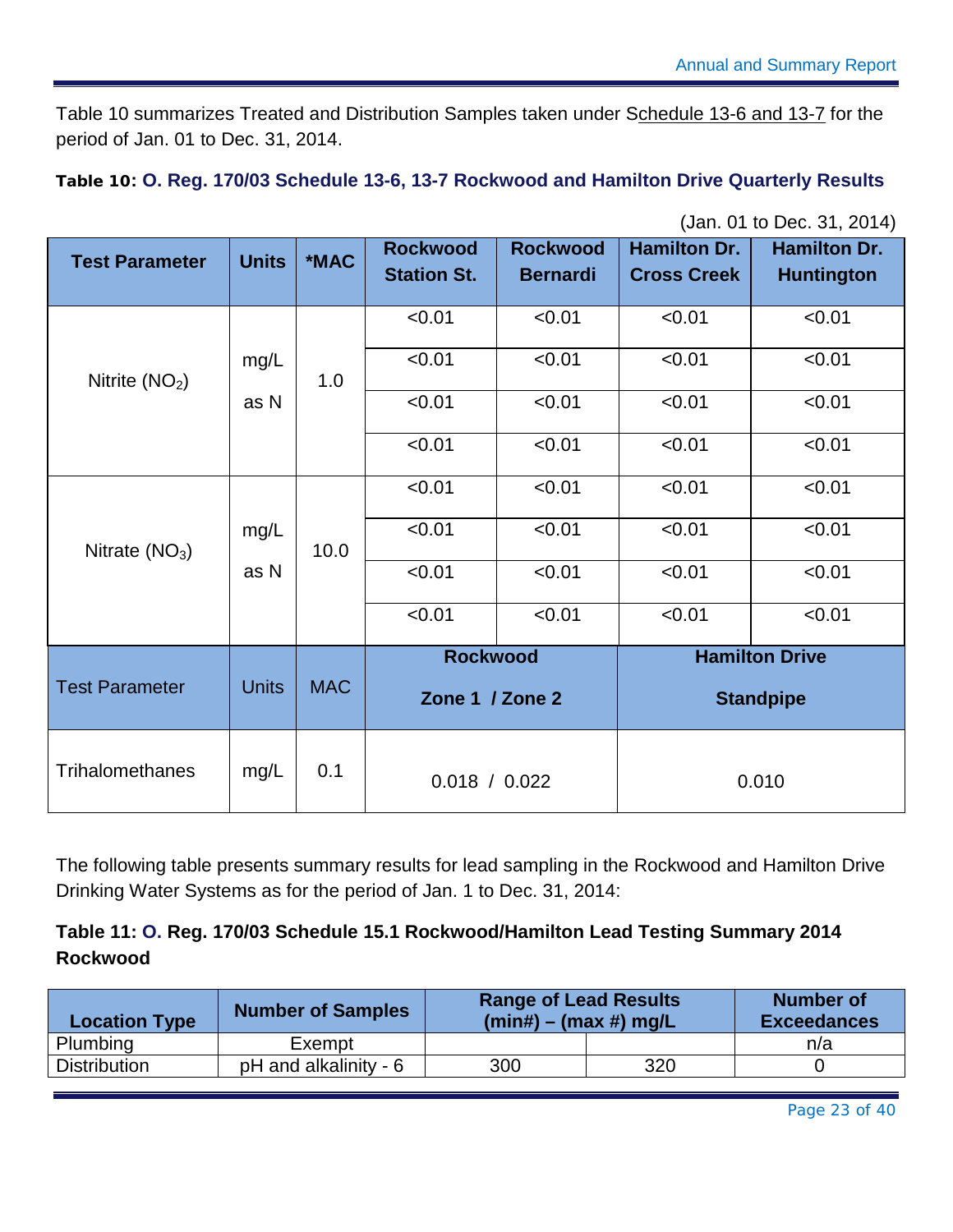| <b>Location Type</b> | <b>Number of Samples</b> | <b>Range of Lead Results</b><br>$(min#) - (max #)$ mg/L |           | <b>Number of</b><br><b>Exceedances</b> |
|----------------------|--------------------------|---------------------------------------------------------|-----------|----------------------------------------|
| <b>Distribution</b>  | ∟ead - 6                 | < 0.00050                                               | < 0.00050 |                                        |

#### **Hamilton Drive**

| <b>Location Type</b> | <b>Number of Samples</b> | <b>Range of Lead Results</b><br>$(min#) - (max #)$ mg/L | <b>Number of</b><br><b>Exceedances</b> |     |
|----------------------|--------------------------|---------------------------------------------------------|----------------------------------------|-----|
| <b>Plumbing</b>      | <b>Exempt</b>            |                                                         |                                        | n/a |
| <b>Distribution</b>  | pH and alkalinity - 4    | 220                                                     | 230                                    |     |
| <b>Distribution</b>  | Lead - 4                 | < 0.00050                                               | 0.00071                                |     |

#### <span id="page-24-0"></span>**Treated Water Quality Review– Gazer Mooney Subdivision Distribution System**

This section describes the Regulatory water quality monitoring that has been collected in the Gazer Mooney Subdivision Distribution System in 2014 (Jan. 01 to Dec. 31, 2014). For regulatory sampling schedules that do not occur in 2014 related to the Gazer Mooney System, the most recent historical data is listed.

The following section summarizes daily Distribution free chlorine residual test results required by O. Reg. 170/03 for the period of Jan. 01 to Dec. 31, 2014 are summarized in table 12. There was no instance of an adverse result in 2014 between Jan. 01 and Dec. 31:

#### **Table 12: O. Reg. 170/03 Schedule 7-2, Gazer Mooney - Distribution Manual Free Chlorine Residual Summary**

| <b>Parameter</b>                 | <b>Number of Grab</b><br><b>Samples</b> | <b>Range of Results</b><br>(min # - (max #) |
|----------------------------------|-----------------------------------------|---------------------------------------------|
| <b>Free Chlorine</b><br>Residual | 365                                     | $0.57 - 1.06$ mg/L                          |

Table 13 summarizes bacteriological sampling and test results required by O. Reg. 170/03 Schedule 10 for the period of Jan. 01 to Dec. 31, 2014. There was no instance of an exceedance for a Regulatory microbiological parameter in 2014 between Jan. 01 and Dec. 31:

- Number of Distribution samples taken: 52
- Number of Distribution analyses: 573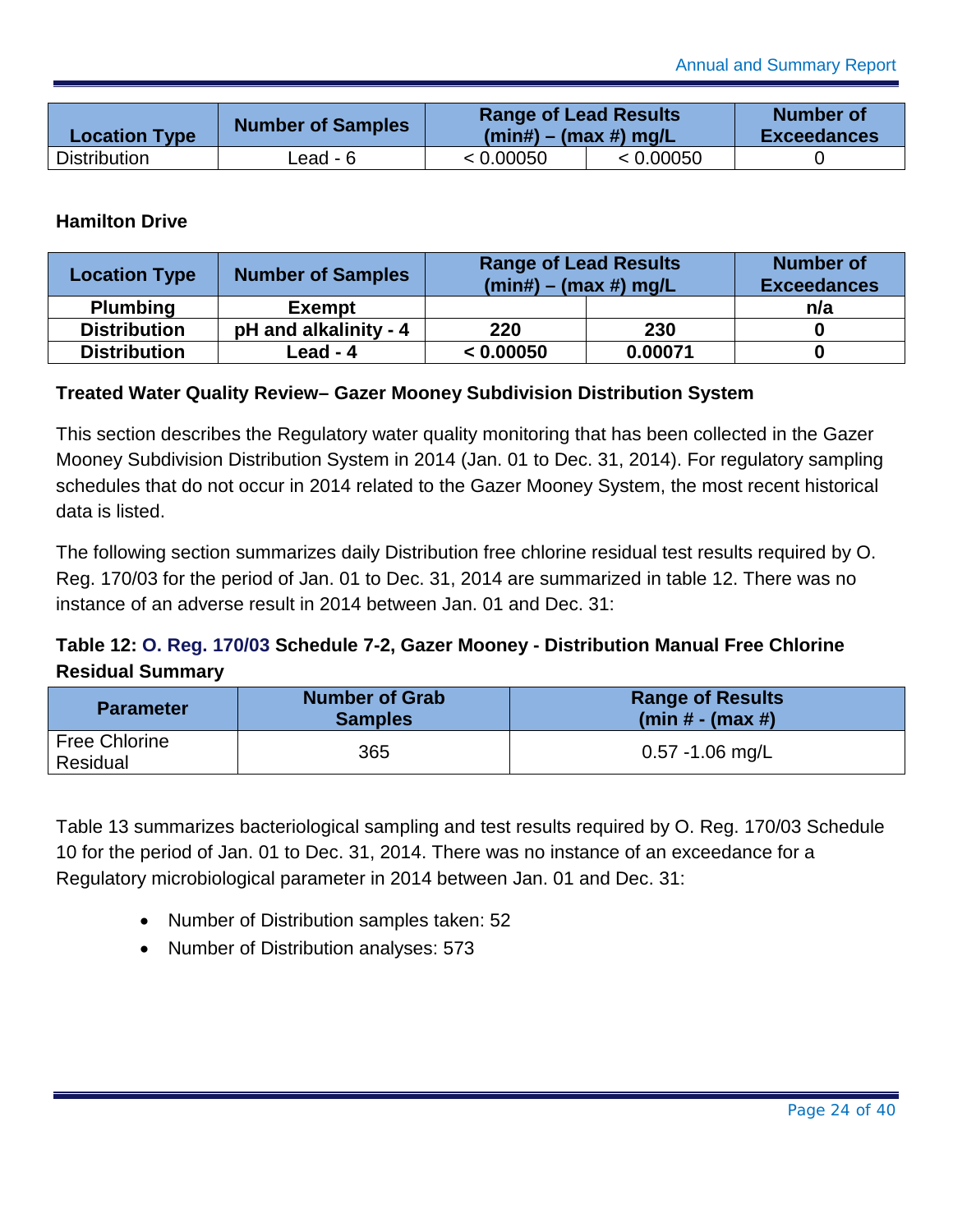#### **Table 13: O. Reg. 170/03 Schedule 10-2, Gazer Mooney Treated Bacteriological Sampling Summary**

| Parameter                                             | # of<br><b>Samples</b> | <b>Total Outside</b><br><b>ODWQS Criteria</b> | Range         | <b>Units</b> |
|-------------------------------------------------------|------------------------|-----------------------------------------------|---------------|--------------|
| Distribution - E. coli                                | 52                     | 0                                             | n/a           | $ctu/100$ mL |
| <b>Distribution - Total Coliform</b>                  | 52                     | 0                                             | n/a           | $ctu/100$ mL |
| <b>Distribution - HPC</b>                             | 52                     | 0                                             | $0 - 22$      | cfu/mL       |
| Distribution - Background                             | 52                     | n/a                                           | n/a           | cfu/100 mL   |
| <b>Distribution- Free Chlorine</b><br><b>Residual</b> | 365                    | 0                                             | $0.57 - 1.06$ | mg/L         |

#### **Table 14: O. Reg. 170/03 Schedule 13-7, Gazer Mooney - Quarterly Sampling Results Summary**

| <b>Test Parameter</b> | Jnits | <b>MAC</b> | <b>Gazer Mooney Subdivision Distribution</b> |  |  |
|-----------------------|-------|------------|----------------------------------------------|--|--|
| Trihalomethanes       | mq/L  |            | 0.019                                        |  |  |
|                       |       |            | .                                            |  |  |

\* MAC: Maximum acceptable concentration for THM's is 0.1 mg/L. However, for this parameter the MAC uses a running annual average of quarterly samples

#### **Treated Water Quality Statistics – General Chemistry Results Summary**

In addition to the Regulatory sampling and analysis required for the operation of the Gazer Mooney Subdivision, the City of Guelph samples for parameters as listed in \_in order to gather additional data and answer common inquiries from the public.

#### **Table 15: Gazer Mooney General Chemistry Results Summary**

| <b>Parameter</b> | <b>MAC</b><br>mg/L | <b>ODWQS</b><br><b>AO</b> | $\frac{1}{2}$<br><b>MAC</b><br>mg/L | Total<br><b>Samples</b> | <b>Samples</b><br><b>Above</b><br><b>MDL</b> | <b>Total</b><br><b>Above</b><br><b>ODWQS</b><br><b>Criteria</b> | <b>Min</b><br>(mg/L) | <b>Max</b><br>(mg/L) | Average<br>(mg/L) |
|------------------|--------------------|---------------------------|-------------------------------------|-------------------------|----------------------------------------------|-----------------------------------------------------------------|----------------------|----------------------|-------------------|
| Sodium           | 20                 | n/a                       | n/a                                 | 2                       | 2                                            | વ                                                               | 25                   | 26                   | 25.3              |
| Chloride         | n/a                | 250                       | n/a                                 |                         |                                              |                                                                 | 45                   | 45                   | 45                |

#### <span id="page-25-0"></span>**i) Follow up on Action Items from previous management reviews**

Engineering Consultants play a role in overseeing the Drinking Water System (e.g./ tender documents, design documents and drawings and site inspection services). Therefore verification should be provided for Competencies (QMS 10) and Essential Supplies and Services (QMS 13) Ref: sec. 5 of the Drinking Water Works Licence.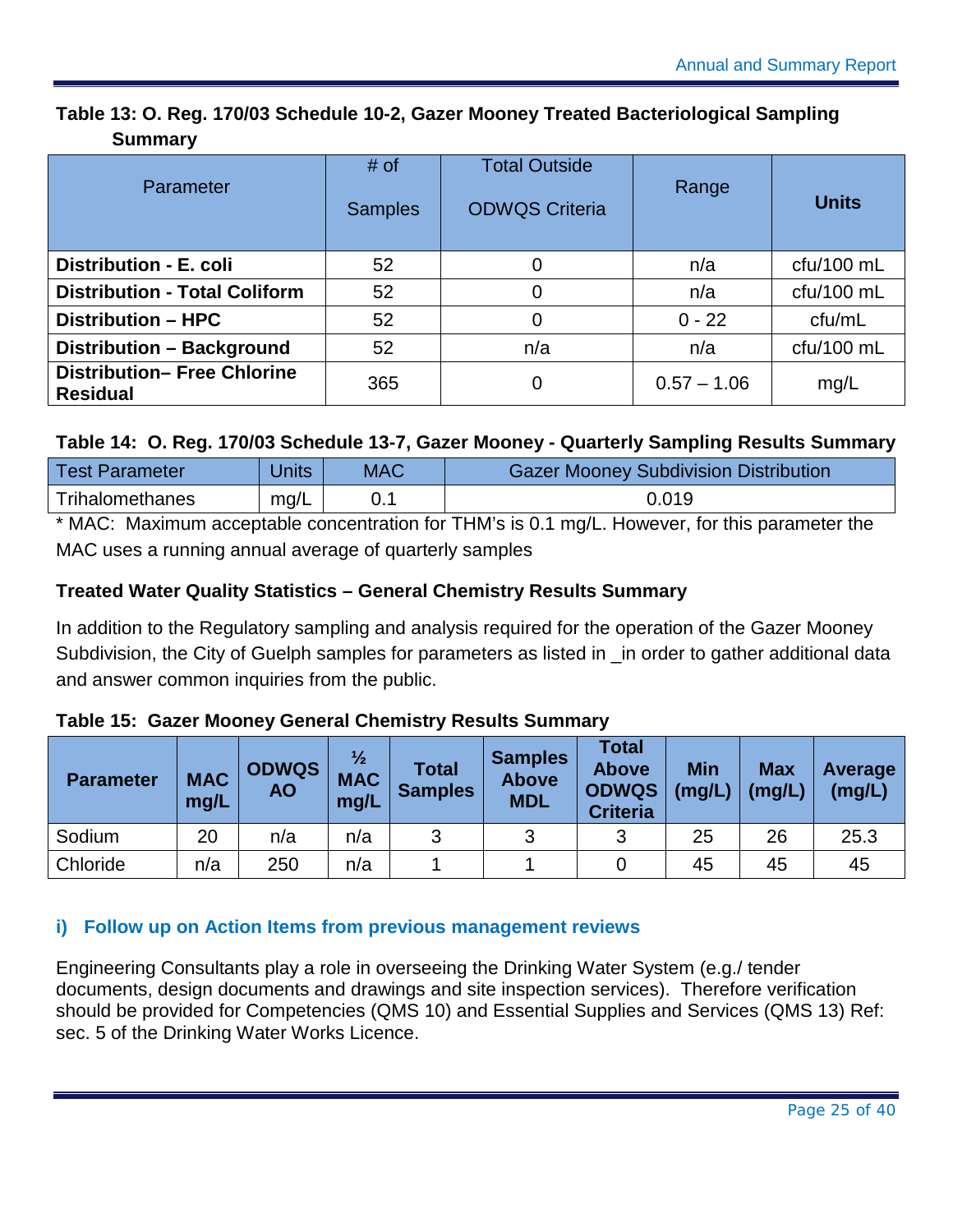#### <span id="page-26-0"></span>**j) Status of Ongoing and Emerging Water Quality, Supply and Distribution Initiatives**

#### **Source Water Protection Plan**

The Risk Management Official has created a working group from all eight Municipalities within Wellington County to address items related to Source Water Protection. A website is being developed to assist in providing information on how the program is developing, how significant threats will be dealt with and how the public may participate in source water protection. The Municipality is actively participating in the working group.

#### <span id="page-26-1"></span>**k) Expected Future Changes That Could Affect the DWS or the QMS**

#### **Changes Affecting the Drinking Water System (DWS) / Licence Approvals / Amendments**

**Licensing Renewal Process** – The renewal application for all of the Guelph/Eramosa Drinking Water Systems Municipal Drinking Water Licences are scheduled for resubmission on August 2, 2015. In preparation for renewal the following is required;

- the Council Resolution related to the approval of the updated Financial Plan
- a copy of the e-mail confirming submission of the Financial Plan to Ministry of Municipal Affairs and Housing (MMAH);
- a copy of the updated Operational Plan
- the Status of Permits to Take Water application for renewals;
- updated Raw Water Assessment; and
- updated mapping for Hamilton Drive, Rockwood and Gazer Mooney Distribution System Information

#### <span id="page-26-2"></span>**l) Consumer Feedback**

There were a very small number of complaints related to water quality covering the audit period of 2013 most of which were related to "discoloured water" complaints during the flushing program. The content of most calls were related their lack of awareness that flushing was taking place on their specific street. In addition to the current advertising program, the Public Works, Water Department has purchased "flushing in progress" signs which are now posted on the applicable street during flushing.

#### <span id="page-26-3"></span>**m) The Resources Needed to Maintain the QMS**

Guelph/Eramosa Public Works Water/Wastewater Department currently has one full-time Water/Wastewater Compliance Administrative Assistant, who is also the Quality Management System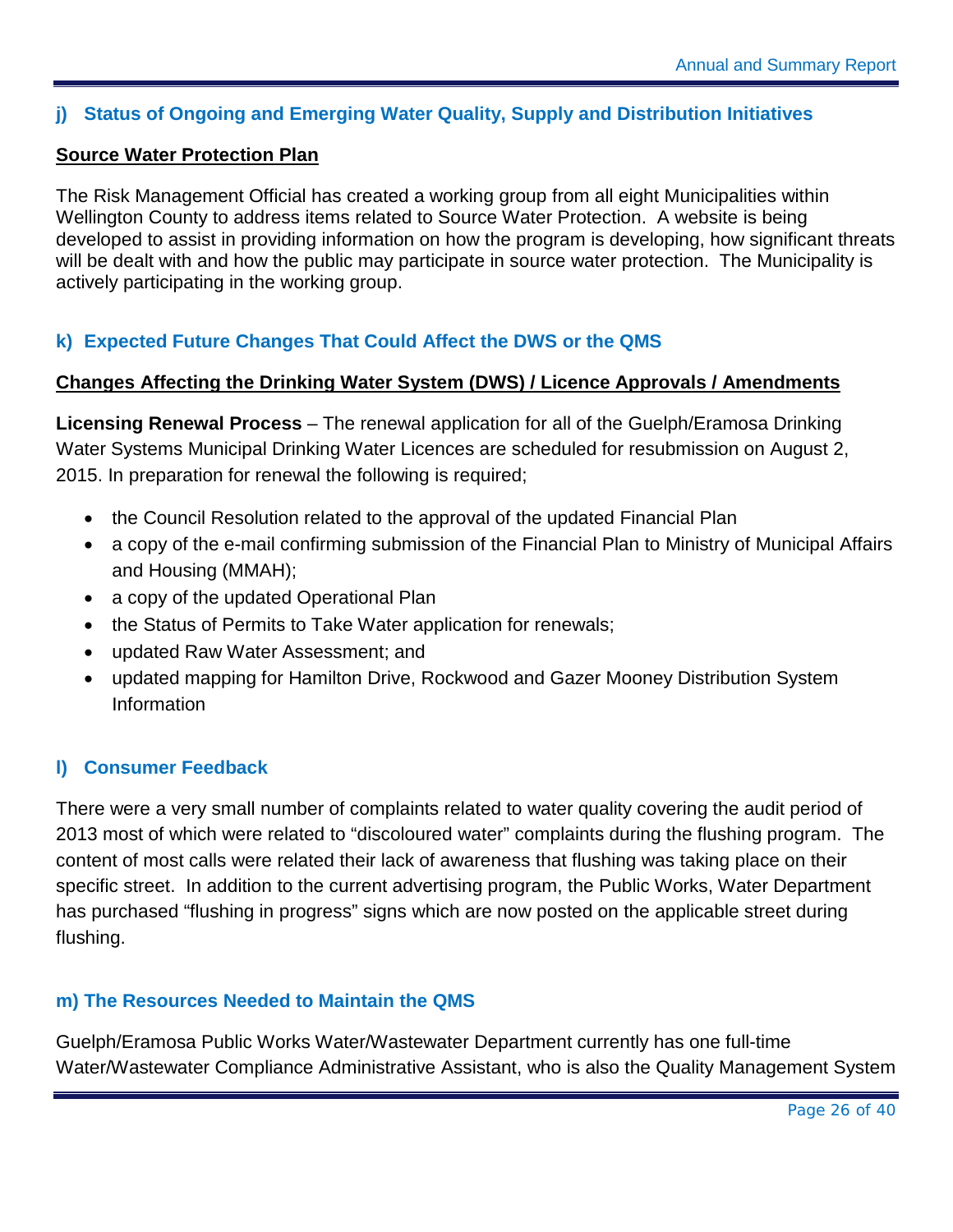Representative, three Water/Wastewater Operators, one of which is the Overall Responsible Operator and one temporary full time Operator In-training. Additional staff should be considered for succession planning for Operators planning to retire within the next 5 years.

Challenges continue for more efficient and effective processes and ongoing communication between staff, council and residents. e.g./ education and outreach related to conservation and safeguarding our water quality.

#### <span id="page-27-0"></span>**n) The Results of Infrastructure Review**

The review of infrastructure requirements is achieved by reviewing the needs of existing infrastructure and of new infrastructure requirements.

Listed below are outstanding items for the 2013/2014 year.

- Documenting "found" water valves previously unidentified in preparation for updates to infrastructure mapping.
- Providing asset identification numbers to fire hydrants.
- Additional generators to enhance our ability to efficiently manage the system.

#### <span id="page-27-1"></span>**o) Operational Plan Currency, Content and Updates**

See agenda item "k) Expected Future Changes That Could Affect the DWS or the QMS" for Operational Plan updates.

#### <span id="page-27-2"></span>**p) Staff Suggestions**

Staff suggestions are discussed during staff and operational meetings and taken into account during annual budget processes.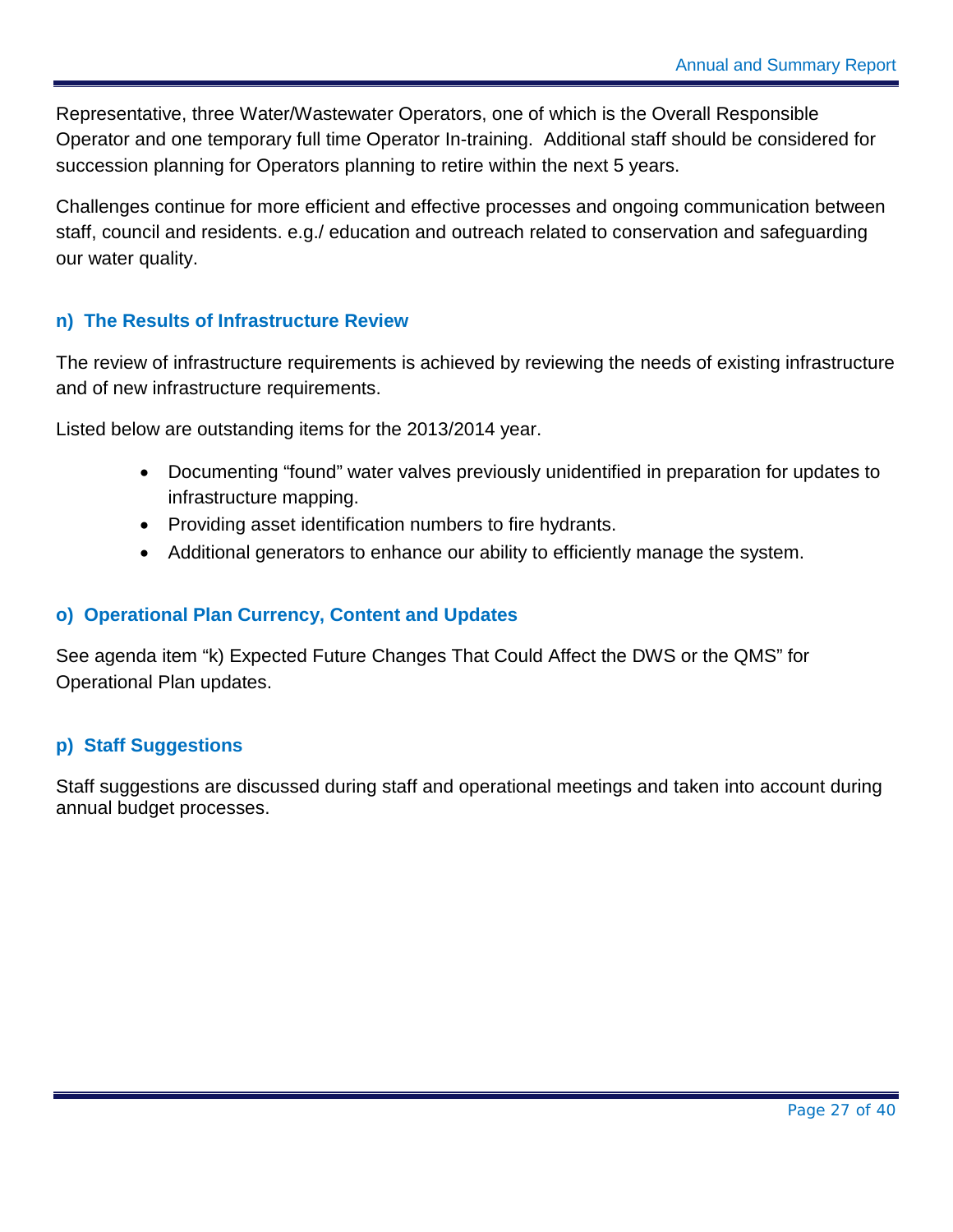### <span id="page-28-0"></span>**3.0 Next Steps**

An effective management system requires ongoing commitment by staff and management. A challenge will be to ensure the maintenance and improvement of the system continues to be a high priority of the Operating Authority. Next steps related to the DWQMS in 2015 include the following:

| Month of 2015 | <b>Scheduled DWQMS</b>                                                                                                                                                                                                                                                                                                                                                                              |
|---------------|-----------------------------------------------------------------------------------------------------------------------------------------------------------------------------------------------------------------------------------------------------------------------------------------------------------------------------------------------------------------------------------------------------|
| February      | Policy and Commitment Sign-off Top Management (Owner<br>Representatives).                                                                                                                                                                                                                                                                                                                           |
| March         | Council update - Report to Owner                                                                                                                                                                                                                                                                                                                                                                    |
| April         | DWQMS internal audit (April 8 <sup>th</sup> & 9 <sup>th</sup> )<br><b>DWQMS</b> management review                                                                                                                                                                                                                                                                                                   |
| June          | NSF International Strategic Registrations off-site verification<br>$\bullet$<br>audit of the Drinking Water Quality Management System                                                                                                                                                                                                                                                               |
| July          | Council resolution for the Financial Plan in preparation of<br>$\bullet$<br>license renewal for HD and RWD                                                                                                                                                                                                                                                                                          |
| August        | Deadline for application licence renewal both HD and RWD<br>$\bullet$<br>Licence expiry date February 1, 2016<br>Documents required for submission are;<br>Licence Renewal Application.<br>Council Resolution related to approval of Financial Plan<br>E-mail confirming submission of Financial Plan to Jim Gordon<br>(MMAH).<br><b>Operational Plan</b><br><b>Status of Permits to Take Water</b> |
| September     | <b>Risk Assessment Review / Infrastructure Review</b>                                                                                                                                                                                                                                                                                                                                               |
| October       | DWQMS internal audit (repeat to move to a fall date)                                                                                                                                                                                                                                                                                                                                                |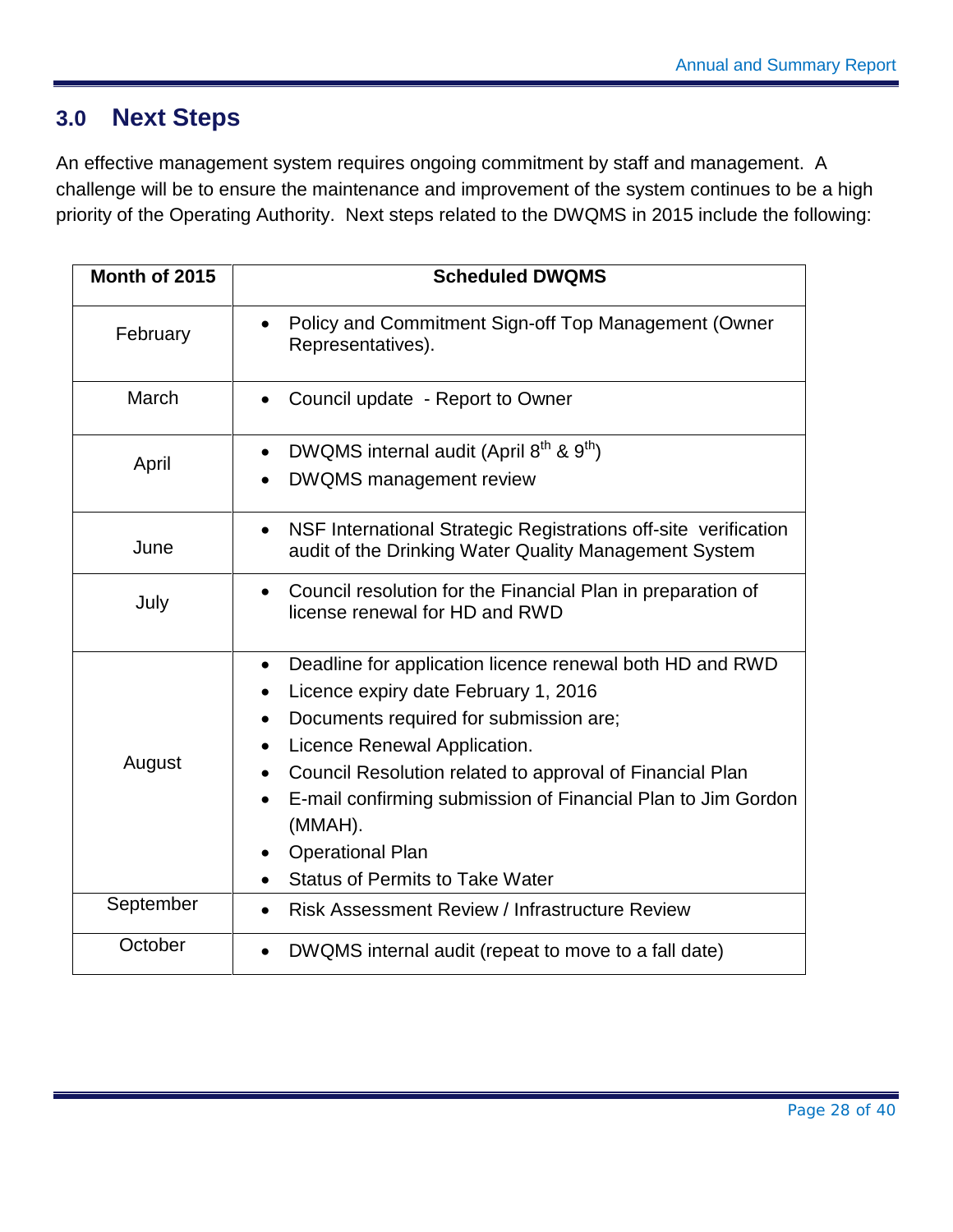## <span id="page-29-0"></span>**4.0 Legal and other Requirements update**

| <b>Date</b> | <b>Source of</b><br><b>Posting /</b>                                                                  | <b>Title of Legal &amp; Other Requirement</b>                                                                                                                                                                                                                                                                                                                                                                                                                                                                                                                              | <b>Action and</b>                                                           |
|-------------|-------------------------------------------------------------------------------------------------------|----------------------------------------------------------------------------------------------------------------------------------------------------------------------------------------------------------------------------------------------------------------------------------------------------------------------------------------------------------------------------------------------------------------------------------------------------------------------------------------------------------------------------------------------------------------------------|-----------------------------------------------------------------------------|
| $-2014$     | <b>Reference</b>                                                                                      | <b>Highlights of posting</b>                                                                                                                                                                                                                                                                                                                                                                                                                                                                                                                                               | <b>Status Update</b>                                                        |
| Jan. 9      | The Star                                                                                              | West Elgin water system employee jailed for<br>falsifying records<br>A former West Elgin county water system operator<br>has been sentenced to 30 days in jail and fined<br>\$15,000 for falsifying records for a period of five<br>years and failing to report dangerously low chlorine<br>levels. Additionally, two other employees received<br>\$6,000 and \$4,500 in fines and the municipality was<br>fined \$129,000.                                                                                                                                                | No action required.<br>This information<br>was shared among<br>Water staff. |
| Feb. 10     | Health<br>Canada re:<br>Toluene,<br>Ethylbenzene<br>and Xylenes<br>in Drinking<br>Water               | Toluene, Ethylbenzene and Xylenes in Drinking<br>Water<br>The Federal-Provincial-Territorial Committee on<br>Drinking Water (CDW) has assessed the available<br>information on toluene, ethylbenzene and xylenes<br>with the intent of establishing drinking water<br>guidelines. The purpose of this consultation is to<br>solicit comments on the proposed guideline.<br>Interested parties are encouraged to provide<br>comments and suggestions by March 31st, 2014.                                                                                                   | No action required.                                                         |
| Feb. 13     | Willms &<br><b>Shier Article:</b><br><b>New</b><br>Voluntary<br>"Excess<br>Soil"<br><b>Guidelines</b> | MOE Encourages Industry, Municipalities and<br><b>Conservation Authorities To Implement New</b><br><b>Voluntary "Excess Soil" Guidelines</b><br>The Ontario Ministry of the Environment (MOE) has<br>released new voluntary guidelines for the handling,<br>transport and temporary storage of "excess soil"<br>generated during construction or redevelopment<br>activities (Guidelines). The MOE is encouraging<br>municipalities and Conservation Authorities to<br>consider the Management of Excess Soil - A Guide<br>for Best Management Practices when establishing | No action<br>completed; future<br>revision in by-law                        |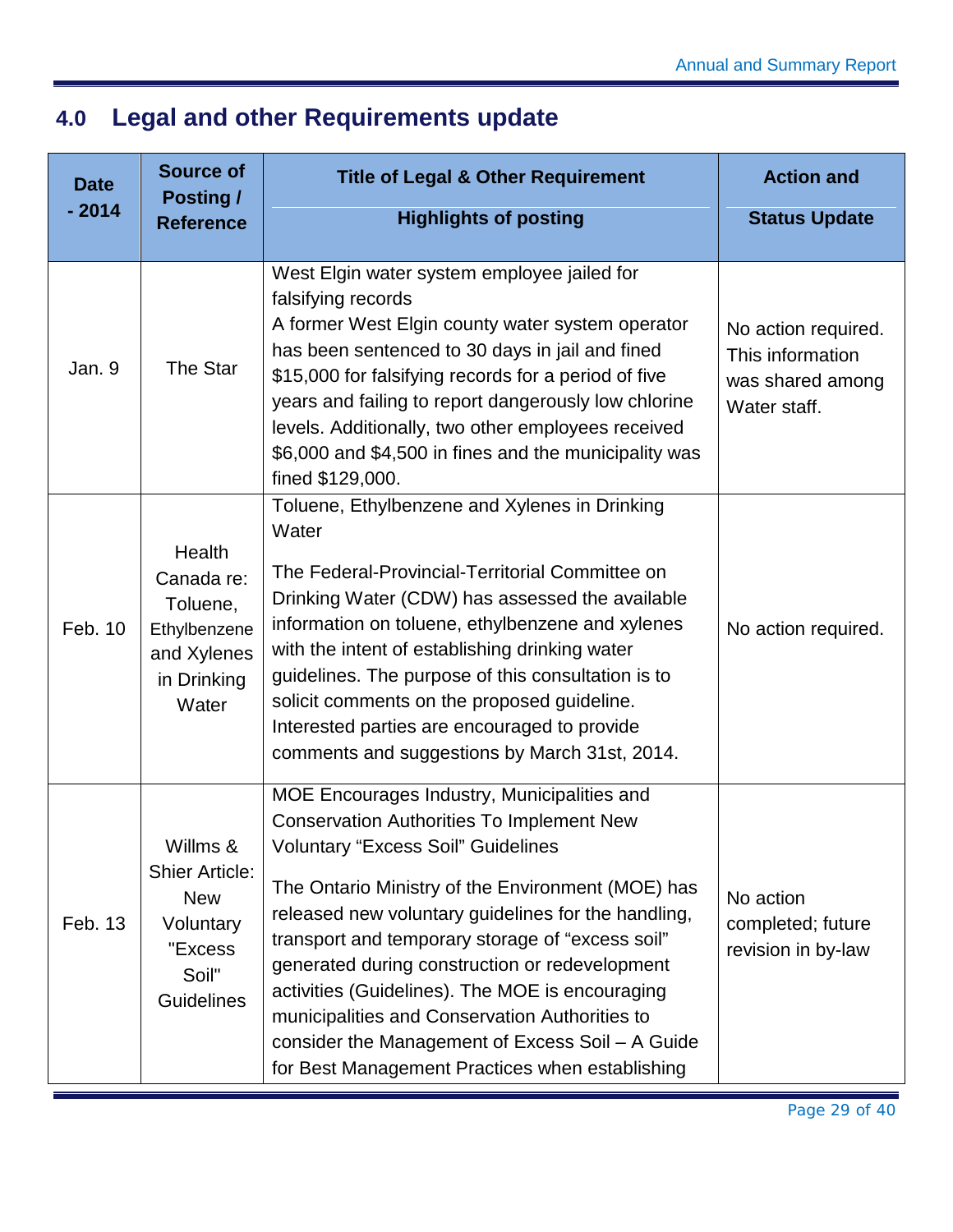| <b>Date</b><br>$-2014$ | <b>Source of</b><br><b>Posting /</b><br><b>Reference</b> | <b>Title of Legal &amp; Other Requirement</b><br><b>Highlights of posting</b>                                                                                                                                                                                                                                                                                                                                                                                                                                                                                | <b>Action and</b><br><b>Status Update</b> |
|------------------------|----------------------------------------------------------|--------------------------------------------------------------------------------------------------------------------------------------------------------------------------------------------------------------------------------------------------------------------------------------------------------------------------------------------------------------------------------------------------------------------------------------------------------------------------------------------------------------------------------------------------------------|-------------------------------------------|
|                        |                                                          |                                                                                                                                                                                                                                                                                                                                                                                                                                                                                                                                                              |                                           |
|                        |                                                          | by-laws and issuing permits or approvals. The MOE<br>anticipates that industry will develop complementary<br>codes of practice to support the Guidelines.                                                                                                                                                                                                                                                                                                                                                                                                    |                                           |
| Mar. 6                 | <b>OMWA</b><br>E-mail<br>Communi-<br>cation              | <b>Operator-in-Training Exams at Municipal Operating</b><br><b>Authority Sites</b><br>The Ministry of the Environment will be discontinuing<br>operator certification exams at municipal and<br>operating authority sites as of March 31st, 2014.<br>After this date, applicants must write Operator-in-<br>Training (OIT) exams at a Program Administrator<br>(OWWCO) examination site. OWWCO exam dates<br>and locations are posted at www.owwco.ca.<br>Students enrolled in a college program may still write<br>at an approved college examination site. | No action required.                       |
| Mar. 12                | <b>MOE E-mail</b>                                        | Issue 5 of the Municipal Drinking Water Licensing<br>Program Bulletin<br>Includes: Upcoming DWQMS Workshops; DWQMS<br>Workshops - Best Practices; Innovative Operations<br>- DR3 Program; Accreditation Related Appeals -<br>How & Why; Financial Plan Requirements for<br><b>Municipal Drinking Water Licences</b>                                                                                                                                                                                                                                          | No action required.                       |
| March                  | Ontario.ca                                               | Ministry of the Environment: Minister's Annual<br>Report on Drinking Water 2013 The Minister's<br>Annual Report on Drinking Water 2013 includes an<br>overview of Ontario's drinking water systems'<br>performance, highlights of our efforts to protect the<br>Great Lakes, and our first report on the progress we<br>have made under the Water Opportunities Act.                                                                                                                                                                                         | No action required.                       |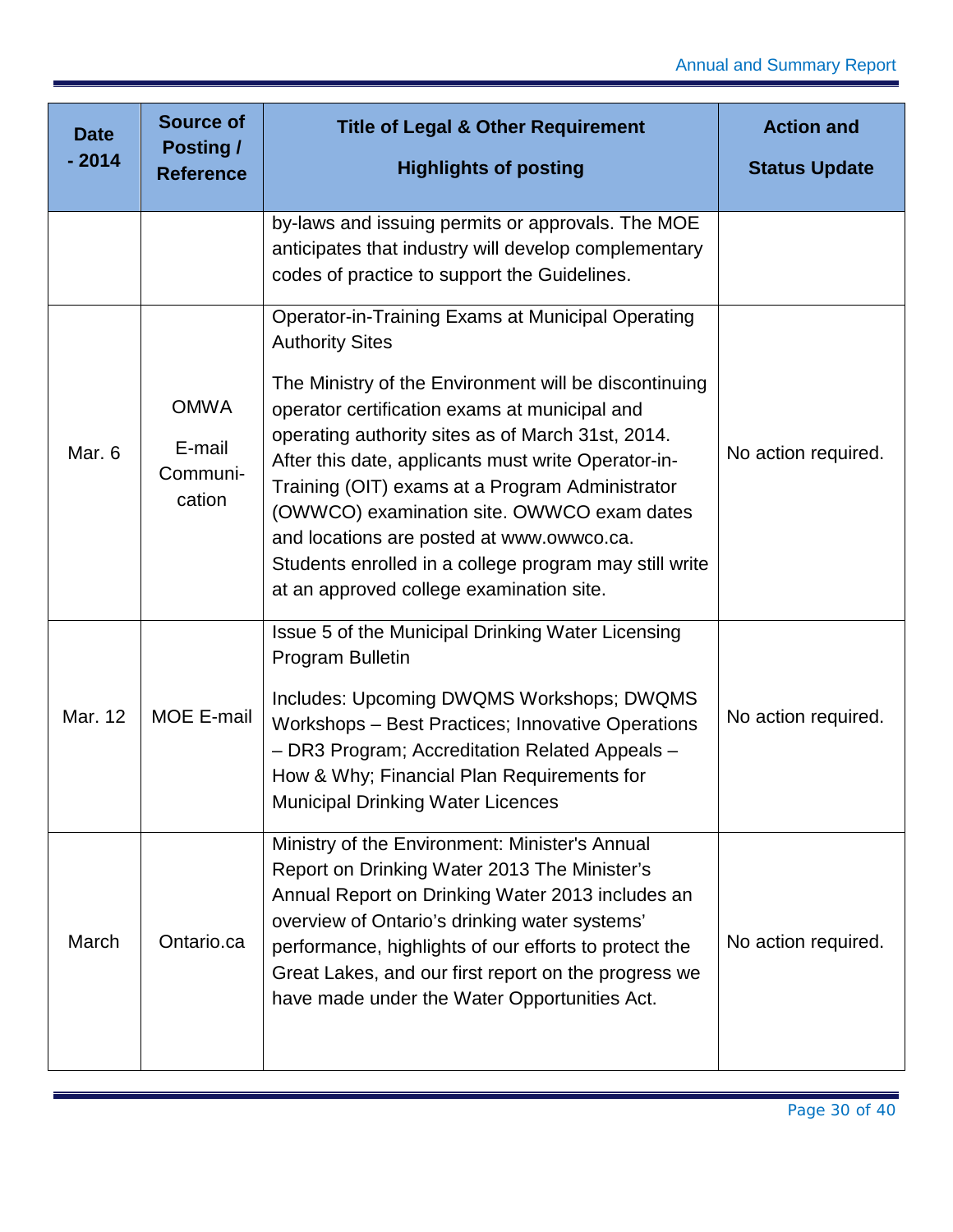| <b>Date</b><br>$-2014$ | <b>Source of</b><br><b>Posting /</b><br><b>Reference</b>                                  | <b>Title of Legal &amp; Other Requirement</b><br><b>Highlights of posting</b>                                                                                                                                                                                                                                                                                                                                                                                                                      | <b>Action and</b><br><b>Status Update</b>                                                                                |
|------------------------|-------------------------------------------------------------------------------------------|----------------------------------------------------------------------------------------------------------------------------------------------------------------------------------------------------------------------------------------------------------------------------------------------------------------------------------------------------------------------------------------------------------------------------------------------------------------------------------------------------|--------------------------------------------------------------------------------------------------------------------------|
|                        |                                                                                           |                                                                                                                                                                                                                                                                                                                                                                                                                                                                                                    |                                                                                                                          |
|                        |                                                                                           | Chief Drinking Water Inspector Annual Report 2011-<br>2012                                                                                                                                                                                                                                                                                                                                                                                                                                         |                                                                                                                          |
| April                  | Ontario.ca                                                                                | Ontario continues to be a world leader on the<br>environmental stage in drinking water protection,<br>conservation and innovative clean water<br>technologies. Our programs complement Ontario's<br>rigorous legislative requirements. Together, these<br>comprehensive measures and regulations help<br>ensure the safety of our drinking water in Ontario. In<br>reading the report, you will also find that Ontario<br>continues to set the bar for excellence in drinking<br>water protection. | No action required.                                                                                                      |
|                        | <b>AWWA</b>                                                                               | Newly Revised AWWA Standard M28 -                                                                                                                                                                                                                                                                                                                                                                                                                                                                  | No action                                                                                                                |
| Apr. 7                 | e-mail                                                                                    | Rehabilitation of Water Mains is available.                                                                                                                                                                                                                                                                                                                                                                                                                                                        | completed                                                                                                                |
| Apr. 10                | Ontario.ca<br>Newsroom                                                                    | Protecting Timmins-Area Drinking Water<br>Ontario has approved the Mattagami Region Source<br>Protection Plan to strengthen local source-to-tap<br>drinking water protection. The plan was developed<br>by the Mattagami Region Source Protection<br>Committee, made up of municipal and community<br>partners, with implementation scheduled for fall<br>2014.                                                                                                                                    | No action required.                                                                                                      |
| Apr. 15                | Health<br>Canada re:<br>Guidance<br>for Issuing<br>and<br>Rescinding<br><b>Boil Water</b> | Guidance for Issuing and Rescinding Boil Water<br>Advisories<br>The Federal-Provincial-Territorial Committee on<br>Drinking Water (CDW) has assessed the available<br>information on issuing and rescinding boil water<br>advisories for drinking water supplies with the intent<br>of establishing a drinking water guidance document                                                                                                                                                             | Comment was<br>submitted on behalf<br>of the province-wide<br>Municipal Water /<br>Wastewater<br>Regulatory<br>Committee |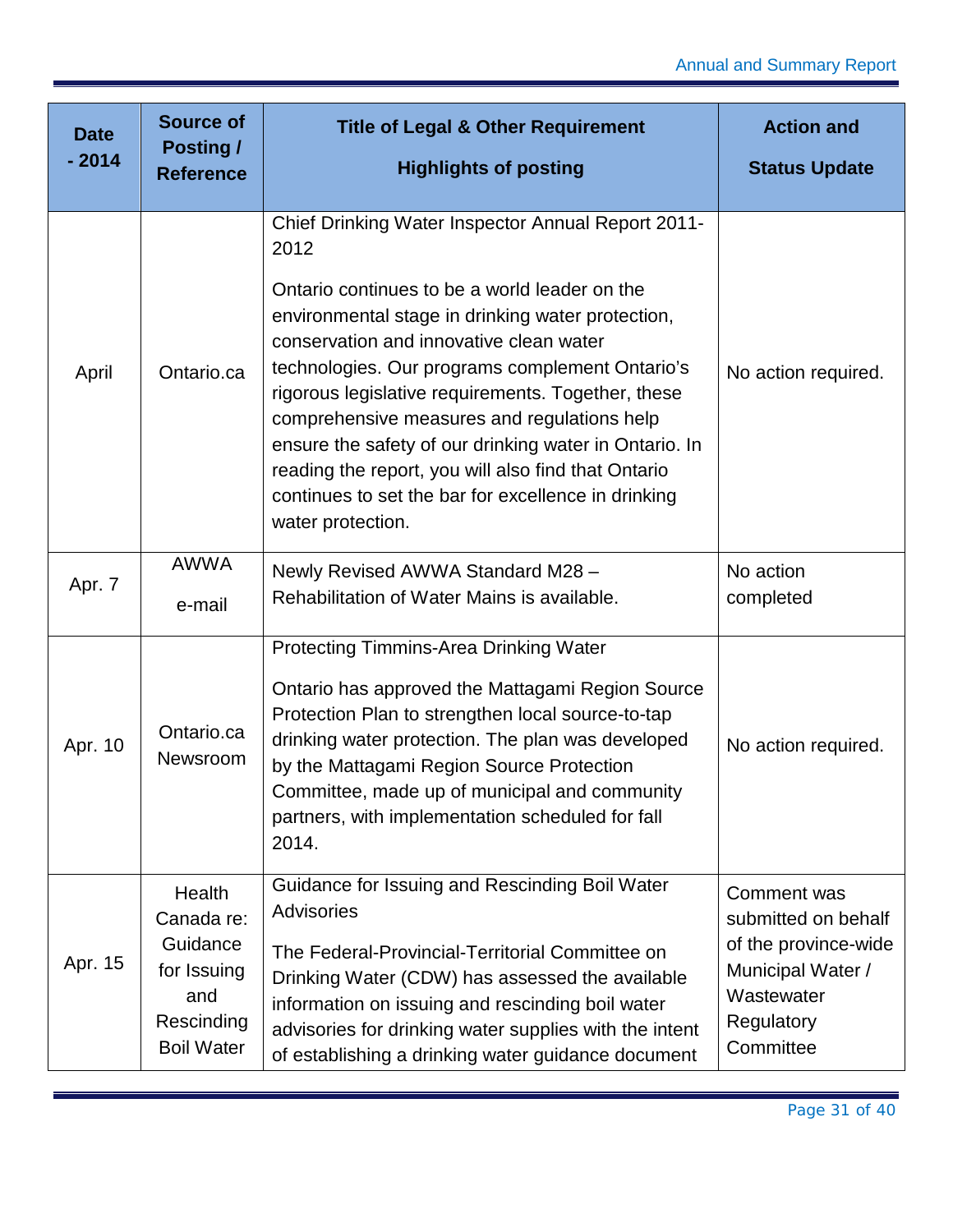| <b>Date</b><br>$-2014$ | <b>Source of</b><br><b>Posting /</b><br><b>Reference</b> | <b>Title of Legal &amp; Other Requirement</b><br><b>Highlights of posting</b>                                                                                                                                                                                                                                                                                                                                                                                                                                                                                                                | <b>Action and</b><br><b>Status Update</b> |
|------------------------|----------------------------------------------------------|----------------------------------------------------------------------------------------------------------------------------------------------------------------------------------------------------------------------------------------------------------------------------------------------------------------------------------------------------------------------------------------------------------------------------------------------------------------------------------------------------------------------------------------------------------------------------------------------|-------------------------------------------|
|                        | <b>Advisories</b>                                        | The purpose of this consultation is to solicit<br>comments on this guidance documentAll<br>comments must be received before June 16, 2014.                                                                                                                                                                                                                                                                                                                                                                                                                                                   | (MWWRC).                                  |
| Apr. 15                | Ontario<br><b>MOECC</b>                                  | Ontario MOE - Drinking Water Website - Changes<br>The MOE has once again changed their website<br>portal for acquiring forms, documents and interacting<br>with the MOE. Unfortunately, this change breaks all<br>previous links to documents. Every guideline and<br>form now has a new web address and location within<br>the MOE website. This change is not for the better<br>as it is now much more difficult to find documents.                                                                                                                                                        | No Action Required                        |
| May 9                  | City of<br>Guelph<br>Media<br>Release                    | Media Release: Tribunal grants City's request for<br>hearing; opens opportunity to address Dolime quarry<br>risks<br>The Environmental Review Tribunal has granted the<br>City's application for leave to appeal the Ministry of<br>Environment's decision to grant River Valley<br>Developments Inc.'s amended permit to take water<br>at the Dolime quarry. The decision, made May 2,<br>opens up an opportunity to address the City of<br>Guelph's concerns about the risks posed to the<br>City's water supply by the quarry operations at<br>Wellington Road and the Hanlon Expressway. |                                           |
| Jun. 24                | Ontario.ca<br>Newsroom                                   | Ottawa Company Fined \$35,000 for Drinking Water<br>System and Sewage Work Violations Brockville -<br>Following an investigation, 7064512 Canada Ltd.<br>and Tony Guiseppe Coccimiglio were fined \$35,000<br>for failing to comply with regulatory requirements<br>and a ministry order involving a drinking water<br>system and a ministry approval for a municipal                                                                                                                                                                                                                        | No action required.                       |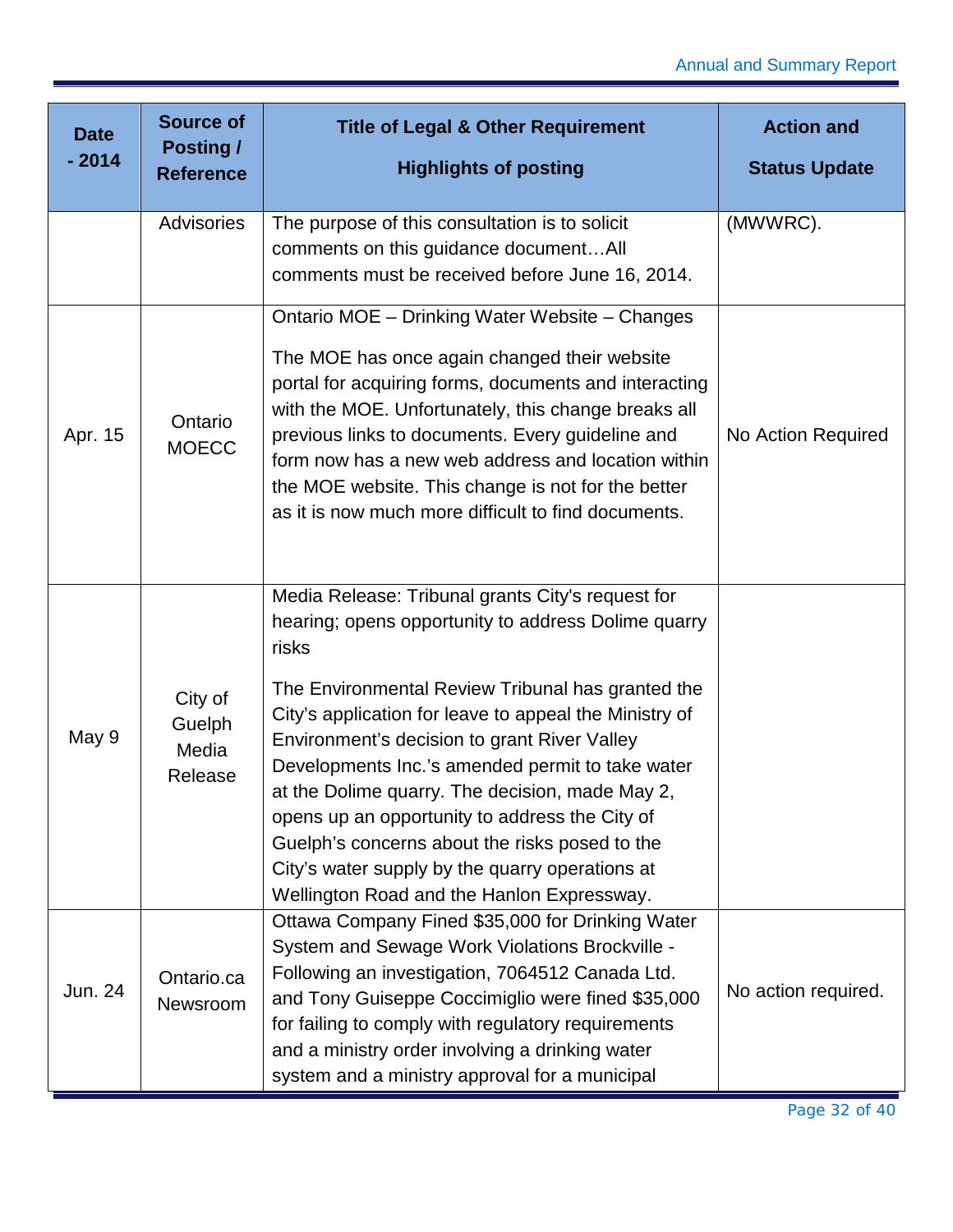| <b>Date</b> | <b>Source of</b><br><b>Posting /</b> | <b>Title of Legal &amp; Other Requirement</b>                                                                                                                                                                                                                                                                                                                                                                                                                                                                                                                                                                                                                                                                                                          | <b>Action and</b>    |
|-------------|--------------------------------------|--------------------------------------------------------------------------------------------------------------------------------------------------------------------------------------------------------------------------------------------------------------------------------------------------------------------------------------------------------------------------------------------------------------------------------------------------------------------------------------------------------------------------------------------------------------------------------------------------------------------------------------------------------------------------------------------------------------------------------------------------------|----------------------|
| $-2014$     | <b>Reference</b>                     | <b>Highlights of posting</b>                                                                                                                                                                                                                                                                                                                                                                                                                                                                                                                                                                                                                                                                                                                           | <b>Status Update</b> |
|             |                                      | sewage works                                                                                                                                                                                                                                                                                                                                                                                                                                                                                                                                                                                                                                                                                                                                           |                      |
|             |                                      | Ministry staff conducted inspections of the Westport<br>drinking water system. The inspections revealed that<br>the operator's certificate for Mr. Coccimiglio was not<br>displayed as required. The log book for the facility<br>was not available during the inspection. There also<br>were missing entries and data for the entire facility<br>and the alarm for the low chlorine residual was<br>improperly set. They also failed to comply with a<br>ministry order to report the daily minimum free<br>chlorine residual results and provided false<br>information that the minimum chlorine residual was<br>always above 1 mg/L when in fact it had fallen below<br>that level on numerous occasions.                                           |                      |
| Summer      | <b>OETC</b><br>Newsletter            | <b>Operator Certification Bulletin - Summer 2014</b><br>Includes: Requirement Changes for Renewing<br>Drinking Water Operator and Analyst Temporary<br>Certificates; Enhanced Drinking Water Renewal<br>Notifications; CHEATING Definitely Not Worth<br>The Risk; Updates from the Walkerton Clean Water<br>Centre; Ridgetown College's Water Quality<br><b>Technical Program Graduates Have Greater</b><br>Employability; Training Tools You Can Use;<br>Operator Certification Working Group - Topics at<br>their most recent meetings; Modernizing the<br><b>Environmental Compliance Approvals Process for</b><br>Sewage Works; Information - Drinking Water System<br>Owners & Operators on Blue-Green Algae; OIT<br>Exams at Non-municipal Sites | No action required.  |
| Aug. 28     | Ontario.ca<br>Newsroom               | Protecting Mississippi-Rideau-Area Drinking Water<br>Ontario has approved the Mississippi-Rideau Source                                                                                                                                                                                                                                                                                                                                                                                                                                                                                                                                                                                                                                                | No action required.  |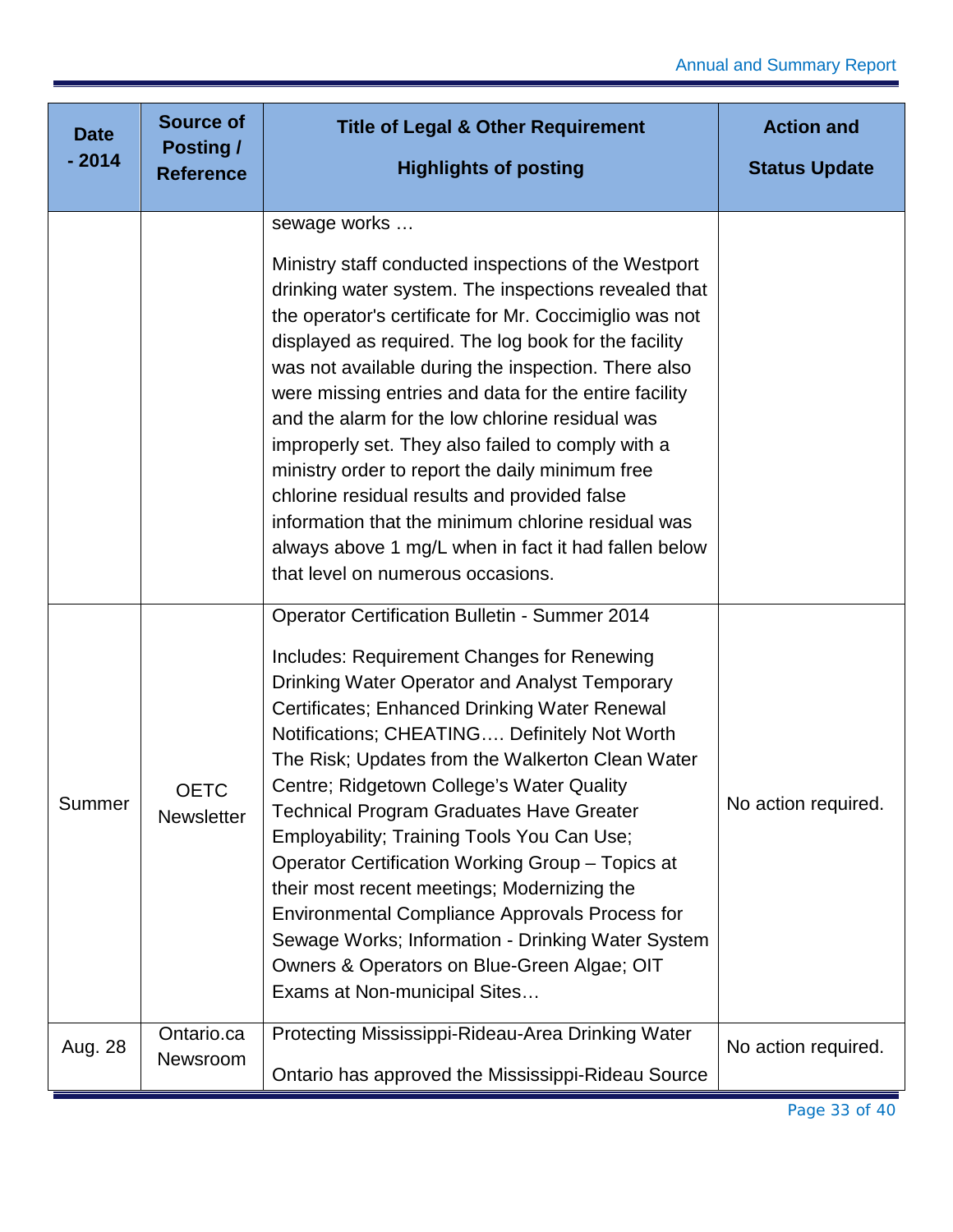| <b>Date</b> | <b>Source of</b><br><b>Posting /</b> | <b>Title of Legal &amp; Other Requirement</b>                                                                                                                                                                                                                                                                                                                                                                                                                | <b>Action and</b>    |
|-------------|--------------------------------------|--------------------------------------------------------------------------------------------------------------------------------------------------------------------------------------------------------------------------------------------------------------------------------------------------------------------------------------------------------------------------------------------------------------------------------------------------------------|----------------------|
| $-2014$     | <b>Reference</b>                     | <b>Highlights of posting</b>                                                                                                                                                                                                                                                                                                                                                                                                                                 | <b>Status Update</b> |
|             |                                      | Protection Plan to strengthen local source-to-tap<br>drinking water protection. The plan, developed by<br>local municipal and community partners on the<br>Mississippi-Rideau Source Protection Committee,<br>will take effect Jan.1, 2015.                                                                                                                                                                                                                  |                      |
| Sep. 11     | Ontario.ca<br>Newsroom               | Protecting Quinte-Area Drinking Water<br>Ontario has approved the Quinte Source Protection<br>Plan to strengthen local source-to-tap drinking water<br>protection. The plan, developed by local municipal<br>and community partners on the Quinte source<br>protection committee, will take effect Jan. 1, 2015.                                                                                                                                             | No action required.  |
| Sep. 11     | Ontario.ca<br>Newsroom               | Protecting Kettle Creek-Area Drinking Water<br>Ontario has approved the Kettle Creek Source<br>Protection Plan to strengthen local source-to-tap<br>drinking water protection. The plan, developed by<br>local municipal and community partners on the Lake<br>Erie region source protection committee, will take<br>effect Jan. 1, 2015.                                                                                                                    | No action required.  |
| Sep. 25     | AMO E-mail<br>/ Ontario<br>Newsroom  | 2014 Mandate Letter: Environment and Climate<br>Change: Premier's instructions to the Minister on<br>priorities for the year 2014. Related to Guelph's<br>drinking water system, the most relevant statement<br>is related to: "Enhancing Polluter Responsibility"<br>where the legislative framework will be reviewed to<br>ensure that there is a comprehensive approach to<br>holding polluters responsible for decisions that affect<br>the environment. | No action required.  |
| Sep. 25     | AMO E-mail<br>/ Ontario              | 2014 Mandate Letter: Natural Resources and<br>Forestry: Premier's instructions to the Minister on<br>priorities for the year 2014. Related to Guelph's                                                                                                                                                                                                                                                                                                       | No action required.  |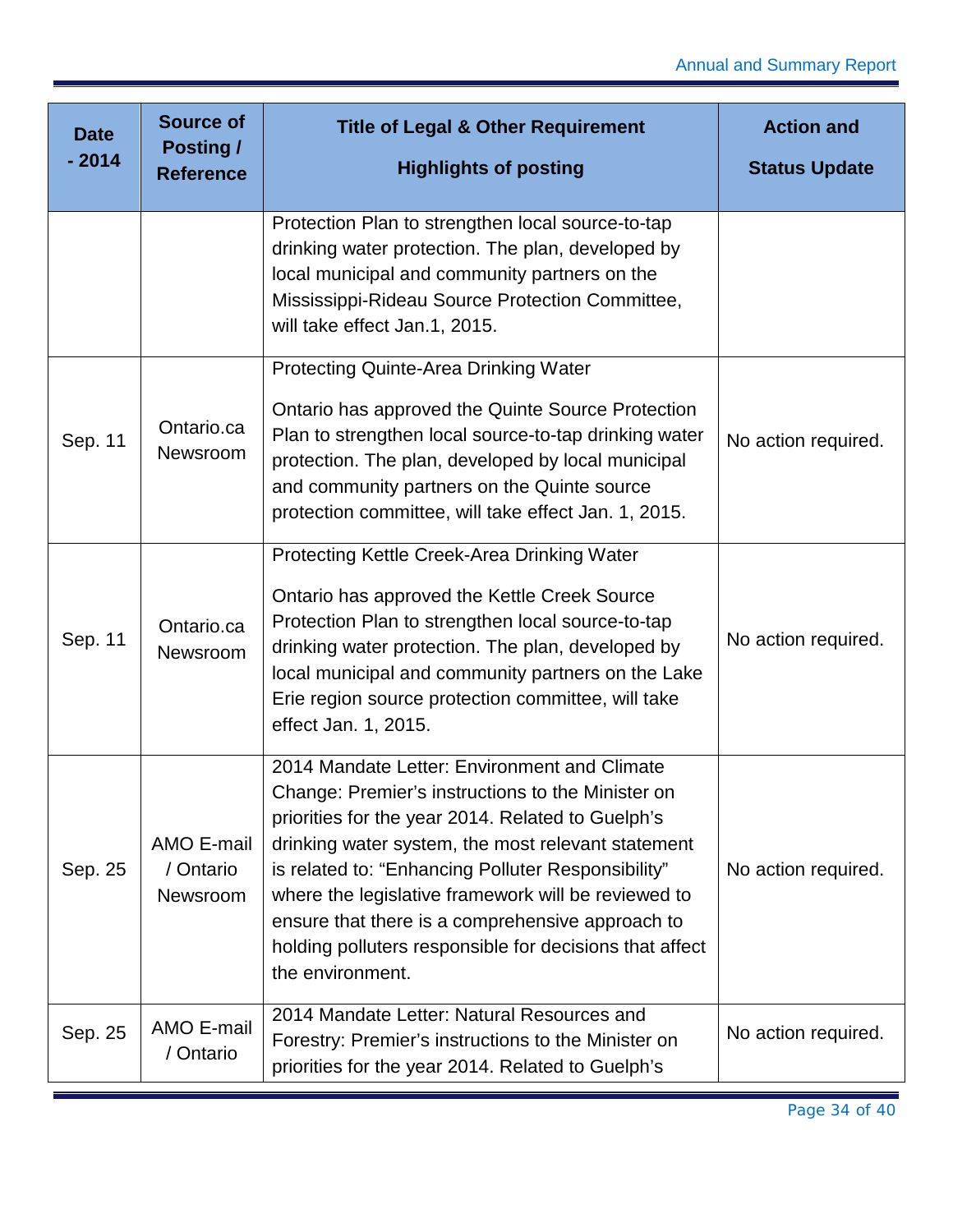| <b>Date</b> | <b>Source of</b><br>Posting / | <b>Title of Legal &amp; Other Requirement</b>                                                                                                                                                                                                                                                                                                                                                              | <b>Action and</b>    |
|-------------|-------------------------------|------------------------------------------------------------------------------------------------------------------------------------------------------------------------------------------------------------------------------------------------------------------------------------------------------------------------------------------------------------------------------------------------------------|----------------------|
| $-2014$     | <b>Reference</b>              | <b>Highlights of posting</b>                                                                                                                                                                                                                                                                                                                                                                               | <b>Status Update</b> |
|             | Newsroom                      | drinking water system, the most relevant statement<br>is related to: "Managing Aggregates" where<br>stakeholders will be engaged to address the<br>recommendations of the Standing Committee on<br>General Government's Report on the Review of the<br>Aggregate Resources Act.                                                                                                                            |                      |
| Sep. 30     | Ontario.ca<br>Newsroom        | <b>Protecting Sudbury-Area Drinking Water</b><br>Ontario has approved the Sudbury Source<br>Protection Plan to strengthen local source-to-tap<br>drinking water protection. The plan, developed by<br>municipal and community partners on the Sudbury<br>source protection committee, will take effect Apr. 1,<br>2015.                                                                                    | No action required.  |
| Sep. 30     | Ontario.ca<br>Newsroom        | Protecting Catfish Creek-Area Drinking Water<br>Ontario has approved the Catfish Creek Source<br>Protection Plan to strengthen local source-to-tap<br>drinking water protection. The plan, developed by<br>local municipal and community partners on the Lake<br>Erie region source protection committee, will take<br>effect Jan. 1, 2015.                                                                | No action required.  |
| Oct. 31     | Ontario.ca<br>Newsroom        | <b>Protecting Trent Conservation Coalition Region</b><br><b>Drinking Water</b><br>Ontario has approved the Trent Conservation<br>Coalition Source Protection Plans to strengthen local<br>source-to-tap drinking water protection. The plans,<br>developed by local municipal and community<br>partners on the Trent Conservation Coalition source<br>protection committee, will take effect Jan. 1, 2015. | No action required.  |
| Oct. 31     | Ontario.ca                    | <b>Protecting Raisin-South Nation Region Drinking</b>                                                                                                                                                                                                                                                                                                                                                      | No action required.  |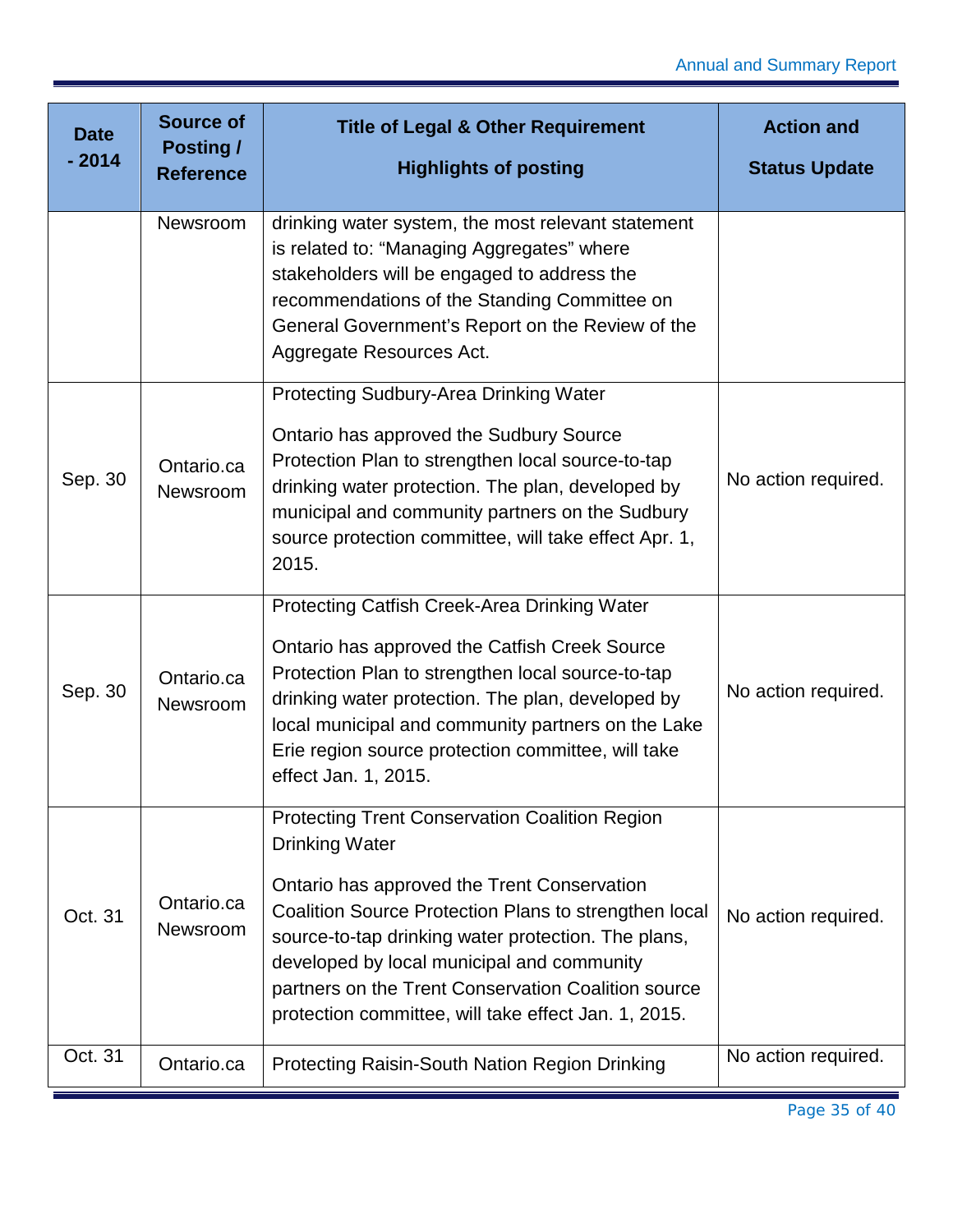| <b>Date</b>    | <b>Source of</b><br><b>Posting /</b> | <b>Title of Legal &amp; Other Requirement</b>                                                                                                                                                                                                                                                                                                                                                                                                                                               | <b>Action and</b>    |
|----------------|--------------------------------------|---------------------------------------------------------------------------------------------------------------------------------------------------------------------------------------------------------------------------------------------------------------------------------------------------------------------------------------------------------------------------------------------------------------------------------------------------------------------------------------------|----------------------|
| $-2014$        | <b>Reference</b>                     | <b>Highlights of posting</b>                                                                                                                                                                                                                                                                                                                                                                                                                                                                | <b>Status Update</b> |
|                | Newsroom                             | Water                                                                                                                                                                                                                                                                                                                                                                                                                                                                                       |                      |
|                |                                      | Ontario has approved the Raisin-South Nation<br>Source Protection Plan to strengthen local source-<br>to-tap drinking water protection. The plan, developed<br>by local municipal and community partners on the<br>Raisin-South Nation source protection committee,<br>will take effect April 1, 2015.                                                                                                                                                                                      |                      |
| Nov. 7         | <b>UW NSERC</b><br>E-mail            | <b>Updated Guidelines for Canadian Drinking Water</b><br><b>Quality - Summary Table</b>                                                                                                                                                                                                                                                                                                                                                                                                     | No action required.  |
| Nov. 8         | St. Albert<br>Gazette                | Tap water release nets \$185,000 fine<br>\$185,000 fine (\$5,000 under Fisheries Act and<br>\$180,000 to Environment Canada's Environmental<br>Damages Fund) issued to Norellco Contractors Ltd.<br>after 35,000 litres of chlorinated water overflowed<br>into the Sturgeon River from a watermain break in<br>2012. In a similar recent case, Clark Builders was<br>fined \$285,000 for releasing 12 million litres of<br>chlorinated water into the North Saskatchewan River<br>in 2009. | No Action Required   |
| <b>Nov. 27</b> | Ontario.ca<br><b>Newsroom</b>        | Protecting Kingston-Area Drinking Water<br>Ontario has approved the Cataraqui Source<br>Protection Plan to strengthen local source-to-tap<br>drinking water protection. The plan, developed by<br>local municipal and community partners on the<br>Cataraqui source protection committee, will take<br>effect April 1, 2015.                                                                                                                                                                | No action required.  |
| Dec. 13        | Ontario<br>Gazette                   | Updates to OWRA O. Reg. 387/04 - "Water Taking<br>and Transfer"<br>1. Amendments to Ontario Regulation 387/04 under                                                                                                                                                                                                                                                                                                                                                                         | No action required.  |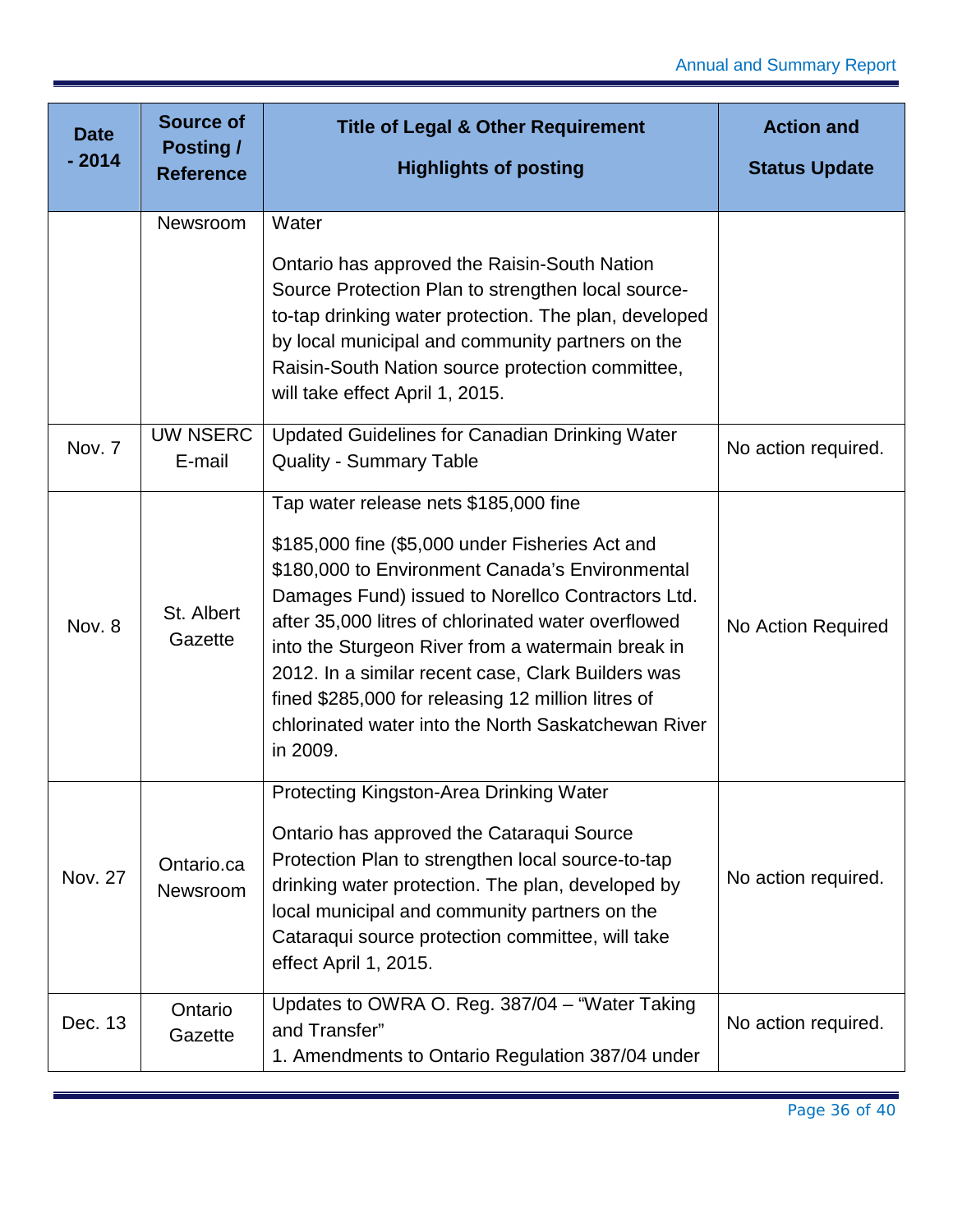| <b>Date</b><br>$-2014$ | <b>Source of</b><br><b>Posting /</b><br><b>Reference</b> | <b>Title of Legal &amp; Other Requirement</b><br><b>Highlights of posting</b>                                                                                                                                                                                                                                                                                                                                                                                                                                                                                                                                                                                                                                                                                                      | <b>Action and</b><br><b>Status Update</b>                                                                                  |
|------------------------|----------------------------------------------------------|------------------------------------------------------------------------------------------------------------------------------------------------------------------------------------------------------------------------------------------------------------------------------------------------------------------------------------------------------------------------------------------------------------------------------------------------------------------------------------------------------------------------------------------------------------------------------------------------------------------------------------------------------------------------------------------------------------------------------------------------------------------------------------|----------------------------------------------------------------------------------------------------------------------------|
|                        |                                                          |                                                                                                                                                                                                                                                                                                                                                                                                                                                                                                                                                                                                                                                                                                                                                                                    |                                                                                                                            |
|                        |                                                          | OWRA to:<br>- Manage water takings according to provisions of<br>the Agreement;<br>- Regulate new or increased transfers of water from<br>one Great Lake watershed to another based on<br>standards of the Agreement; and<br>- Retain existing exemptions for watering livestock or<br>for domestic purposes unless a new or increased<br>transfer of 379,000 litres per day or more is<br>established.<br>2. Amendments to Classification of Proposals for<br>Instruments Regulation (O. Reg 681/94 under the<br>Environmental Bill of Rights) to identify that<br>proposals for water transfers would be subject to<br>posting on the Environmental Registry in a manner<br>consistent with existing rules for posting water-taking<br>proposals, including existing exemptions. |                                                                                                                            |
| Dec. 17                | <b>MOECC</b><br>E-mail                                   | The Ministry of the Environment and Climate<br>Change has released a new technical bulletin on<br>taking samples from plumbing. This bulletin<br>discusses O. Reg. 170/03 requirements for reporting<br>adverse drinking water test results when a<br>municipality takes chlorine and/or microbiological<br>samples from plumbing in response to customer<br>complaints. Read the new technical bulletin to better<br>understand reporting requirements. For inquiries<br>about this technical bulletin contact:<br>Safe Drinking Water Branch, MOECC - 40 St.<br>Clair Avenue West, Toronto ON M4V 1L5 -<br>416-314-4599                                                                                                                                                          | Guelph/Eramosa<br>policy: no samples<br>to be taken from<br>internal plumbing in<br>response to<br>customer<br>complaints. |
| Dec.                   | <b>MOECC</b>                                             | Municipal operating authorities are required to use<br>AWWA Standard C651 (Disinfecting Water Mains)                                                                                                                                                                                                                                                                                                                                                                                                                                                                                                                                                                                                                                                                               | <b>DRAFT ONLY -</b><br>Final for January                                                                                   |